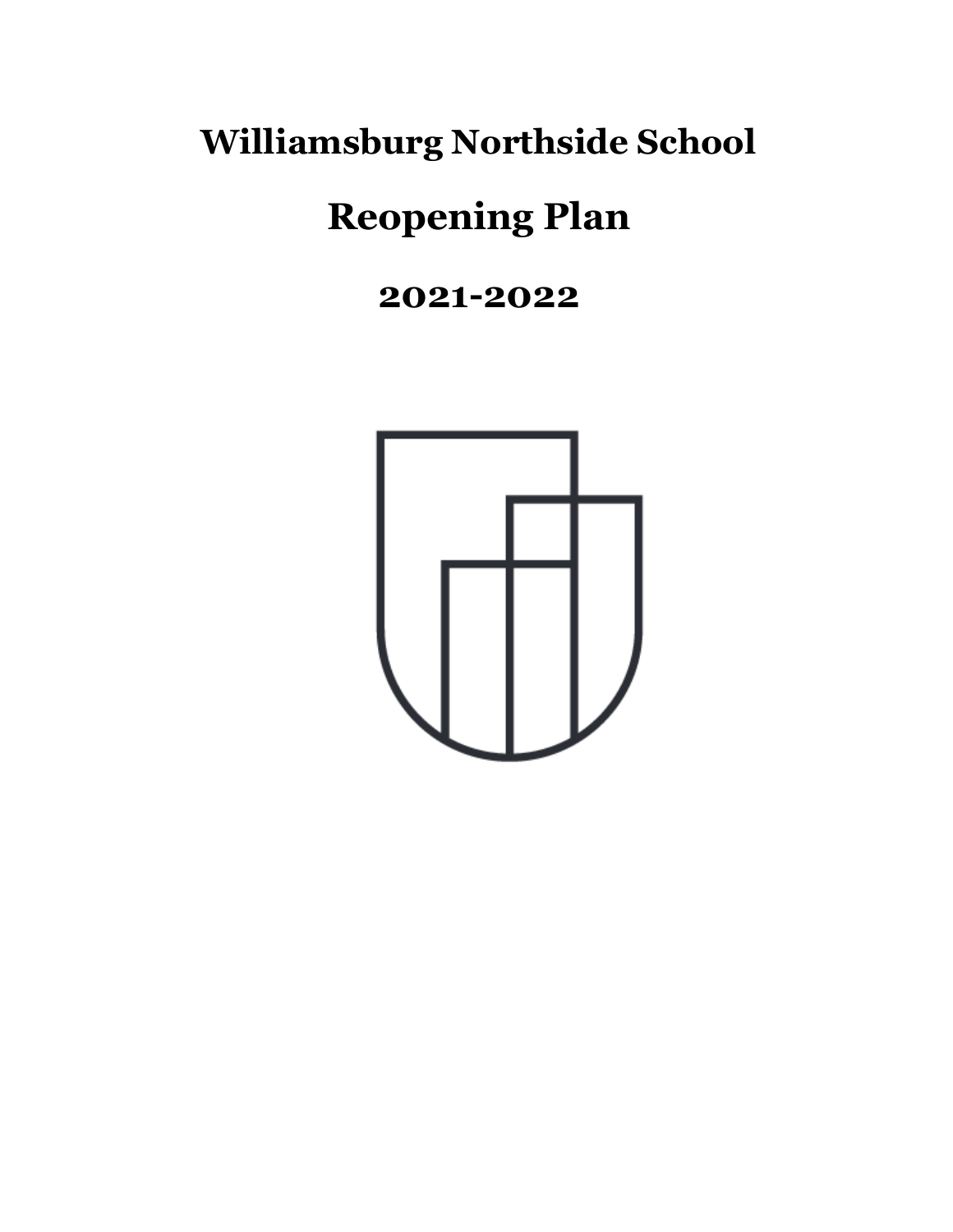# **Table of Contents**

| <b>Introduction</b>                 |                                                      | 6  |
|-------------------------------------|------------------------------------------------------|----|
|                                     | Communicating our Plan to Family & Community         | 7  |
| <b>Section I: Health and Safety</b> |                                                      |    |
|                                     | Admittance to the Building                           | 8  |
|                                     | <b>Health Checks</b>                                 | 8  |
|                                     | <b>Mandatory Daily Online Screenings</b>             | 9  |
|                                     | <b>Positive Screens</b>                              | 11 |
|                                     | Protections for Individuals Conducting Screenings    | 11 |
|                                     | <b>Staff and Student Testing</b>                     | 12 |
|                                     | Management of Ill Persons                            | 12 |
|                                     | <b>Immediate Response and Cleaning Protocols</b>     | 13 |
|                                     | <b>Contact Tracing Support</b>                       | 13 |
|                                     | Returns to School                                    | 14 |
|                                     | Face Coverings & Personal Protection Equipment (PPE) | 14 |
|                                     | Who Must Where Them and When                         | 14 |
|                                     | What Types of Masks and Protection are Appropriate   | 16 |
|                                     | <b>General Guidelines</b>                            | 16 |
|                                     | Provision of Masks                                   | 16 |
|                                     | Hygiene                                              | 17 |
|                                     | Handwashing                                          | 17 |
|                                     | Cleaning & Disinfection                              | 18 |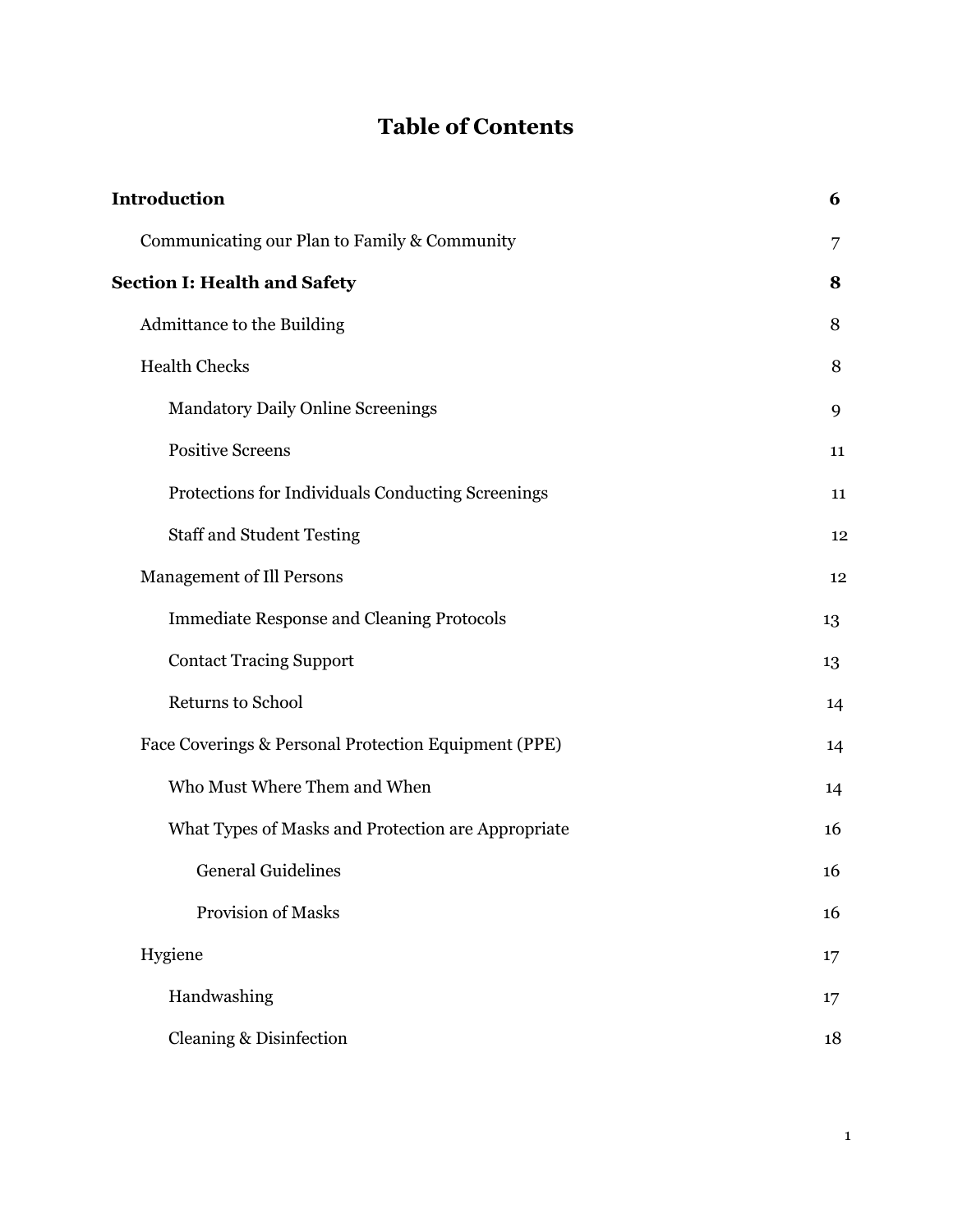| Food Service                                                         | 19 |
|----------------------------------------------------------------------|----|
| Preschool Program                                                    | 19 |
| K-8 Program                                                          | 20 |
| Restrooms                                                            | 20 |
| Cleaning & Disinfection After a Suspected or Confirmed COVID-19 Case | 21 |
| <b>Social Distancing</b>                                             | 21 |
| <b>Creation of Cohorts</b>                                           | 21 |
| <b>Space Configurations</b>                                          | 22 |
| Classrooms                                                           | 22 |
| <b>Common Areas</b>                                                  | 23 |
| Music, Wind Instruments, Sports                                      | 24 |
| Arrival, Departure, and Scheduling                                   | 24 |
| Social Distancing Considerations for Faculty and Staff               | 25 |
| Metrics Used in Decision-Making                                      | 26 |
| Metrics for Quarantining a Class                                     | 26 |
| Metrics Used for School-Wide Decisions                               | 27 |
| <b>Section 2: Social-Emotional Well-Being</b>                        |    |
| <b>Support Team</b>                                                  | 28 |
| <b>Curricular Programs</b>                                           | 28 |
| School Procedures & Teacher/Staff Professional Development           | 29 |
| <b>Section 3: Facilities</b>                                         |    |
| <b>Utilization of Space</b>                                          | 30 |
| <b>Safety Drills</b>                                                 | 30 |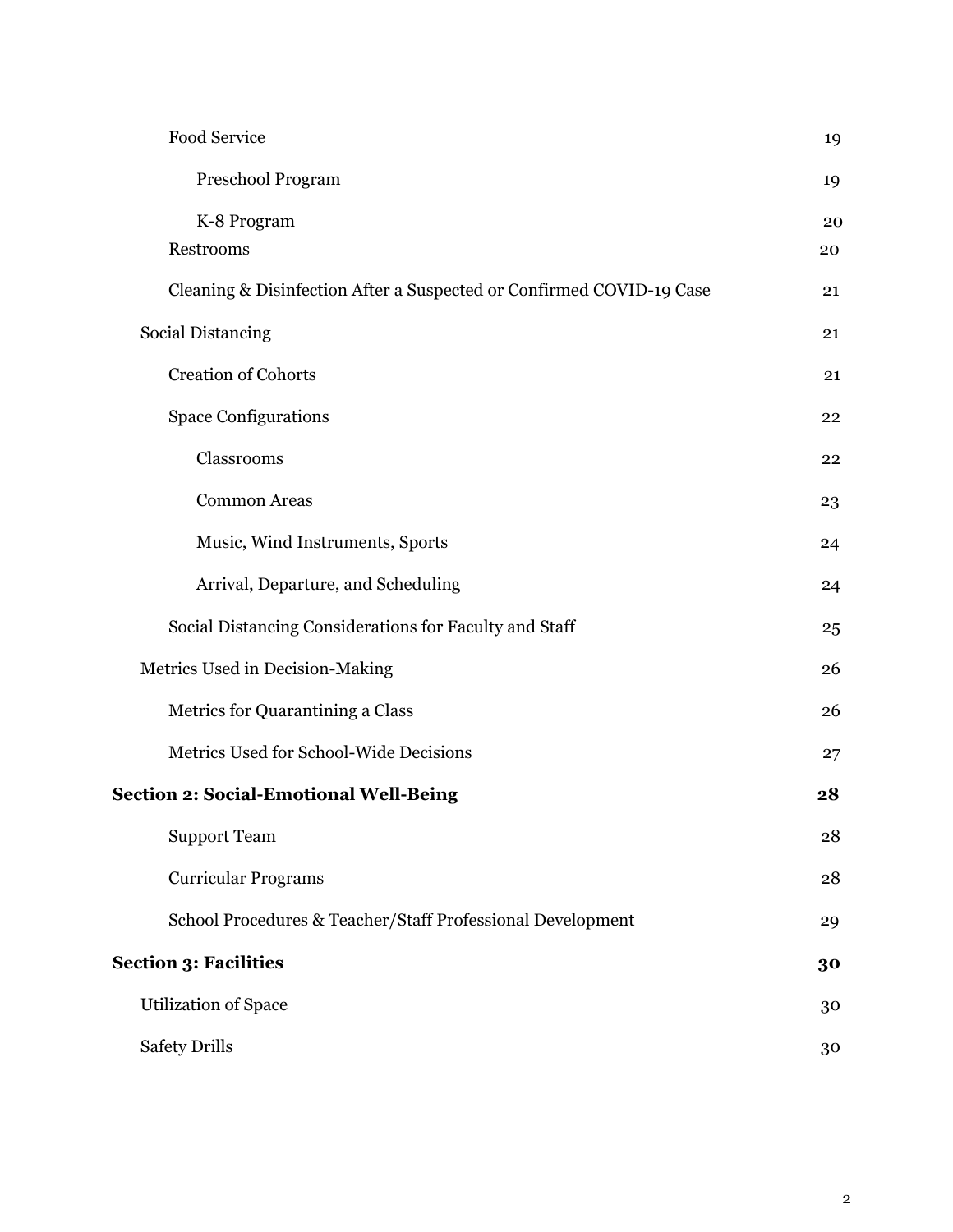| <b>Ventilation &amp; Plumbing</b>                                 | 31 |
|-------------------------------------------------------------------|----|
| <b>Section 4: Transportation</b>                                  | 32 |
| <b>Section 5: Fiscal and Data Collection Compliance</b>           | 33 |
| Attendance                                                        | 33 |
| Chronic Absenteeism                                               | 33 |
| <b>Section 6: School Schedules</b>                                | 34 |
| In-Person Instruction                                             | 34 |
| Preschool Program                                                 | 34 |
| Pods                                                              | 35 |
| <b>Preschool Program Description</b>                              | 35 |
| K-8 Program                                                       | 36 |
| Cohorts                                                           | 36 |
| K-8 Program Descriptions                                          | 36 |
| <b>Hybrid Learning</b>                                            | 37 |
| <b>Section 7: Technology and Connectivity</b>                     | 38 |
| <b>Access to Technology</b>                                       | 38 |
| Platforms and Security                                            | 38 |
| <b>Education for Families and Teachers</b>                        | 38 |
| <b>Section 8: Special Education</b>                               | 40 |
| <b>Structure of our Student Success Program</b>                   | 40 |
| Special Education Across the Three Learning Scenarios for 2020-21 | 41 |
| Screenings and Assessments                                        | 41 |
| <b>Section 9: ELL Services</b>                                    | 42 |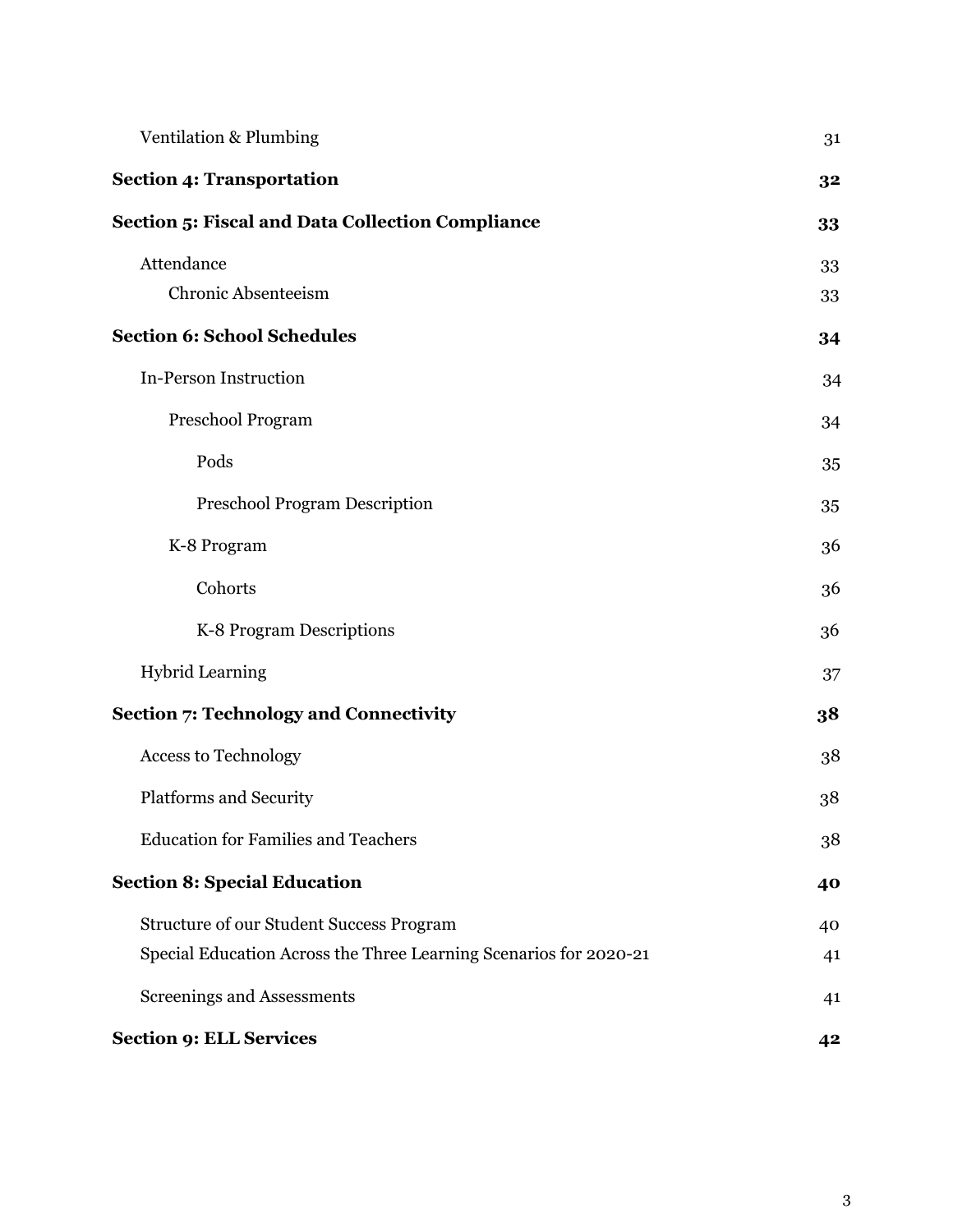| <b>Section 10: Staffing &amp; Human Resources</b> |    |
|---------------------------------------------------|----|
| <b>COVID-specific HR Considerations</b>           | 43 |
| Professional Evaluation and Development           | 43 |
| Conclusion                                        |    |

#### **\*\*\*\*\*Letter to families, faculty and staff added December 30, 2021\*\*\*\*\***

Dear Families, Faculty, and Staff,

We hope you are enjoying a wonderful break and are staying healthy! Due to the surge in Omicron, we have a few important updates for you.

First of all, we have updated our current return from break COVID testing requirement to the following: as you are already aware, ALL students, faculty and staff MUST submit a negative PCR test report, taken between Jan 1st-4th 2022. Please upload ALL test reports to Magnus, under the requirement " PCR Covid Test Results Compliance". **Given delays in PCR testing results, we will initially accept a negative rapid test while awaiting the PCR results. The rapid test must be taken either Monday, January 3 or Tuesday, Jan 4 and can be from an at home kit. If this is what you are submitting, please send a picture of the results with your child's name and grade to Nurse Anita by Tuesday, January 4.**

Secondly, we are now requiring all members of the community at both buildings to wear N95, KN95, or KF94 masks. **Single cloth masks will no longer be accepted. If it is not possible for your child to wear an N95 or KN95 mask, it is acceptable for them to double mask by wearing a cloth mask over a surgical mask or two surgical masks.** For more information on the efficacy of these masks, please see this article: <https://nymag.com/intelligencer/2021/12/why-you-should-upgrade-your-face-mask-to-an-n95.html>

Finally, in an effort to protect all, we ask that parents and caregivers wear masks at pick up and drop off. Due to the highly contagious nature of the Omicron variant, we ask that you help protect the students and faculty/staff who greet you in the morning and afternoon by wearing a mask.

Both buildings will be thoroughly cleaned and sanitized before your return to school on January 5, 2022. In addition, we are working on an updated testing schedule, as we hope to test every member of our community once a week at least through March break. More information to follow.

Please note that all guidelines and policies are subject to change. We will continue to react to the latest conditions with our concern being the safety of our families, children, faculty, and staff.

I sincerely wish you a happy and healthy new year. Please feel free to reach out to me, Shiva McClellan, Lisa Melore, Anita Thomas, Teresa Smith or Amanda DiMeo if you have any questions or concerns.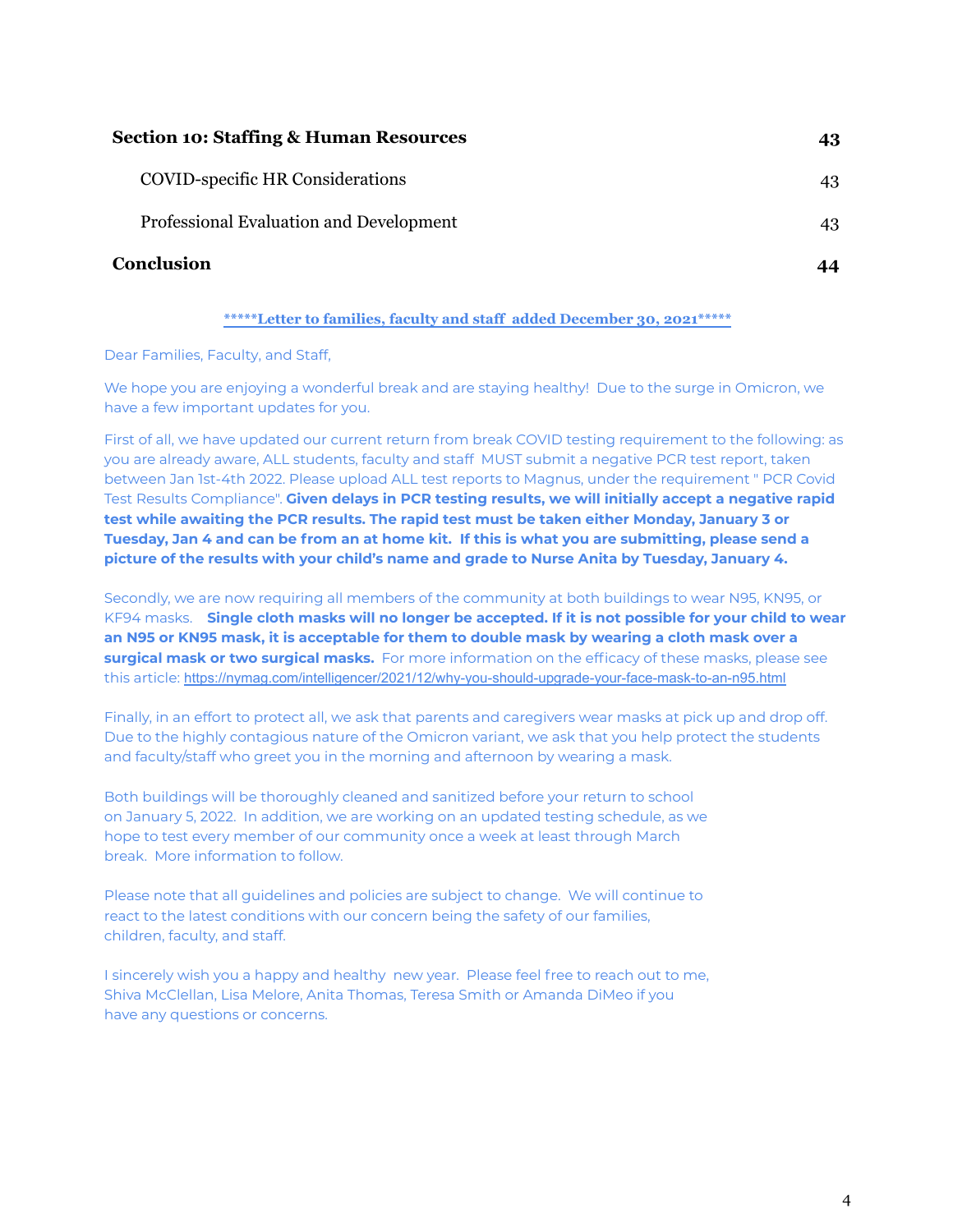#### <span id="page-5-0"></span>**Introduction**

Williamsburg Northside School is a small, independent kindergarten through Grade 8 school in Williamsburg, New York. We have prepared this comprehensive plan for reopening in compliance with the New York State Education Department and Department of Health standards for the year 2021-22. As a community-centered school with a flexible curriculum and small class sizes, we are in a good position to address the needs of families, students, and faculty for the coming year. Our focus on meeting the developmental needs of the child, by taking a holistic approach which addresses body, mind, and spirit has never seemed more important than now. While there are certainly challenges ahead, we feel ready to meet them by employing a straightforward, common-sense model of harm reduction and tailored learning programs. At Northside the health and safety of our students, families, faculty, and staff is paramount and at the center of our reopening plans. These protocols and procedures have been developed to ensure that we are adhering to the best practices and following the recommended guidance from local, state, and federal authorities during the Covid-19 pandemic.

The report was produced under the auspices of the Northside Health and Safety Task Force, which is made up of administrators, members of our Board and of our parent company, MetSchools, and faculty representing each section of the school. It was undertaken in conversation with families through phone calls, individual conversations, webinars, town hall meetings, surveys, and feedback from Parent Association members, class parents, and teachers from their own conversations with families.

<span id="page-5-1"></span>This document is broken down into two major sections for easy reference: Health and Safety, and Pedagogical Planning. Questions on Health and Safety can be directed to the Head of School, Elie Déu ([edeu@willnorth.org\)](mailto:edeu@willnorth.org) and the School Nurse, Anita Thomas [\(athomas@willnorth.org\)](mailto:athomas@willnorth.org). Questions on Pedagogical Planning can be directed to the Head of Preschool, Amanda DiMeo ([adimeo@willnorth.org\)](mailto:adimeo@willnorth.org) and the Interim Head of the K-8 program, Shiva Behradnia (sbehradni[a@willnorth.org](mailto:dhinko@willnorth.org)).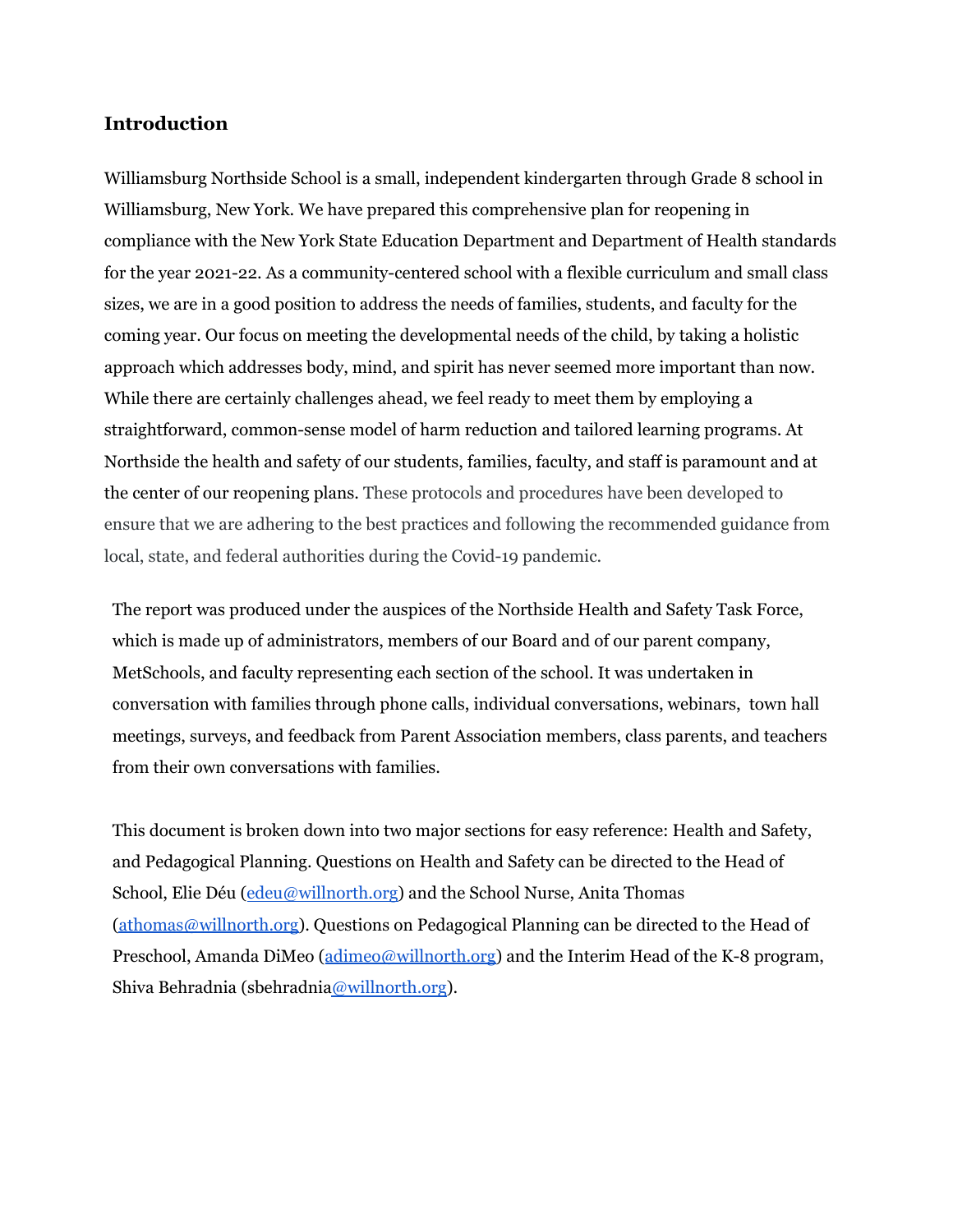#### Communicating our Plan to Family & Community

Northside maintains a healthy dialogue with its constituency and will leverage all our usual communication methods to message out our reopening plans, as well as safety information pertaining to mitigating the risk of COVID-19 infection. In addition to our website, we send out a weekly e-newsletter, the Northside News, on Wednesdays (K-8) and Thursdays (Preschool), and use Instagram, Facebook, Twitter, and LinkedIn to reach our families. Class teachers also write weekly emails to each grade. We use our Learning and Management System, Veracross, to send email messages to families. Information is also readily available on this System Parent Portal.

In addition, each class is assigned by the Parents Association a class parent/guardian. These class agents assist the school administration by collecting the most pertinent information from the school and distributing it peer-to-peer.

Specifically, we will:

- Publish our reopening plans on our website and update them as they evolve
- Provide resources and education on COVID-19 prevention and safety, including information on CDC and DOH COVID-19 guidelines
- Ensure that students and faculty are trained in how to follow COVID-19 prevention protocols safely and correctly, including but not limited to hand hygiene, proper face covering wearing, social distancing, and respiratory hygiene
- Use verbal and written communication (e.g., signage) to encourage all students, faculty, staff, and visitors to adhere to CDC and DOH guidance regarding the use of PPE, specifically acceptable face coverings, when social distance cannot be maintained.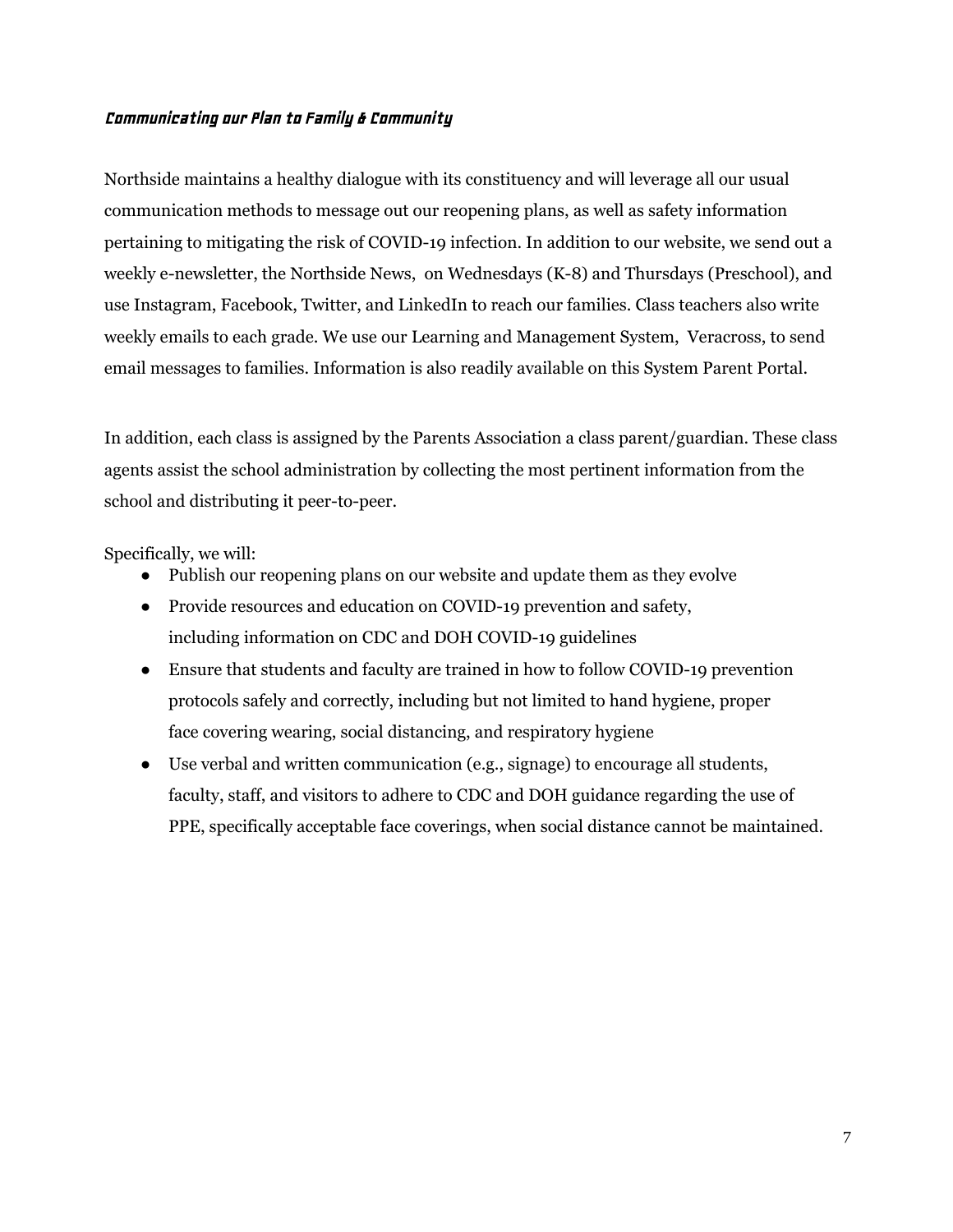# <span id="page-7-0"></span>**Section I: Health and Safety**

#### Admittance to the Building

For the safety of our students and faculty, only faculty, staff, and students will be permitted to enter the Kindergarten - 8th grade building. At the K-8 campus, parents will drop off and pick up students outside. At the preschool, parents will be permitted to enter the building for drop off and pick up, but must adhere to strict health screenings and their assigned 15 minute dropoff/pickup window. Non-student family members, outside tutors, vendors, contractors, or other individuals will not be permitted entry without prior permission from the Director of Operations and/or member of the Administration Leadership Team. Outside vendors are required to be vaccinated. Deliveries will be made at the door, and will be disinfected under UV light before they are passed on to the intended recipient.

COVID-19 permitting, and under special circumstances only, parents/guardians will be allowed into the building if they show proof of vaccination, have their temperature taken at the door, and answer a COVID-19 screening questionnaire.

#### <span id="page-7-2"></span><span id="page-7-1"></span>Health Checks

#### *Mandatory Daily Online Screenings*

For those entering the building, including students, faculty, staff, and where applicable, parents, contractors, vendors, and visitors, Northside will implement mandatory health screening to identify any individuals who may have COVID-19 or who may have been exposed to the COVID-19 virus.

Parents and guardians must complete a daily health questionnaire using the Magnus Health app before arriving at school. The questions ask that an adult attest that each child is COVID-19 symptom-free. Faculty and staff also must complete a daily COVID-19 screening health questionnaire using the Magnus app before arriving at school.

All individuals entering the building must have their temperature checked before entering the building each day – ideally, at home, prior to departing for school. **Anyone with a temperature of greater than 100.0°F will be required to remain at home.**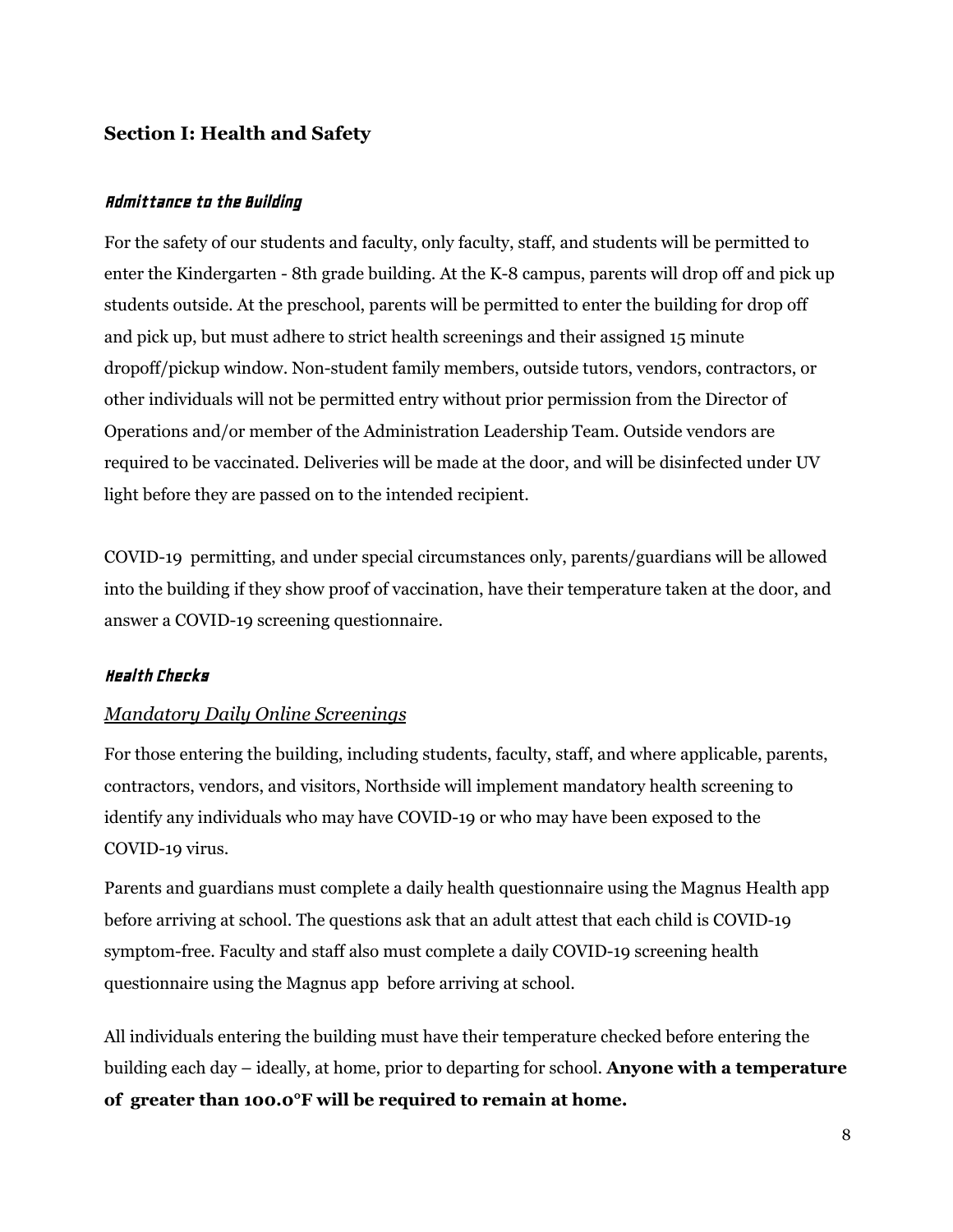Upon arrival to campus and entry to the building, all students, faculty, and staff will automatically have their temperature checked as they pass one by one in front of our thermal infrared cameras which are located at each entrance and monitored by a member of our administrative team.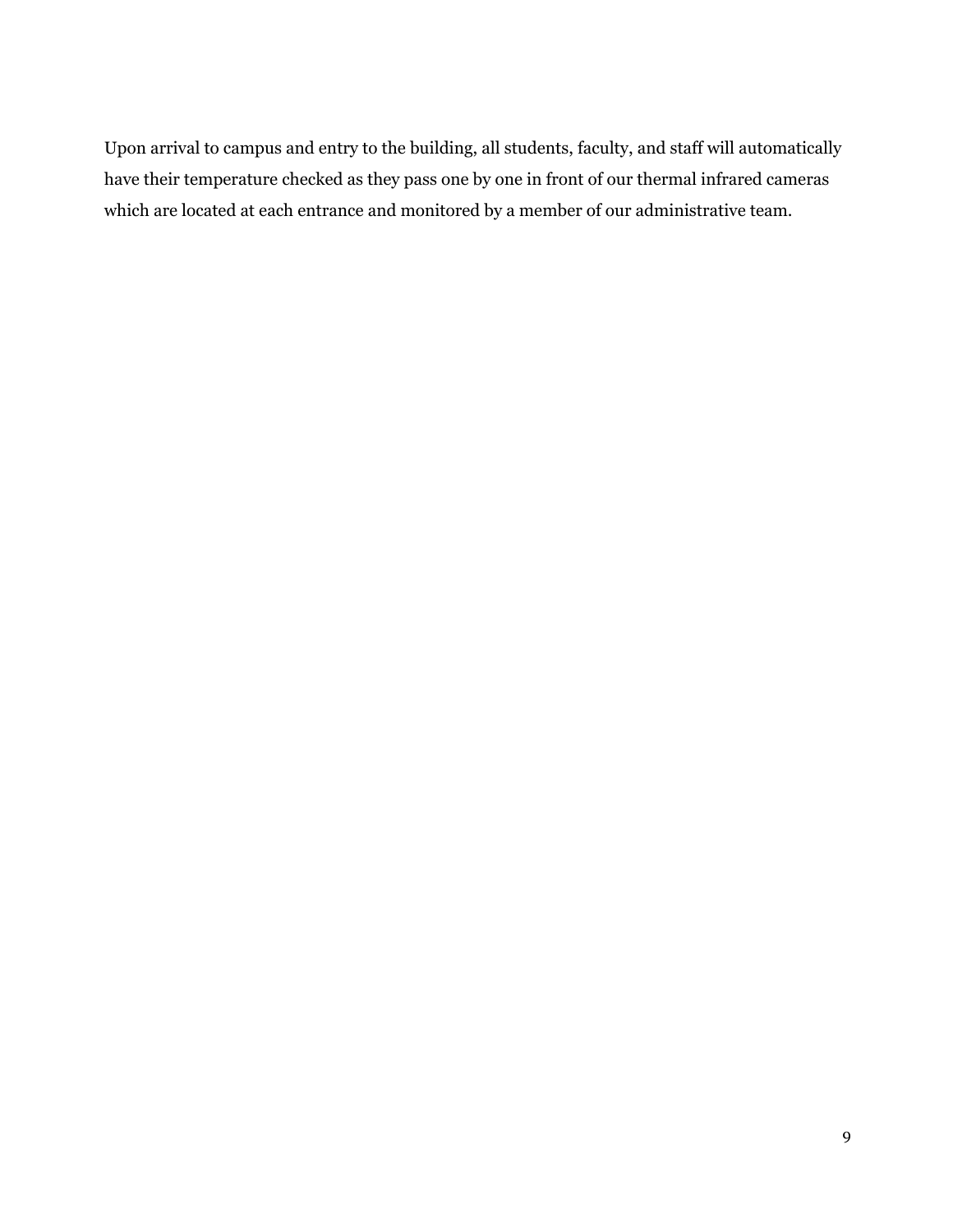**If any individual presents a temperature of greater than 100.0°F, the individual will be denied entry into the facility, or sent directly to a dedicated area prior to being picked up or otherwise sent home.**

Our screening program will have the following components:

- A daily online screening questionnaire filled out at home (paper copies available to those who need them) and submitted before departure for school in the morning. These forms will be required for any student enrolled in the school or faculty member who would normally be present at the school, whether or not they are in attendance that day.
	- For faculty and other adults, the questionnaire will provide a short list of *adult-specific* symptoms or situations that might indicate a COVID-19 + status, and the individual will certify whether or not any apply to them that morning. The short list of symptoms/conditions in the questionnaire will include (but is not limited to):
		- Having knowingly been in close or proximate contact in the past 14 days with anyone who has tested positive through a diagnostic test for COVID-19 or who has or had symptoms of COVID-19;
		- Having tested positive through a diagnostic test for COVID-19 in the past 14 days;
		- Having experienced any symptoms of COVID-19, including a temperature of greater than 100.0°F, in the past 14 days;
		- All travelers, domestic and international, should continue to follow CDC guidelines. If individuals travel internationally, they must be COVID-19 tested 72 hours before returning to the US.
	- $\circ$  For students, the questionnaire will provide a short list of symptoms or situations that might indicate a Covid+ status, similar to the ones outlined above, but also including some *child-specific* symptoms. Middle school students may fill it out themselves. In the case of younger students, the individual's parents or guardians will certify whether or not any of the listed symptoms/conditions apply.
	- These forms will be updated periodically to make sure they reflect any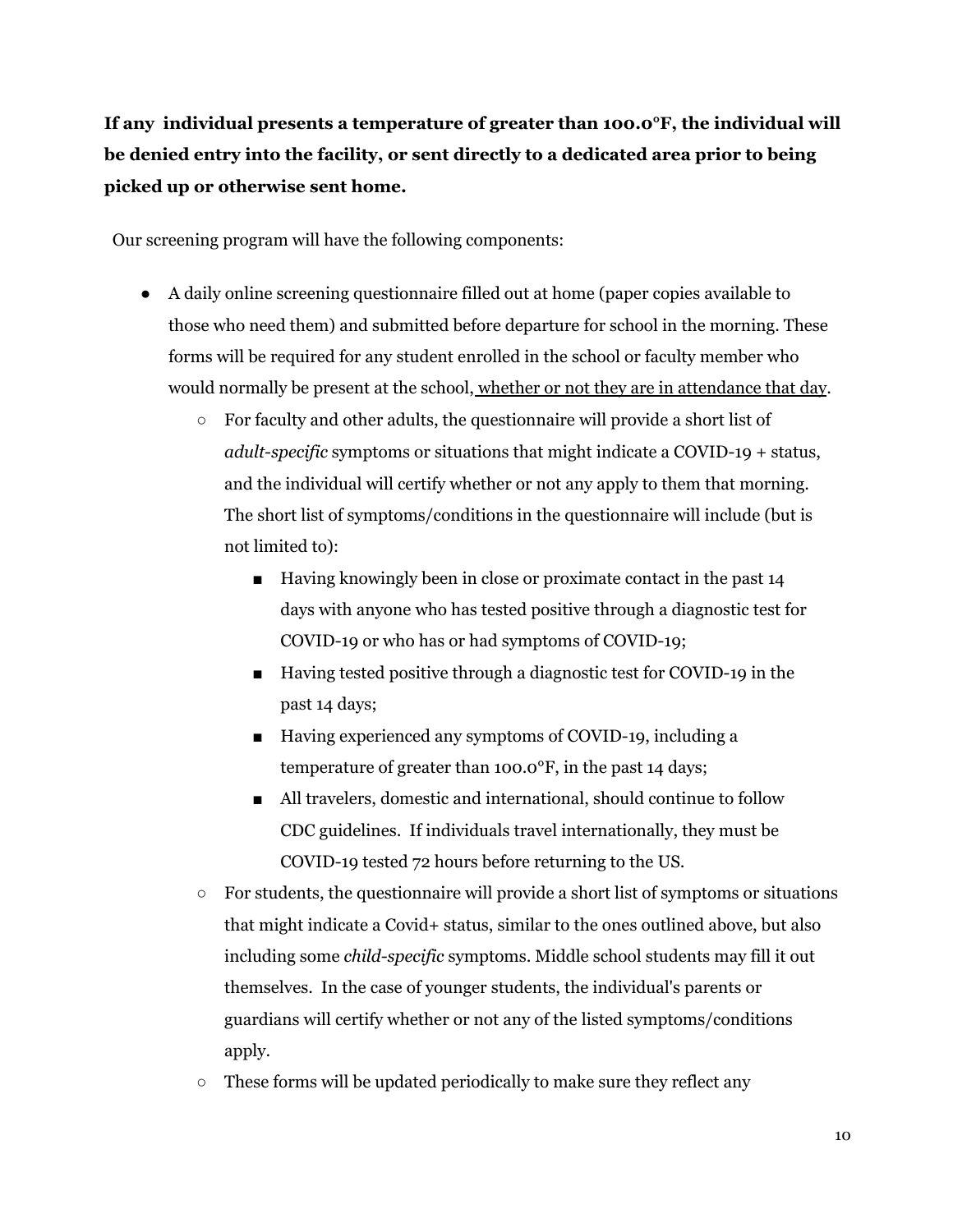updated understandings of the COVID-19 as expressed by the CDC and/or DOH.

- $\circ$  The school will not retain individual medical or health information from this online questionnaire. Only the "clear/not clear" status of the individual as determined by the questionnaire will be available to the school or kept on file.
- A daily greeting at the door from a staff member who asks if the form has been completed, and if not, provides a form for the parent/guardian/older student to fill out on the spot.
- An immediate review each morning of all the data from the forms by the staff responsible for attendance, including follow-up calls to families of children who are not in school that day if those families have not already submitted their daily form. In the case of children who have stayed home, the follow-up call will include a reminder that any child presenting with a fever of 100.0°F or above must stay home for potentially 14 days from the time of the onset of the fever.
- Reporting of any "not clear" statuses (of children and faculty/staff who have been turned away or have stayed home) to the school nurse and/or program heads and director of operations for follow-up according to DOH guidelines.
- Students will also have their temperature checked by teachers using handheld temperature readers mid-morning and mid-afternoon. **Any student during the day found to have a temperature of greater than 100.0°F, will be sent directly to the isolation room and remain there until being picked up. The nurse will notify the student's emergency contact.**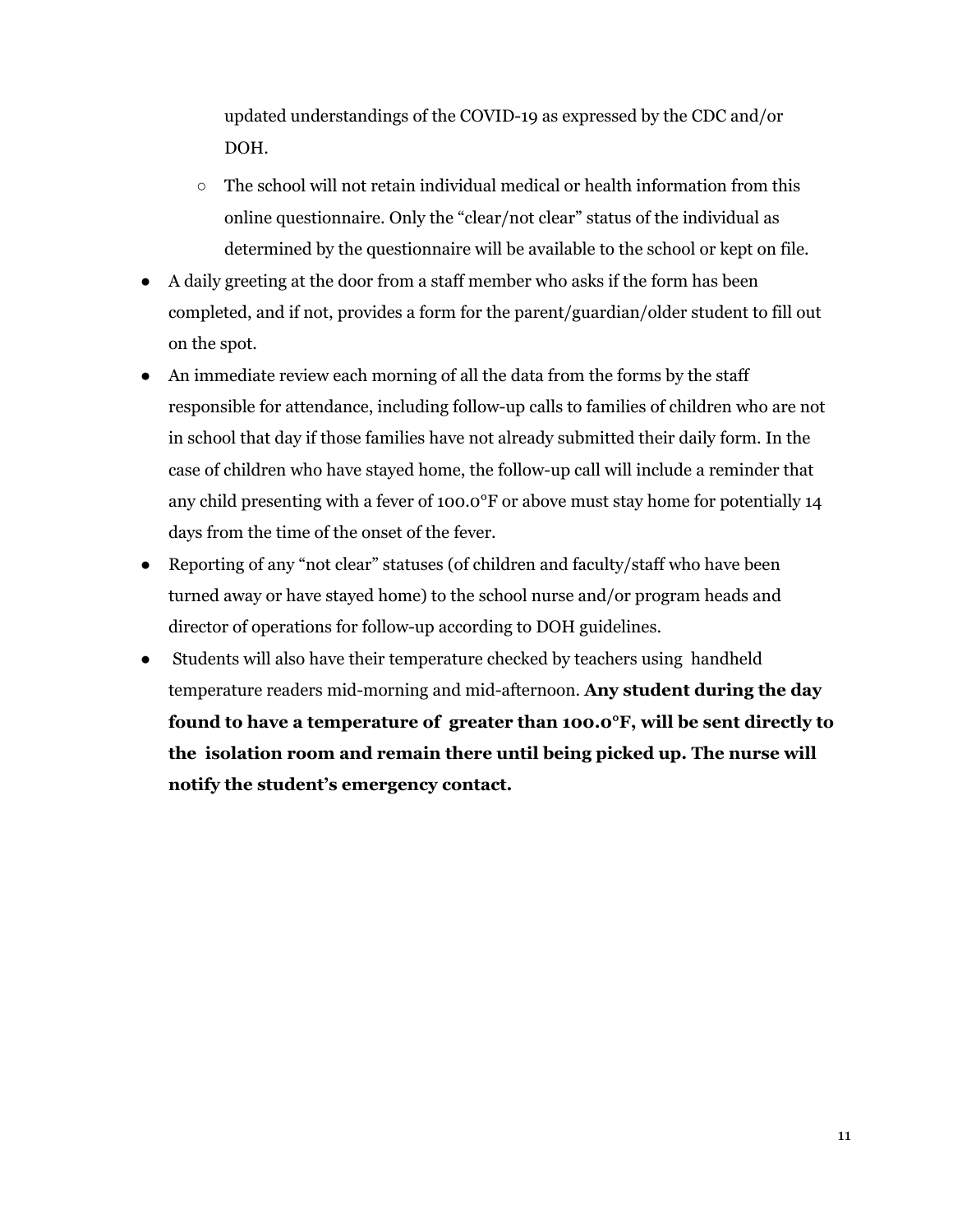#### *Positive Screens*

Any individual who screens positive for COVID-19 exposure or symptoms, if screened at the school, will immediately be sent home with instructions to contact their health care provider for assessment and testing. Students who are being sent home because of a positive screen (e.g., onset of COVID-19 symptoms) will be immediately separated from other students and supervised in a safe, contained area until their parent/legal guardian or emergency contact can retrieve them from school. When possible, the school nurse will provide such individuals (or their families) with information on health care and testing resources. The school will immediately notify the state and local health department about the case if the individual's diagnostic test results are positive for COVID-19.

If an individual's responses to any of the aforementioned screening questions changes, such as if they begin to experience symptoms, including during or outside of school hours, they must report immediately to the nurse's office for follow-up. Teachers will receive training prior to the start of the school year in how to identify pediatric symptoms of COVID-19, and will refer any students they see exhibiting such symptoms to the nurse.

Northside will follow the local DOH requirements for determining when individuals, particularly students, who screened positive for COVID-19 symptoms can return to the in-person learning environment. At a minimum, a return to school will require documentation from a health care provider evaluation, negative COVID-19 testing, and symptom resolution.

#### *Protections for Individuals Conducting Screenings*

Northside will ensure that any personnel performing in-person screening activities, including temperature checks, are appropriately protected from exposure to potentially infectious individuals entering the facilities. Personnel performing screening activities will be trained by individuals (identified and approved by Northside) who are familiar with CDC, DOH, and OSHA protocols.

Screeners will be provided and use PPE, which includes at a minimum, an N-95 mask, and may also include gloves, a gown, and/or a face shield.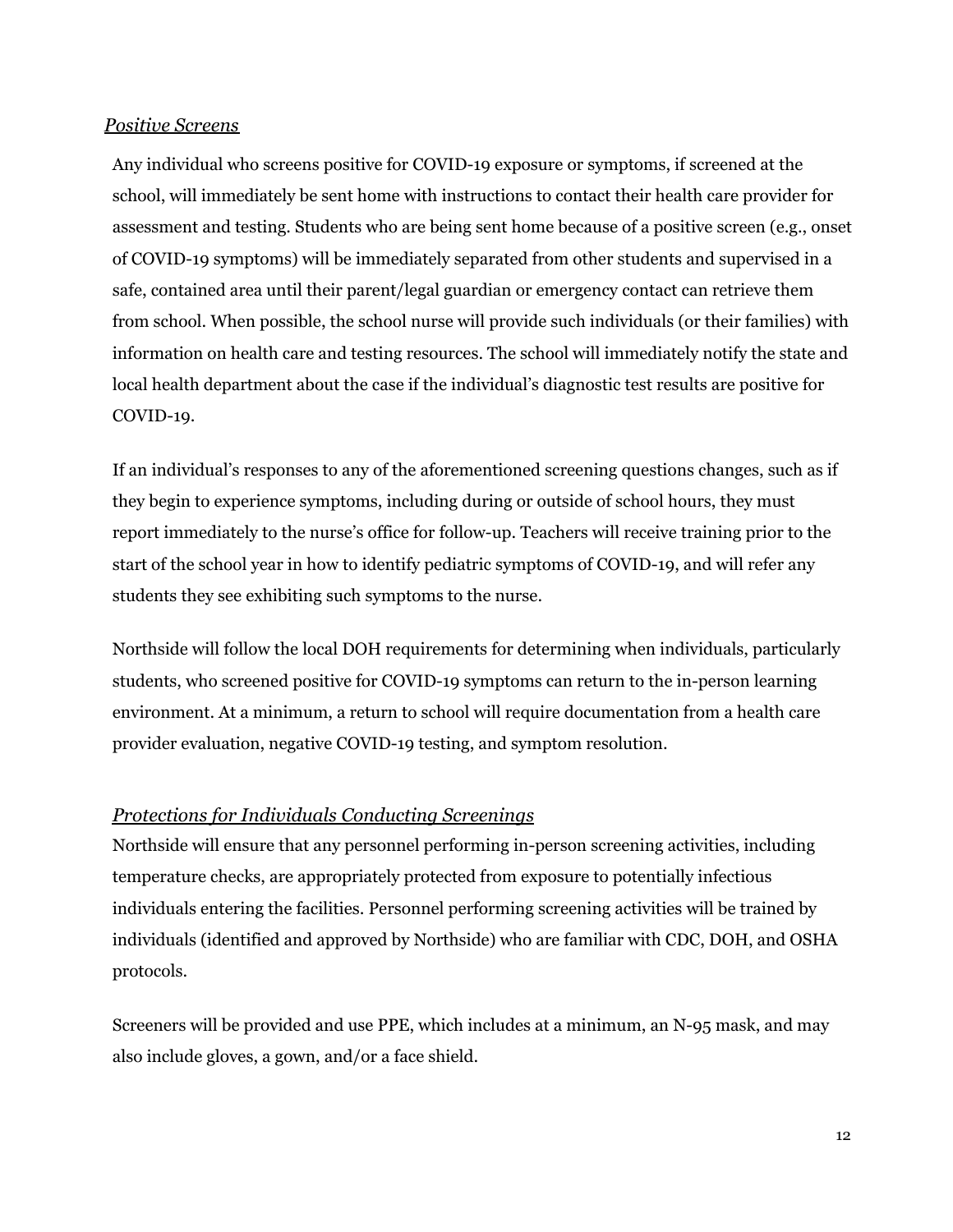# <span id="page-12-0"></span>*Staff and Student Testing*

The rise in cases due to the delta variant and recommendations from the CDC stating testing as a mitigation strategy, WNS will test faculty weekly. Northside may also require testing to prove that an individual who has previously tested positive for COVID-19 while at school is "clear" to return to the building. Families will be required to test their students weekly as well.

### <span id="page-12-1"></span>Management of Ill Persons

Northside has developed protocols for caring for a student, faculty, or staff member who develops COVID-19 symptoms during the school day. These protocols include:

- A dedicated "isolation room" on each campus to isolate students, faculty, or staff with symptoms of COVID- 19 from others until they can go home or to a healthcare facility, depending on severity of illness;
- Plans to ensure that symptomatic students who are waiting to be picked up remain under the visual supervision of a staff member who is socially distanced;
- PPE requirements for school nurse office staff caring for sick individuals, which include both standard and transmission-based precautions. When Brooklyn has moderate to substantial community transmission, eye protection (i.e., goggles or face shield) will be added. When caring for a suspect or confirmed individual with COVID-19, gloves, a gown, and a fit-tested N-95 respirator should be used, if available (or surgical face mask and face shield, if not available), as well as eye protection.
- Cleaning and disinfection as specified by CDC guidelines.
- Development of protocols to care for students with asthma that reduce the need for nebulizers or suction, or make provision for the use of these items in a safe location, since they are aerosol-generating procedures.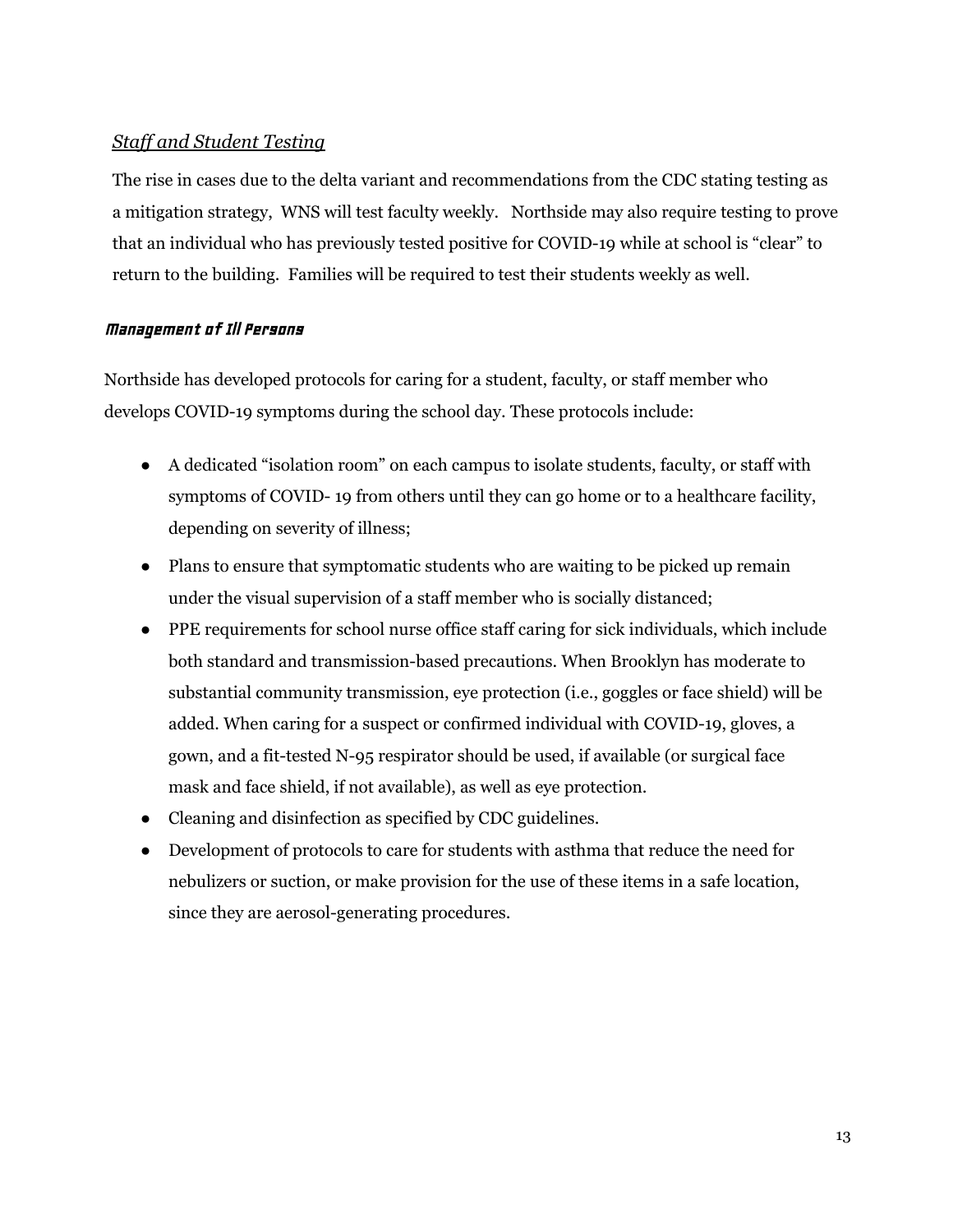#### <span id="page-13-0"></span>*Immediate Response and Cleaning Protocols*

If COVID-19 cases are discovered at school, the immediate response will include closing off areas or classes where individuals were infected and engaging in a process of "deep cleaning" either in the affected area, portions of the school, or more broadly the entire school, as determined in consultation with DOH guidelines or conversations with our local DOH contact.

We may choose to modify operations prior to instituting school-wide closures to help mitigate a rise in cases.

# <span id="page-13-1"></span>*Contact Tracing Support*

In the case of an individual testing positive, Northside is required by NY State to support the DOH in tracing all contacts of the individual, in accordance with the protocols, training, and tools provided through the New York State Contact Tracing Program. Confidentiality will be maintained as required by federal and state law and regulations. Northside is also required by law to cooperate with State and local health department isolation, and quarantine efforts.

Whereas State and local health departments will implement monitoring and movement restrictions of COVID-19 infected or exposed persons, Northside is responsible for notifying faculty and staff or families of students that they have come into close or proximate contact with a person with COVID-19. Please note that medical privacy laws explicitly prohibit Northside from revealing the name of the individual who has tested positive for COVID-19. We may only reveal that the student, faculty, or staff member has come in close or proximate contact with an unnamed person, and how we came to know this information (school tracking systems, governmental contact tracing, or another mechanism).

Northside has 4 administration members who have received Covid-19 Contact Tracing Certification through Johns Hopkins University. They are: Elie Déu (Head of School), Anita Thomas (School Nurse), Alyssa Estevez (Director of Admissions, K-8), and Erika Soler (After School Coordinator).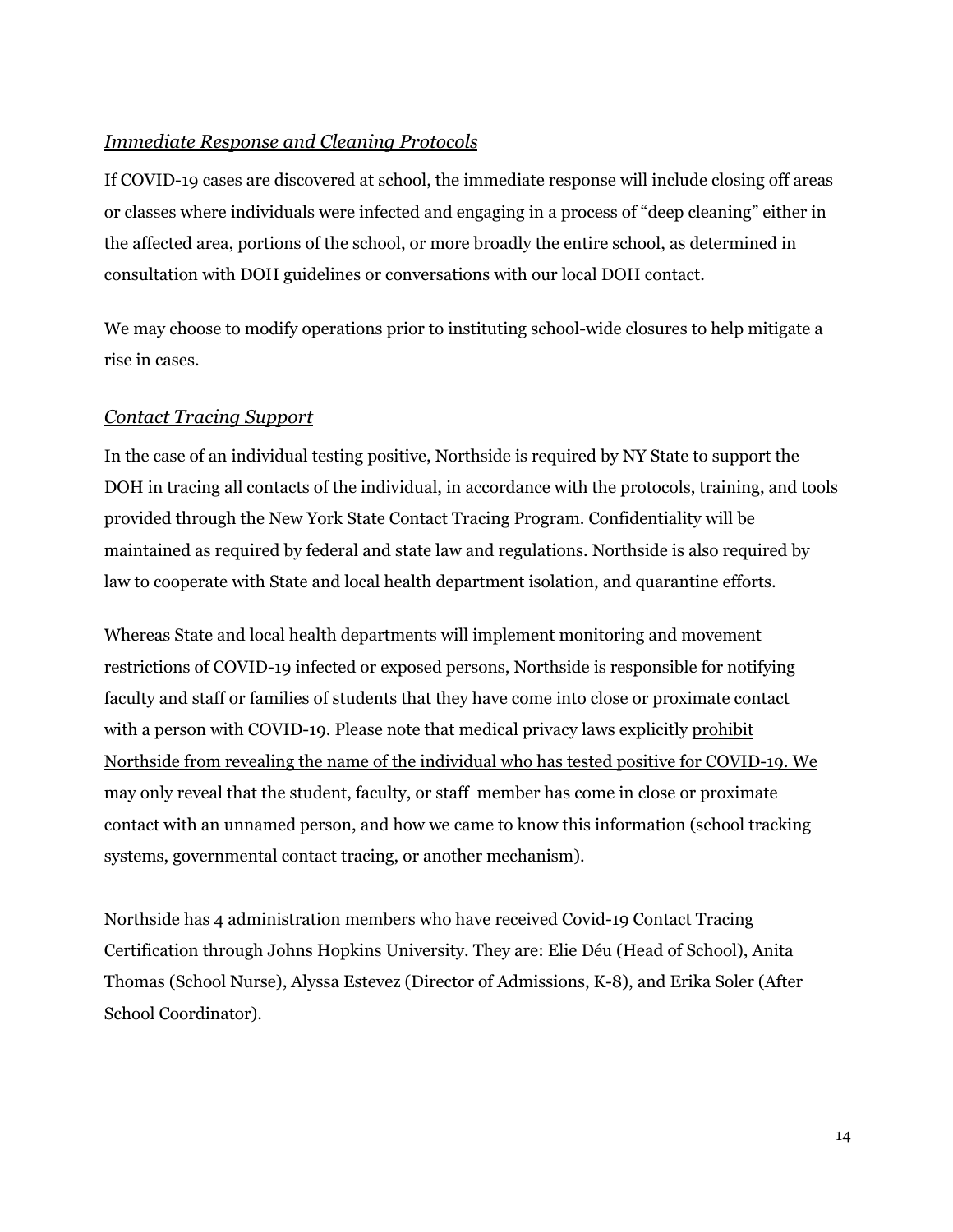# <span id="page-14-0"></span>*Returns to School*

Students who test positive or have been directly exposed to a positive case, MUST, quarantine for a minimum of 7 days. A **PCR** test should be done between days **3-5** of quarantine.

> - If the test taken between days 3-5 is **NEGATIVE**, the student is allowed to return to school after day 7 of quarantine.

If the test taken between days 3-5 is POSITIVE, the student MUST isolate for a **FULL 10** days with PCR testing between day 7 and 10 of isolation.

> - If the test taken between day 7 and 10 of isolation is **NEGATIVE**, the student is allowed to return to school after day **10** of isolation.

If the test taken between day 7 and 10 is **POSITIVE**, the student MUST isolate for a **FULL 14** days, and can return to school without further testing when they are ALL of the following:

-Fever free for 24 hours without the use of medication -Symptom-free -Have completed the 14 day isolation.

# Siblings of Confirmed Cases

Siblings of positive cases may be subject to an extended quarantine per CDC guidelines. The standard quarantine timeframe for Covid19 exposure is 7 days with testing between days 3-5, **providing no further exposure will occur**. For cases where separation is not possible, siblings of a positive case will have an extended quarantine period, beginning on the last day of quarantine for the positive case. For example, the quarantine "end date" for a positive case is October 12th, then the sibling of that positive case will be required to begin their quarantine on the said day. Their quarantine will last for a FULL 7 days with testing between days 3-5.

#### Face Coverings & Personal Protection Equipment (PPE)

*Who Must Where Them and When*

All persons in the building must wear masks indoors as a general rule. This applies to all students at the K-8 campus, and faculty, staff, and any other individuals on both campuses. At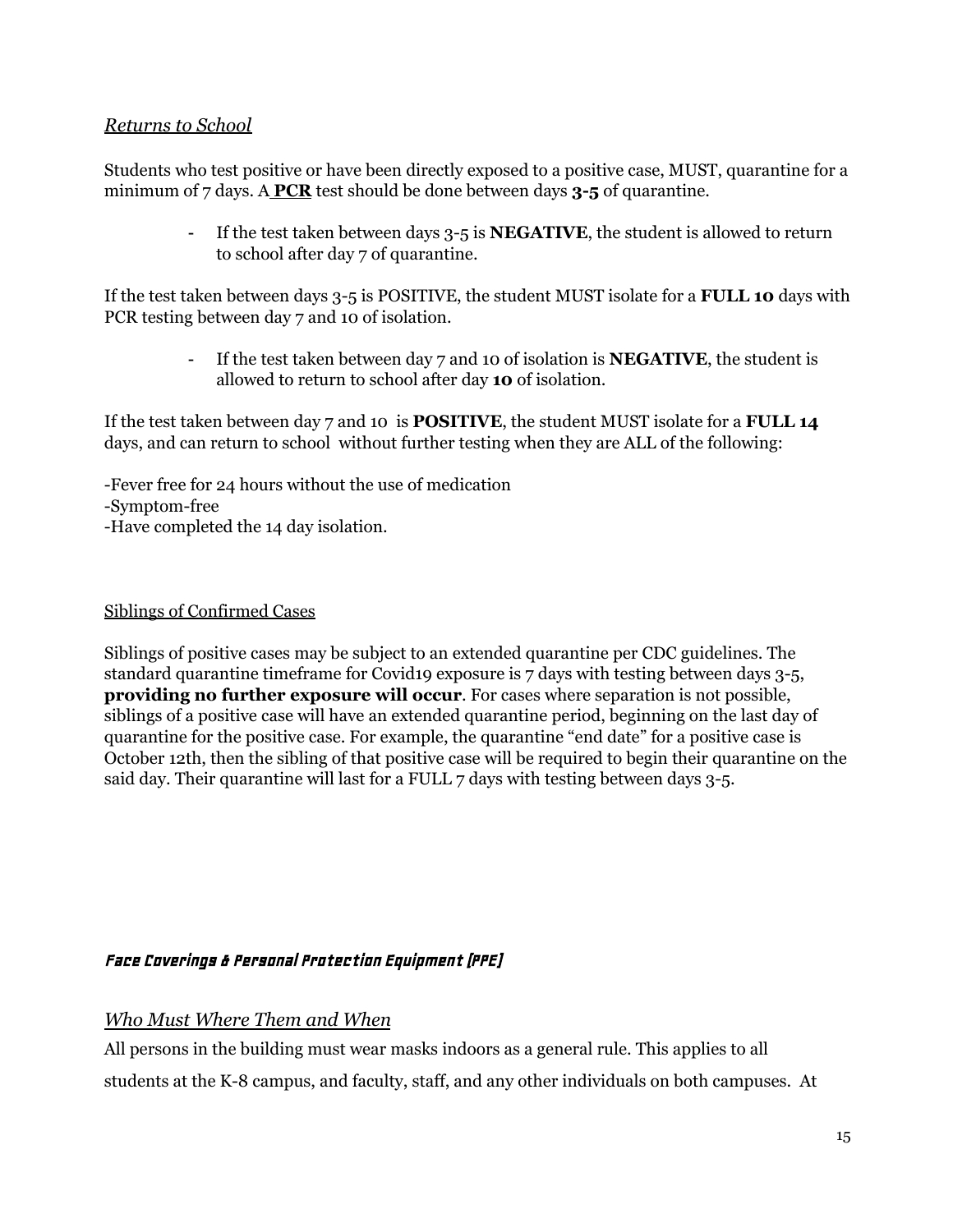the preschool, masks for 2s are not required but are strongly encouraged. There are exceptions and special circumstances as outlined below, and with the youngest children, mask-wearing is balanced with other ways of maintaining safety in a developmentally appropriate way at the discretion of the teacher.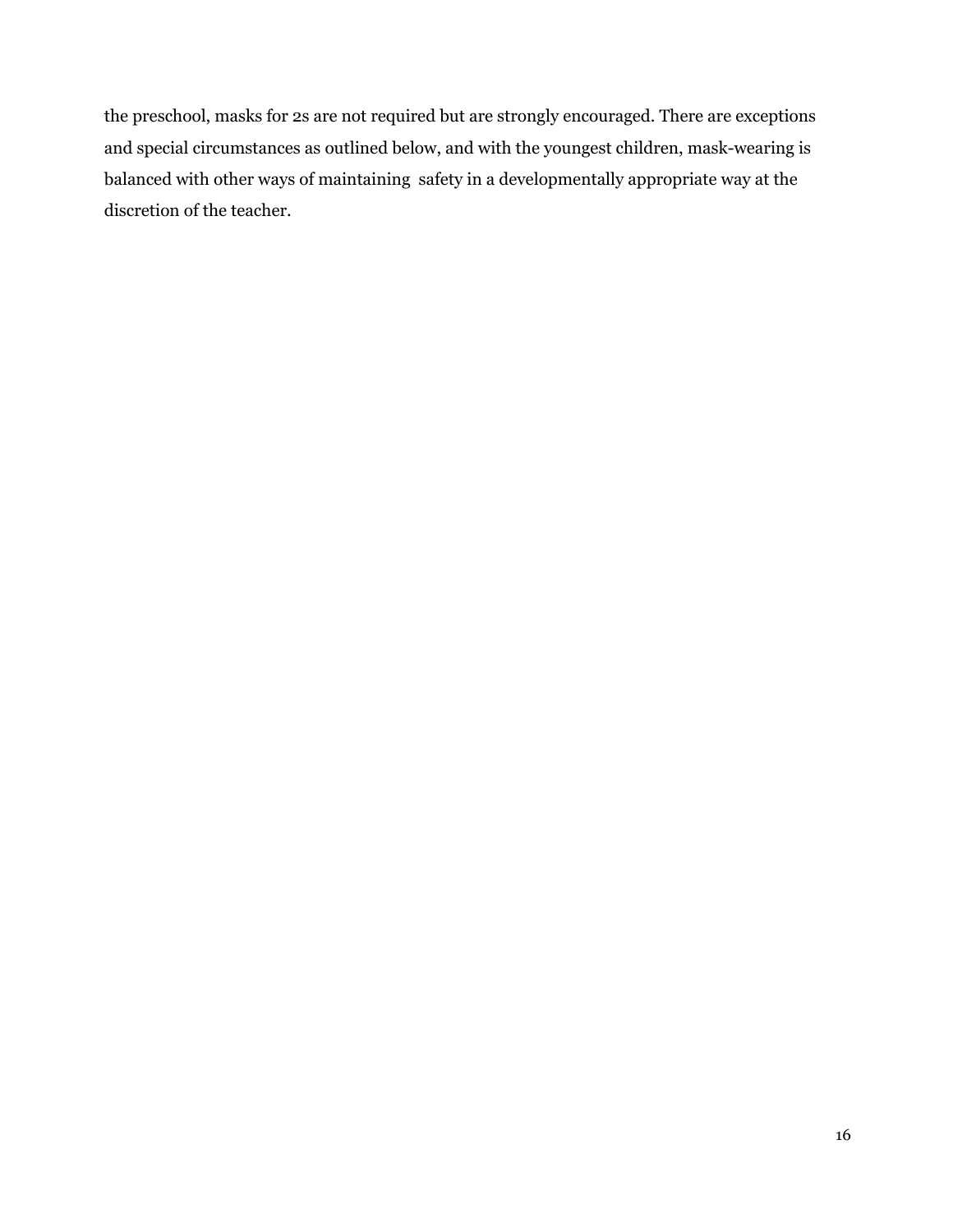Masks must always be worn when entering "public areas" such as hallways, stairwells, bathrooms, or other spaces multiple individuals or groups may pass through, or in situations where social distancing may be difficult to maintain, such as riding in elevators, entering/exiting classrooms with others, or in narrow halls and passageways. Individuals should have their masks with them at all times, as they must be prepared to put them on if someone else who is unmasked is unexpectedly unable to socially distance (as when stepping into an elevator).

Exceptions to general mask-wearing are outlined below.

- Preschool Grade 3 students, especially younger ones, may be given "mask breaks" at the discretion of the teacher. Teachers will provide quiet areas in the classroom or outdoor areas (e.g. rooftop playground, K-8 campus terraces) where students may socially distance themselves from others while taking a break from mask-wearing.
- Older students may take mask breaks on the school terraces. Students working quietly at their desks in classrooms that allow for proper social distancing may also take mask breaks at the discretion of their teacher.
- Students of any age learning or playing outside will be required to wear masks.
- Students playing games considered "high risk" as defined by the DOH guidelines (e.g. contact sports) must wear masks even when outside.
- A student who is having difficulty breathing should immediately be given a mask break and if the difficulty continues, be evaluated by the nurse.
- Students may remove their mask to eat and drink provided that it is done in an area of the school determined to have the appropriate capacity for social distancing during mealtimes.
- <span id="page-16-0"></span>● A teacher has discretion in determining if a child is safe or not to remove their mask, as all teachers receive training on COVID-19 specific hygiene.

# *What Types of Masks and Protection are Appropriate*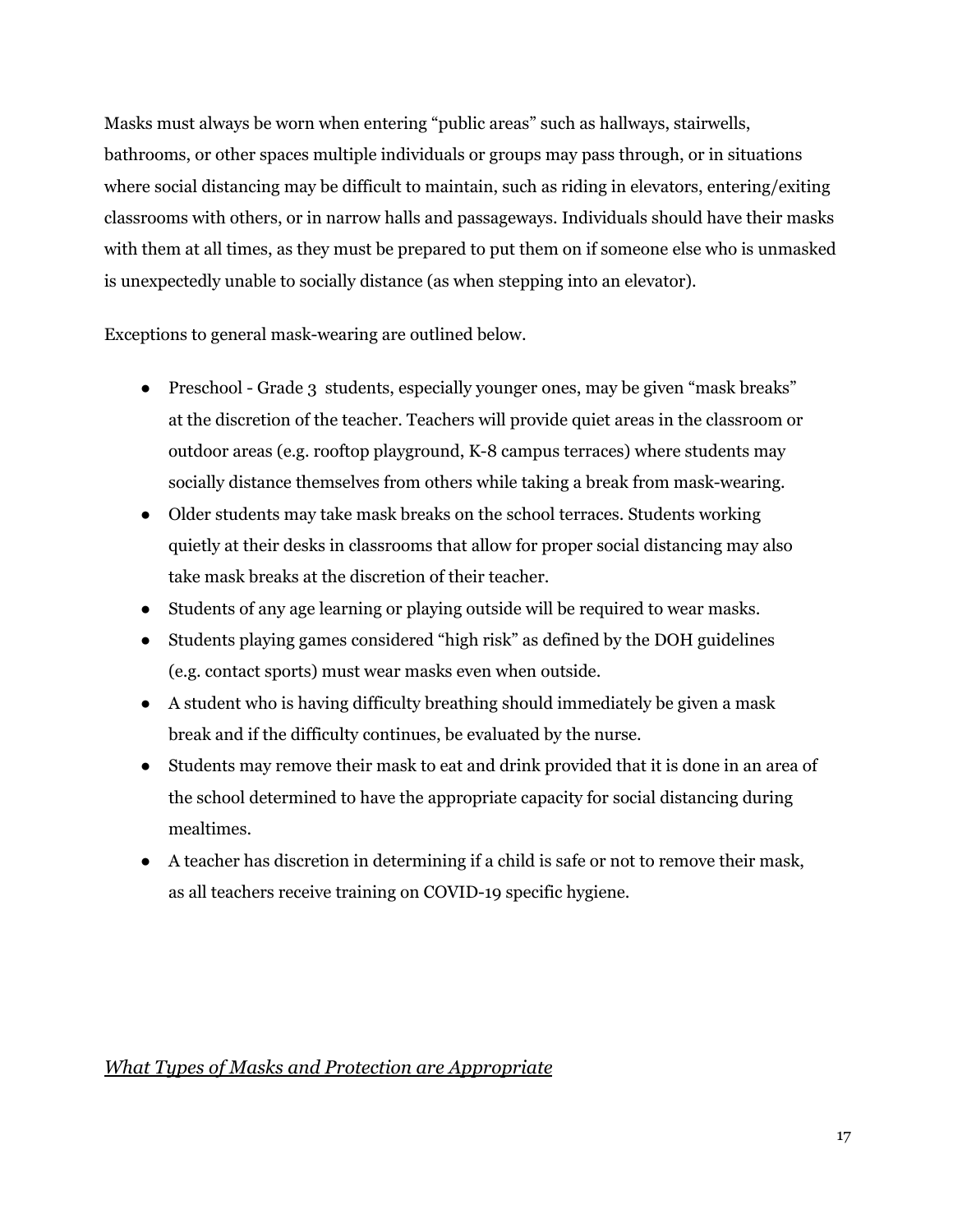# <span id="page-17-0"></span>*General Guidelines*

Acceptable face coverings for COVID-19 **include but are not limited to at least 2-ply cloth-based face coverings and surgical masks that cover both the mouth and nose.** *According to recent recommendations made by the CDC, bandanas, gaiters, and buf s are no longer considered to provide suf icient protection and are not allowed.* Face shields worn without other face coverings are not considered adequate protection against COVID-19 and should not be used except in combination with an acceptable mask.

Faculty and students, especially at the preschool and in the younger grades, may use face coverings that are transparent at or around the mouth for instruction or interventions that require visualization of the movement of the lips and/or mouths (e.g., circle time, speechwork, or speech therapy). These alternate coverings may also be used for certain students (e.g., hearing impaired) who benefit from being able to see more of the face of the faculty or staff member.

For staff engaged in workplace activities that require a higher degree of protection due to the nature of the work (e.g. health screenings, nurse's office work), N-95 masks, N-95 respirators, KN-95 masks, or other PPE used under existing industry standards should be used, in accordance with OSHA guidelines.

#### <span id="page-17-1"></span>*Provision of Masks*

Each family is encouraged to purchase or make five cloth face masks (one for each day of the week) per child to reduce environmental waste. Families may wish to consider supplying their child with extra masks to swap out during the day in the event masks get soiled. Face masks should be labeled with the child's name or initials so it is clear to whom the mask belongs.

For children who forget their masks or for families who prefer to use disposable masks, the school will have a supply of disposable surgical masks on hand (adult and child-sized) that community members can use at no charge.

Faculty and staff are provided by the school with reusable 2-ply cotton cloth masks. Face shields are also available to be worn in conjunction with the masks. Faculty and staff, however, may elect to wear any of the other acceptable face coverings as outlined above.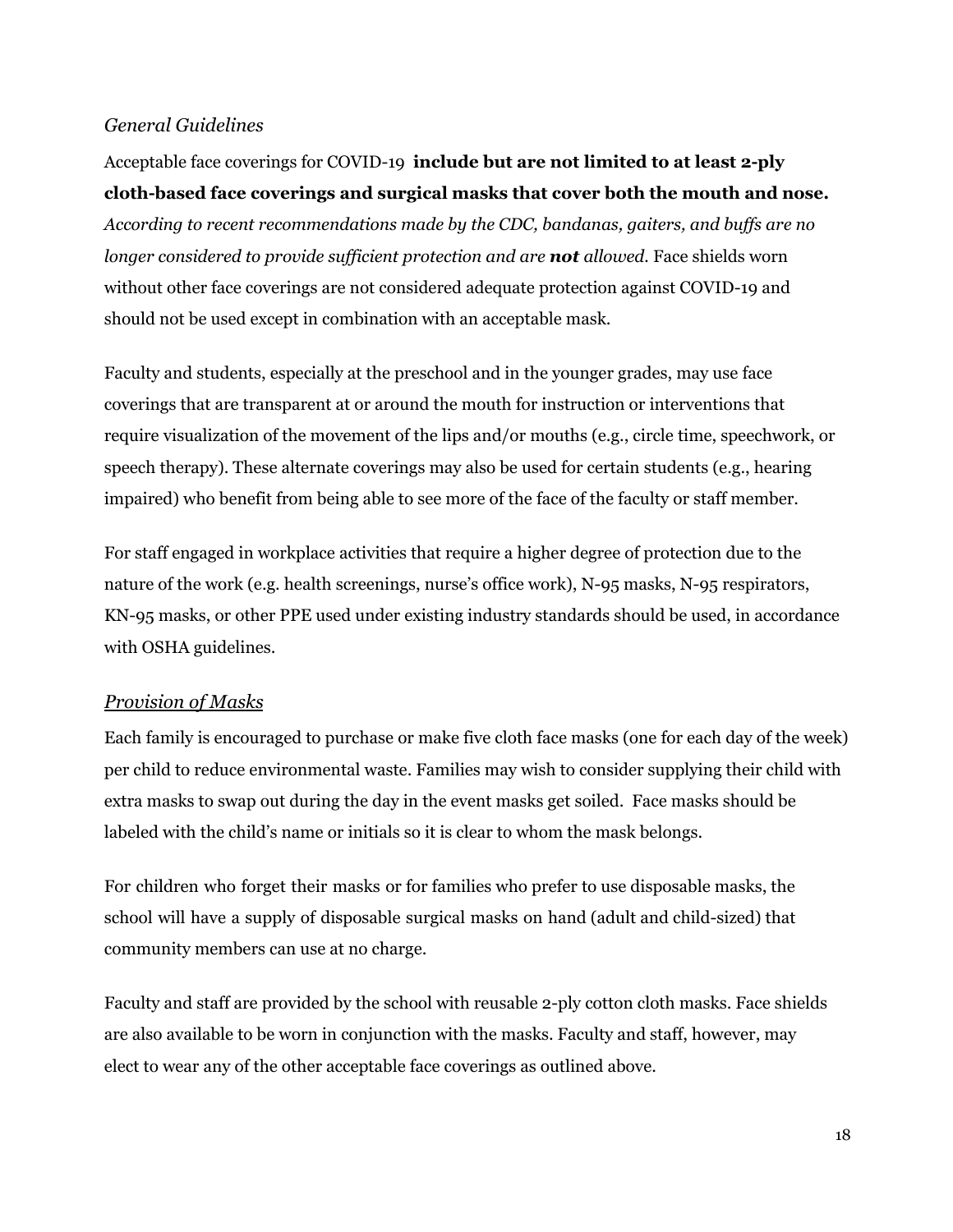Face masks should be washed, disinfected, or replaced after each day's use and must not be shared. Students and families should take responsibility for maintaining their individual face coverings. The CDC provides guidance on its website for additional information on cloth face coverings and other types of PPE, as well as instructions on use and cleaning.

Northside will provide all students, faculty, and staff with training on how to adequately put on, take off, clean (as applicable), and discard PPE, including face masks.

# <span id="page-18-0"></span>Hygiene

# <span id="page-18-1"></span>*Handwashing*

Northside follows all hygiene requirements as advised by the CDC and DOH. These include:

- Training all students, faculty, and staff on proper hand and respiratory hygiene, including providing information to families and guardians on ways to reinforce this at home
- Creating extra time in the schedule for handwashing, especially after restroom breaks, recess, using shared equipment, or other higher risk activities
- Creating extra hand hygiene stations around the school that have soap, running warm water, and disposable paper towels
- Installing touchless hand sanitizer dispensers filled with at least 70% alcohol-based sanitizer for areas where handwashing is impractical. Hand sanitizer use will be minimized in areas serving younger children, where hand washing is preferable for safety reasons.
- Providing hand sanitizer and wipes in common areas or near shared workplace items (copy machines, computers).

<span id="page-18-2"></span>Parents who do not wish their child to use hand sanitizer should inform the school nurse in writing, and provision will be made for the child to use a handwashing station instead.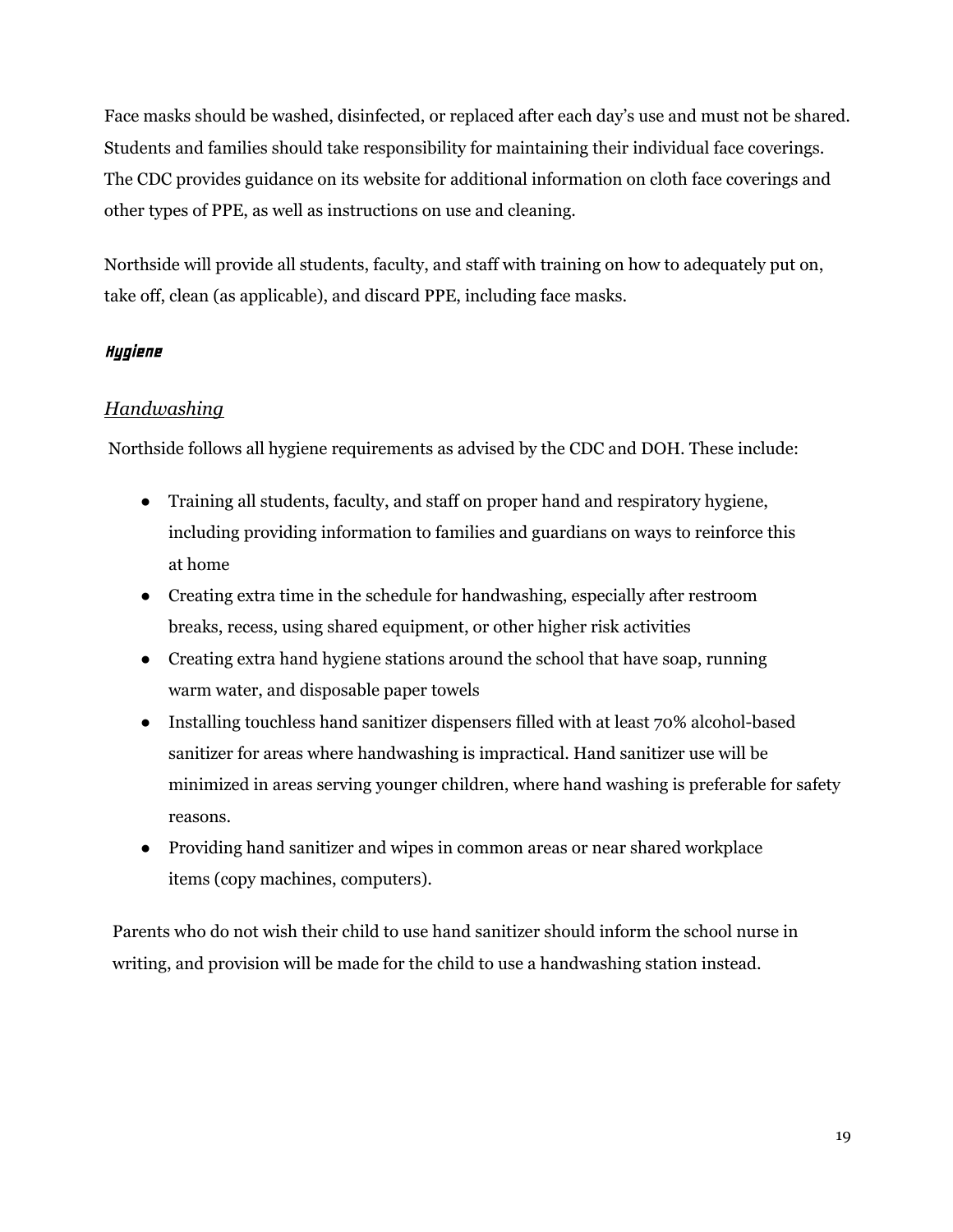### *Cleaning & Disinfection*

The school's custodial staff is primarily responsible for cleaning and disinfection. A comprehensive COVID-19-specific cleaning plan per State guidelines has been developed for the school and is available through the Business Office. Per DOH guidelines, custodial staff will keep logs that include the date, time, and scope of custodial cleaning and disinfection.

In addition to the work of the custodial staff, classrooms and common areas will be stocked with child-safe, CDC-approved disinfectant spray so that students and teachers can also contribute to cleaning efforts at periodic intervals during the day. Extra time has been built into the schedule for hygiene maintenance--both handwashing and the disinfection/cleaning of surfaces. UV wands and/or UV boxes are available in every classroom for additional sanitization/disinfection.

In addition to these measures, the following extra steps will be taken in classrooms, offices and common areas:

- Touch-free amenities, such as water-bottle refilling stations and paper towel dispensers have been installed where feasible. At the preschool, touchless faucets and soap dispensers have also been installed.
- Water drinking fountains have been replaced with touchless bottle refilling stations where possible. Students, faculty, and staff are encouraged to bring their own labeled water bottles for refilling.
- In general, students remain in their own classroom with their cohorts. However, shared items (tables, gym equipment, etc) will be cleaned and disinfected between each cohort's use. Such cleaning will be primarily the responsibility of the teachers involved in supervising the cohorts.
- Children will each have their own personal classroom supplies (of pencils, crayons, paper, etc) that they will draw from rather than using common materials. Each child's supply will be labeled and stored either in a desk, individual file, or other method that ensures separation of materials.
- Materials and tools used by staff or employees are regularly cleaned and disinfected using registered disinfectants. If cleaning or disinfection products or the act of cleaning and disinfection causes safety hazards or degrades the material or machinery, Northside will supply disposable gloves and/or place limitations on the number of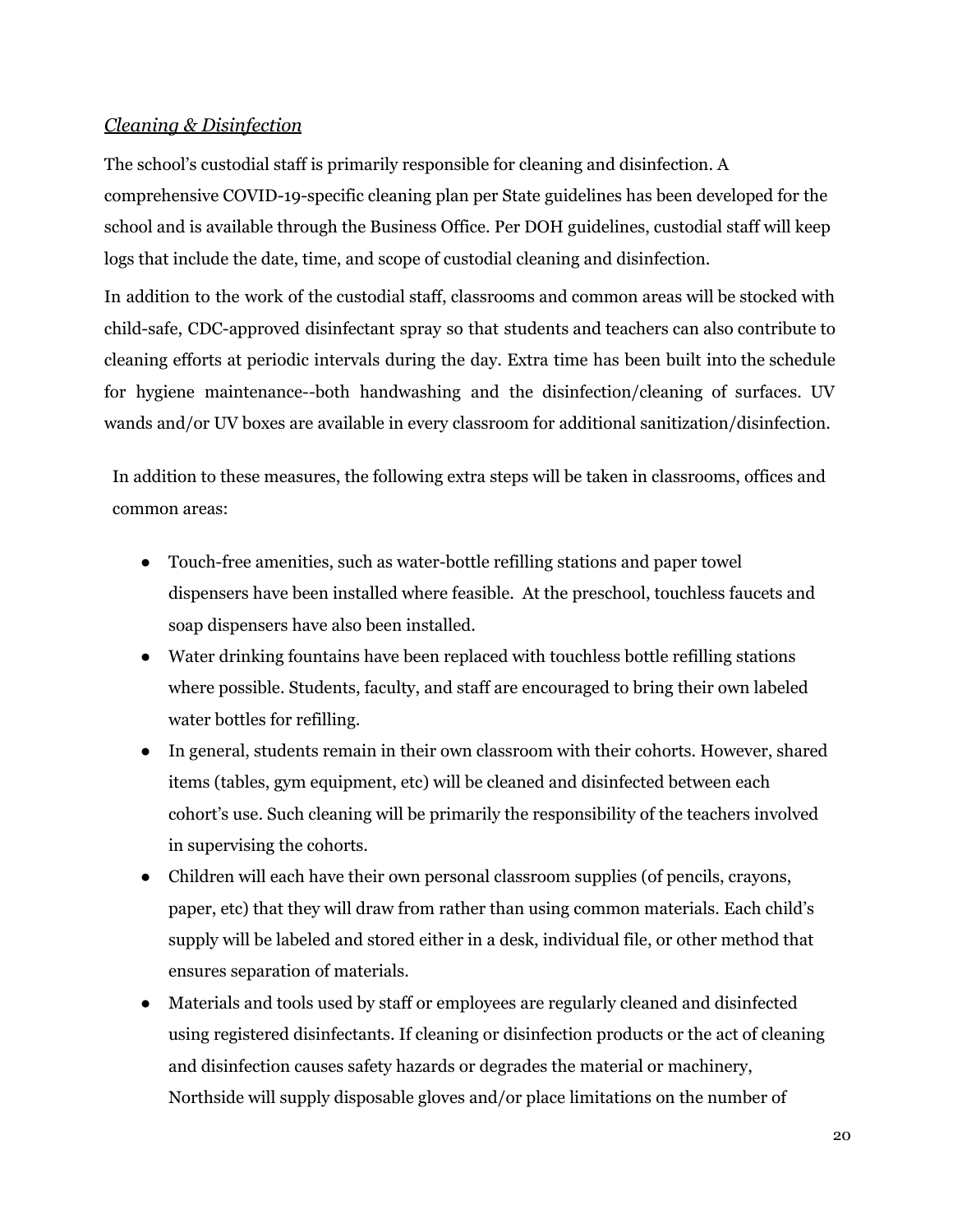employees using such machinery.

● Custodial staff will keep logs that include the date, time, and scope of custodial cleaning and disinfection.

# <span id="page-20-0"></span>*Food Service*

This year all Northside students will eat lunch in their classrooms while maintaining appropriate social distancing. Full-day preschool students will bring lunch from home. The school lunch service in the cafeteria at the K-8 campus has been suspended. Students in grades K-8 must also bring lunch from home. This coming year, the following adjustments will be made to our normal lunchtime routines.

# *Preschool Program:*

Teachers will:

- Always wash hands before preparing or serving any snack or meal.
- Be alert to hygiene protocols during all mealtimes.
- Model appropriate social distancing and hygiene while eating with children.
- Remind students of safety rules at mealtimes.
- Always wash hands before resuming work after a meal.

# Children will:

- Always wash hands before and after meals.
- When possible, eat outside on the rooftop playground.
- Will not be seated facing each other while eating, but will sit at tables facing the same direction to mitigate risk. Sneeze guards will also be used to promote further separation.
- Will not help pass out snacks assembled by school staff, but will receive individual portions directly from them.
- May help prepare food as part of their school day activities, but only for their own individual portions (in the case of uncooked food), or for food that will be cooked before serving.
- Children will always wash hands after eating, before resuming the school day.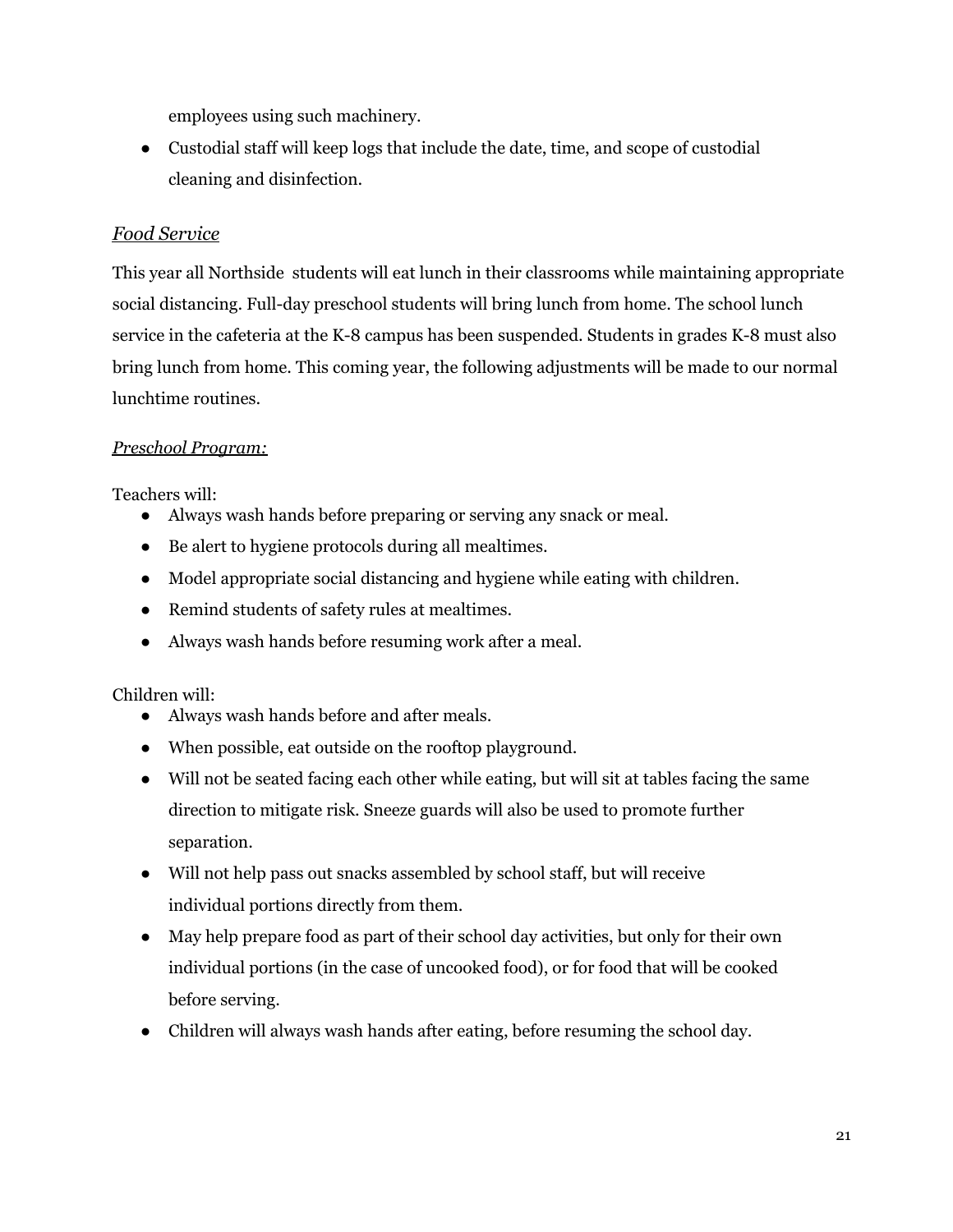# *K-8 Campus:*

Teachers and students will:

- Wash hands before and after eating.
- Sit a minimum of six feet apart while eating indoors.
- Eat outside whenever possible.
- Refrain from sharing food of any kind with each other.

### <span id="page-21-0"></span>*Restrooms*

- Each student cohort will have a dedicated, non-gender-specific restroom to use. Restrooms designed for multiple people will be limited to half their usual capacity. Signage demarking the maximum capacity will be posted on doors.
- Faculty and staff likewise will use designated bathrooms to limit cross-exposure.
- Restrooms will be cleaned and disinfected frequently during the day, following recommendations established by the DOH.

#### Preschool

- Restrooms will be used by only one classroom, or pod, at a time.
- Restrooms will be thoroughly cleaned and disinfected in accordance with CDC guidelines after each pod has exited.
- Restrooms designed for multiple children will be limited to half their usual capacity. Signage demarking the maximum capacity will be posted on doors.
- Toilets have been fitted with lidded seats, and students will have regular reminders to close lids before flushing.
- Restrooms will be cleaned and disinfected frequently during the day, following recommendations established by the DOH.
- Wherever possible given ADA compliance rules, Northside has installed barriers between toilets and sinks to reduce the risk of aerosolization.
- <span id="page-21-1"></span>● Bathroom windows will be left open whenever possible to increase air circulation in the area.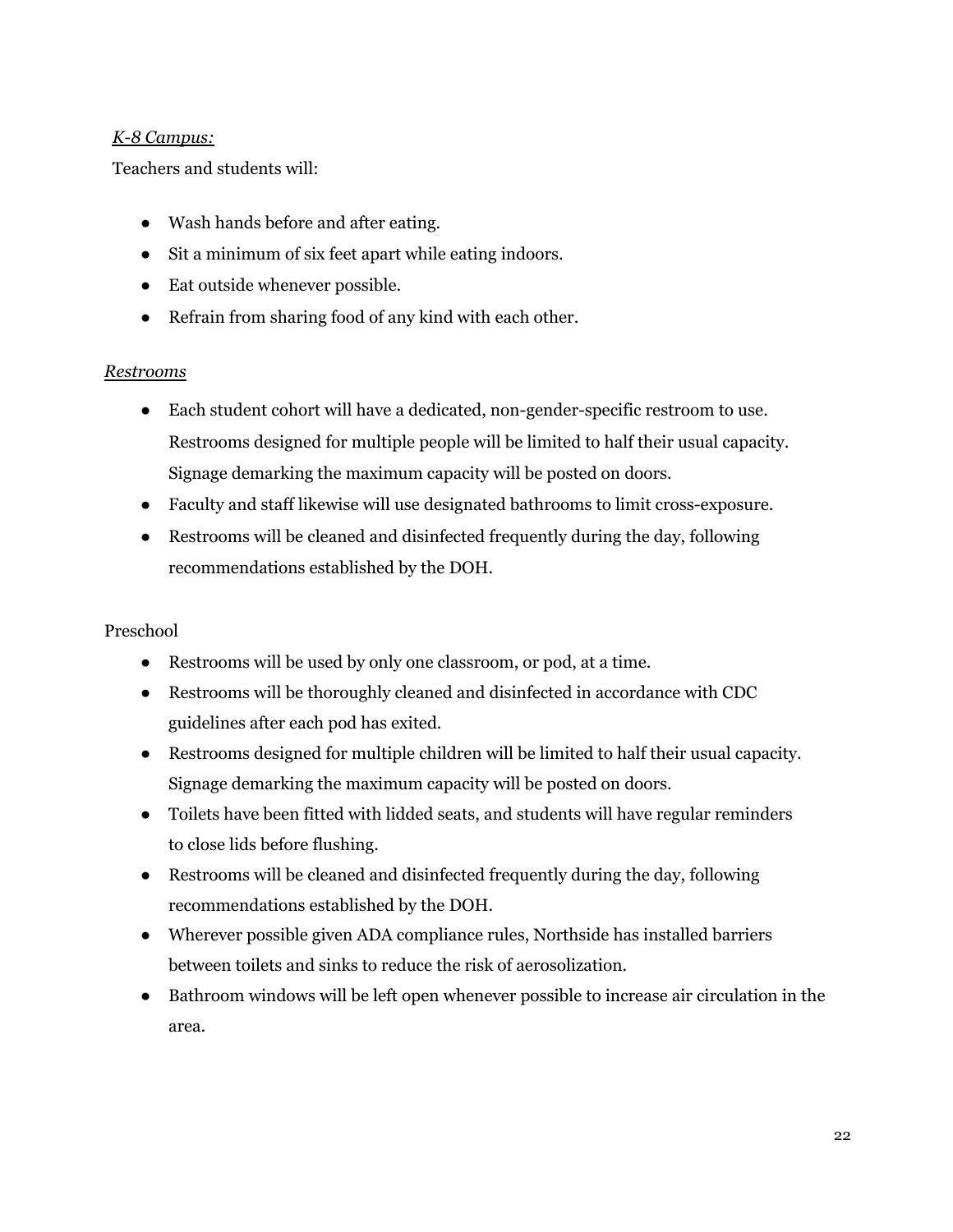# *Cleaning & Disinfection After a Suspected or Confirmed COVID-19 Case*

In the event an individual at the school is confirmed to have COVID-19 while at school, Northside will immediately:

- Close off areas used by the person who is suspected or confirmed to have COVID-19.
- Open outside doors and windows to increase air circulation in the area.
- Wait 24 hours before cleaning and disinfecting. If waiting 24 hours is not feasible, we will wait as long as possible to allow aerosolized particles to settle.
- Clean and disinfect all areas used by the person suspected or confirmed to have COVID-19, such as offices, classrooms, bathrooms, lockers, and common areas.
- Reopen the area once it has been appropriately cleaned and disinfected.

If more than seven days have passed since the person who is suspected or confirmed to have COVID-19 visited or used the facility, additional cleaning and disinfection is not necessary, but routine cleaning and disinfection will continue.

#### <span id="page-22-0"></span>Social Distancing

Northside will strive to maintain appropriate social distancing (generally 3 feet) between all individuals while in school facilities and on school grounds, unless safety or the core activity (e.g., instruction, moving equipment, using an elevator, traveling in common areas) requires a shorter distance or individuals are of the same household. Mask-wearing and barriers (sneeze guards, e.g.) will also help address cases where six feet of distance cannot be maintained. Signage will reinforce capacity limits and provide directional cues (e.g. one-way stairwells and hallways, elevator capacity limits).

# <span id="page-22-1"></span>*Creation of Cohorts*

# K-8 campus

Northside has always valued our relatively small class sizes. In the context of COVID-19, our small class size allows us to create cohorts, or 'pods', on each floor of our Kindergarten through 8th grade campus. Each pod will have a designated schedule that eliminates the possibility of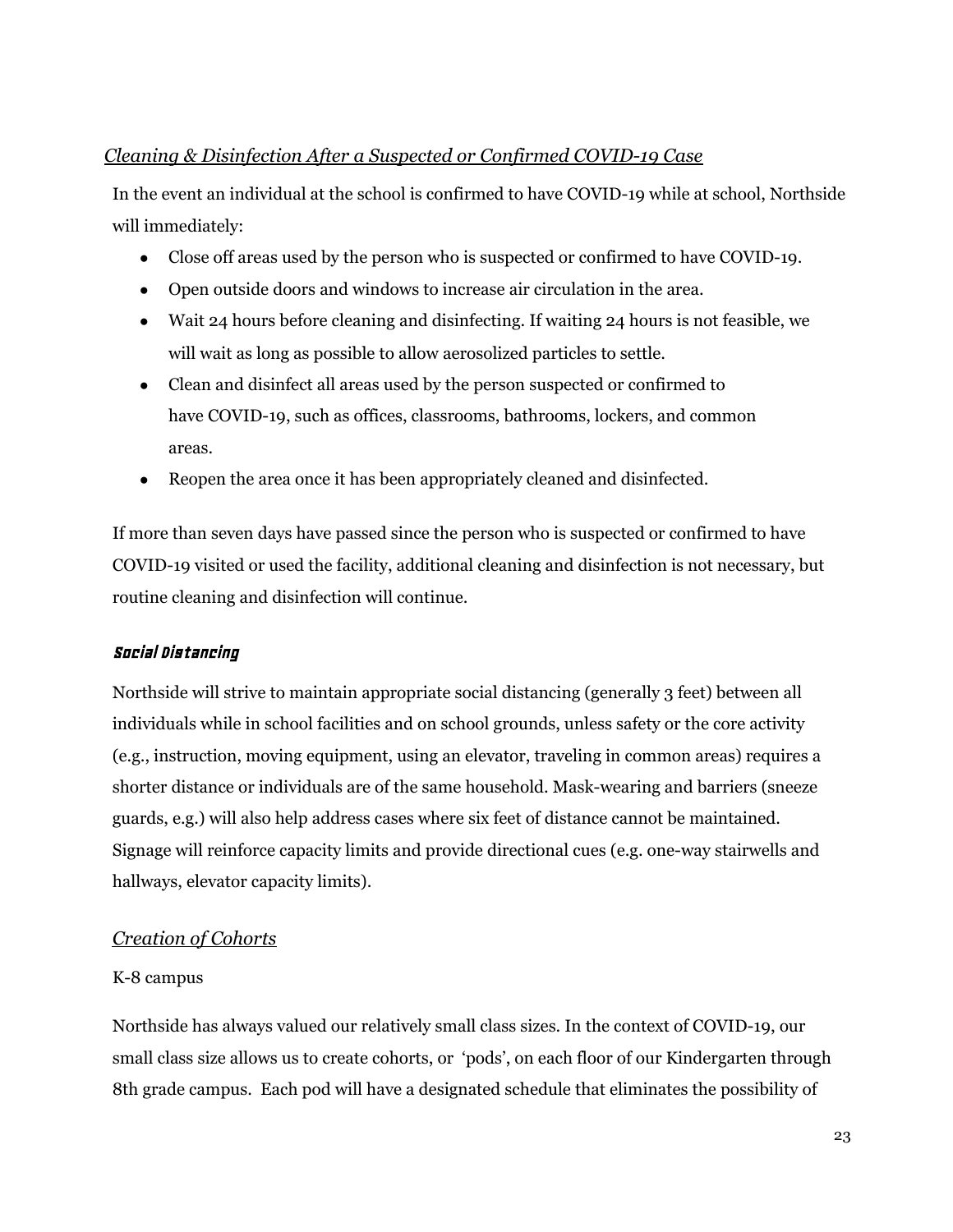sharing or interacting with members of another pod. With this system in place, social distancing can be slightly more relaxed within the pod, allowing the children to walk around the room more freely, take mask breaks at the teacher's discretion, and engage in developmentally appropriate play that is not considered "high risk."

Kindergarten through 8th grade designated pods are:

- 2nd Floor: Kindergarten A & B and 1st grade A, B & C
- 3rd Floor: Grade 2 & Grade 3 & Grade 4
- 6th Floor: Grade 5
- 7th & 8th Floors: Grades 6 -8

# Preschool

Within the preschool, each grade level will operate as its own pod, and will therefore remain isolated from other grades in all areas of the school building, including gross motor spaces and restrooms.

# <span id="page-23-0"></span>*Space Configurations*

Space configurations and usage will change for the duration of the COVID-19 period. Some of the changes include:

# K-8 campus

<span id="page-23-1"></span>*Classrooms*

- Tables moved to be as distant as possible with "sneeze guards" to provide even more separation. Two students per table.
- Individual desks moved to be as distant as possible, and all facing one direction so that students sit side-to-side rather than facing one another.
- Shared surfaces or workstations will be disinfected between student use.
- Reconfiguration of large gathering spaces (e.g. cafeteria, gym) as "classrooms" for higher-risk activities (music, chorus, movement) that need an indoor space for the winter months.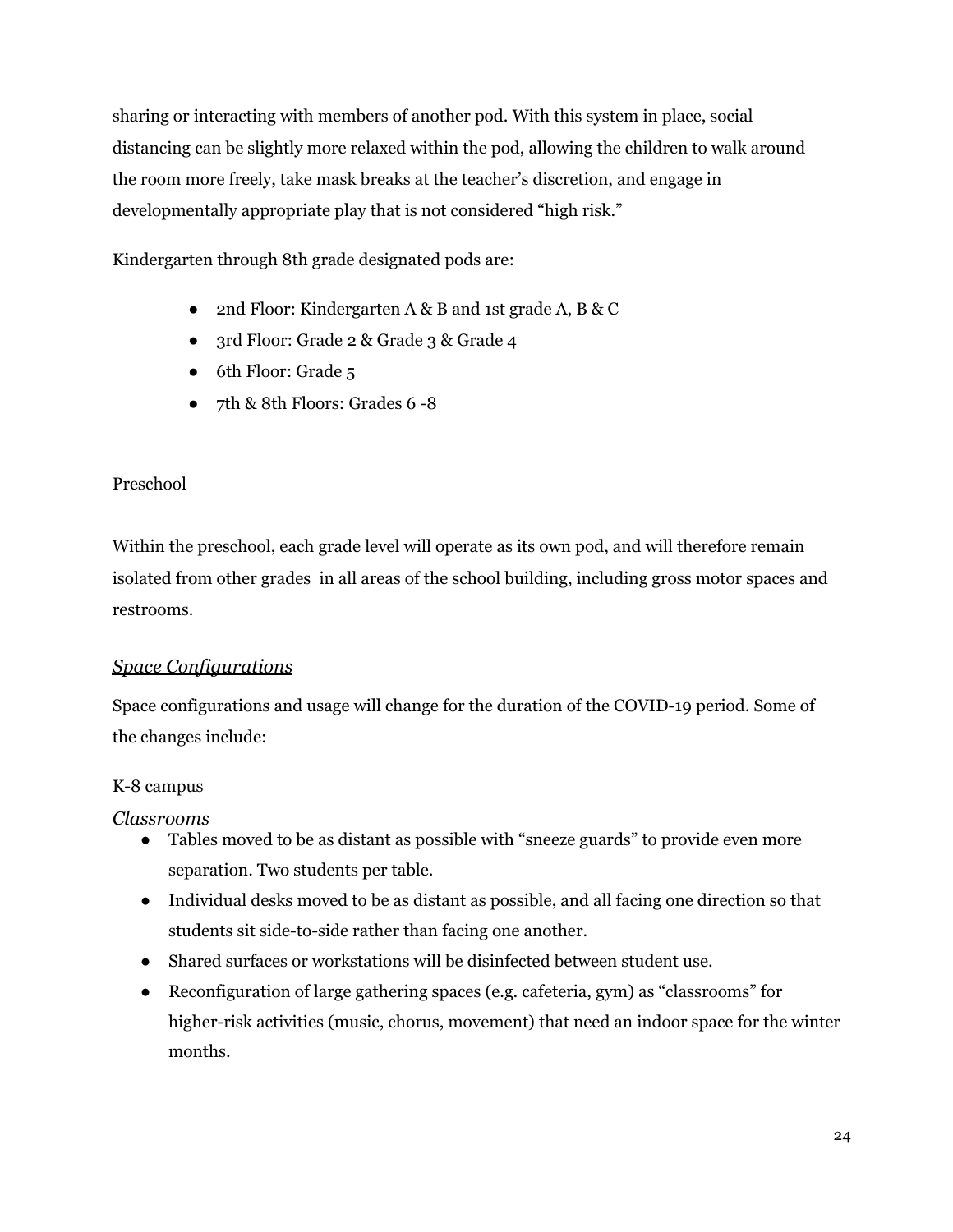# Preschool

- Tables will be moved to be as distant as possible, and will be disinfected between student use.
- All mealtimes will occur within individual classrooms. During mealtimes, children will adhere to social distancing rules either sitting 3 feet apart at large classroom tables or using 'sneeze guards' to separate two children sitting together at a smaller table.
- Outdoor classroom space will be provided on our rooftop, equipped with a shade cover and moveable seating.

# <span id="page-24-0"></span>*Common Areas*

K-8 Campus

- Students will be encouraged to eat in available outdoor spaces whenever possible.
- Stairways will be designated as "one-way traffic only," and marked accordingly with signage and tape arrows on the floor. Stairway A - UP. Stairway B - DOWN.
- The Library will be closed to student traffic for the year. Instead, we will provide alternate ways of browsing --through the use of "library requests" submitted to our school librarian. Teachers will be allowed to borrow books from the collection. Books will be wiped down and/or exposed to UV light before and after an individual uses them. Library classes and digital literacy will also take place virtually.
- The K-8 gym will be used to allow for students to participate in individual movement activities (e.g. yoga, fitness, meditation) in designated individually marked spots as well as music classes while being socially distant twelve feet apart. Only one pod, or class, will be allowed to use the gym at a time. The gym and any equipment used will be thoroughly sanitized in accordance with CDC guidelines after each use.

# Preschool

- Social distancing signs and decals are prominently displayed on the floors and walls to remind students, faculty, and staff to maintain six feet apart.
- Staircases are already designated up and down and marked accordingly with signage and arrows.
- The Library will be closed to student traffic for the year. Instead teachers will be allowed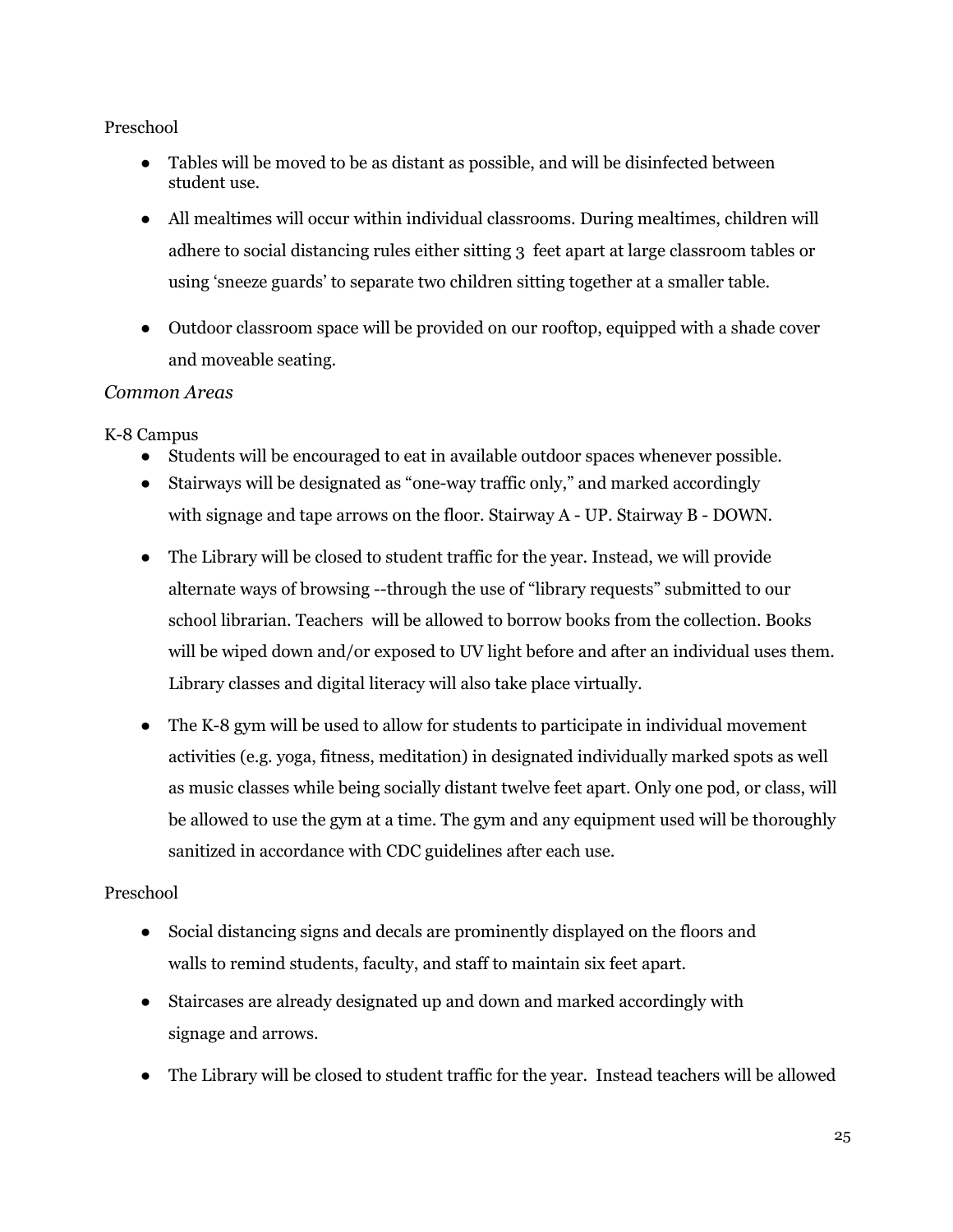to browse books one at a time. Books will be wiped down and/or exposed to UV light before and after an individual uses them.

• The preschool gymnasium will be divided into two isolated sections using a temporary wall room divider. Only one pod, or class, will be allowed to use each section of the gym at a time and there will be no contact between the two pods. Both sections of the gym will be thoroughly sanitized in accordance with CDC guidelines after each use.

#### <span id="page-25-0"></span>*Music, Instruments, Sports*

Whenever possible, singing, the playing of wind instruments (including orchestral instruments and classroom recorders/flutes), as well as all activities requiring vocal projection and/or aerobic activity producing heavy breathing, should be performed outdoors.

When weather does not permit being outdoors, a distance of <u>twelve feet</u> in all directions is required between individuals, with spacing marked out on the floor of a large gathering space such as the gym. If possible, special barriers or sneeze guards should be used around wind instruments in addition to the twelve foot rule. All persons playing wind instruments should wash their hands immediately following their instrumental play. At the K-8 campus, drums will be sanitized after each use, and 7th and 8th grade guitar students will use their own personal guitars which will not be shared. At the preschool, all shared instruments will be UV sanitized between classes.

#### <span id="page-25-1"></span>*Arrival, Departure, and Scheduling*

Northside has planned slightly staggered arrival and pick-up times (roughly 15 minute increments) to facilitate proper social distancing. All arrival times occur from 8-8:30 am, with pickup being between 2:50pm-3:30pm. Entrance and egress from the building will be through designated doorways specific to each age/grade level.

Preschool arrivals will occur in three separate shifts with no more than three classes arriving at each scheduled arrival time (8:20am, 8:30am, 8:40am). There will be one clearly defined route into the building and up stairwell A to reach the 2nd and 3rd floor classrooms. All parents and caregivers will then exit down stairwell B, and out a separate exit. Dismissal will also be staggered, with 2 scheduled pickup times (2:40pm and 3:00pm) and a single route into and out of the building. Exceptions are Preschool After School, which runs until 4:30pm, and any after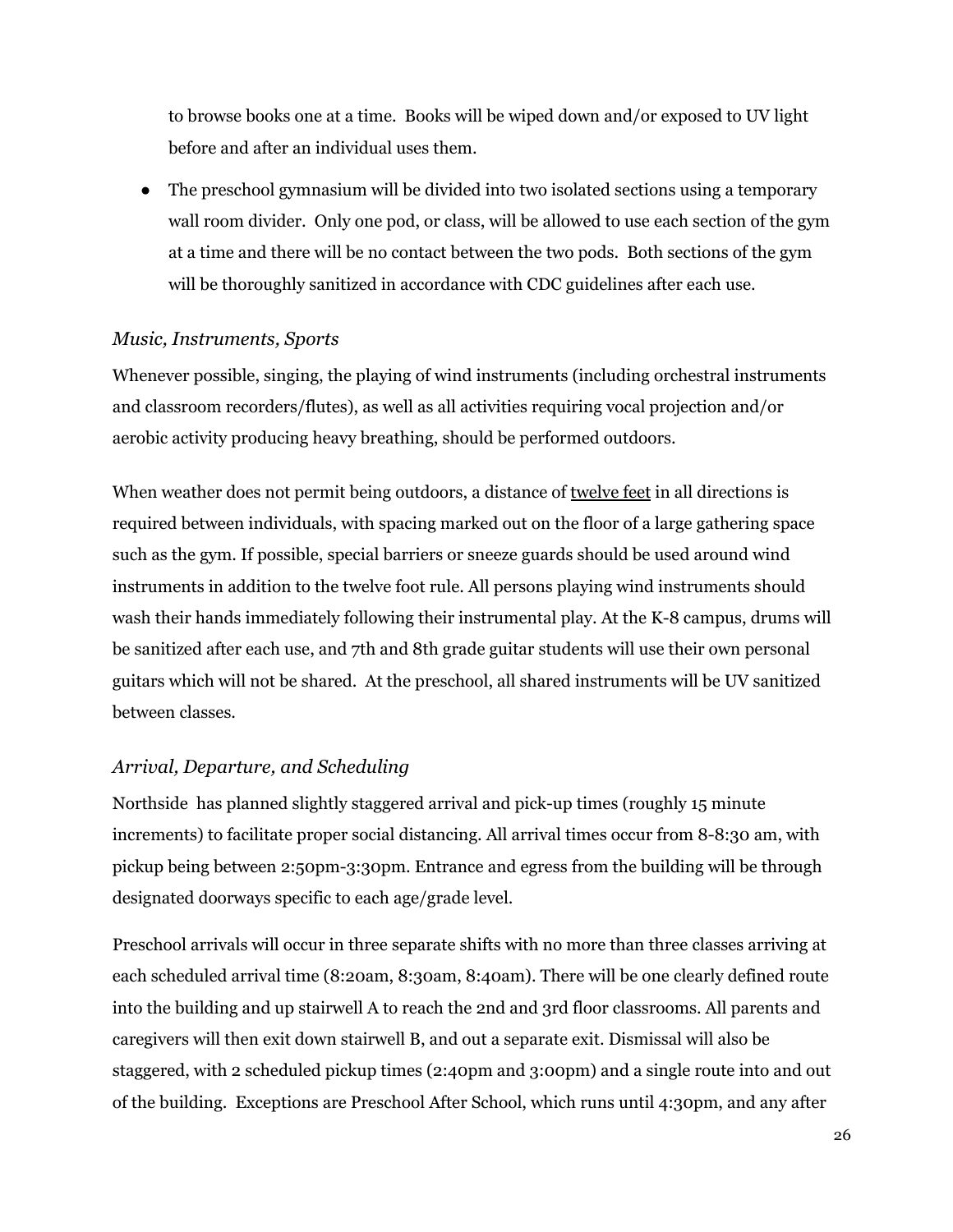school programs the school has the capacity to implement.

If there is a line to enter the school outside the designated entryway, parents may wait in line with children outside the school. However, **parents will not be allowed inside the building, and will be expected to say goodbye to their children outside.** Younger grades children will be shepherded to their room by a teacher associated with their cohort; older grades children will proceed directly to their classroom. Middle school children will check their cellphones inside their own classrooms rather than going to the front desk.

Lunch, snack, and recess times will be similarly slightly staggered so that each class has time outdoors, as well as safe and well-ventilated places to eat. Sharing of food and beverages (e.g., buffet style meals, snacks), unless individuals are members of the same household, is prohibited.

Finalized schedules will be released at the end of August, but **families should plan to be precise in their arrival and pickup times since we will not be able to accommodate children in the library "spillover room" as in previous years.**

# <span id="page-26-0"></span>*Social Distancing Considerations for Faculty and Staff*

Below are some social distancing measures for faculty and staff:

- The reconfiguration of the faculty lounge to accommodate only five persons at a time, which allows the space to be used for work or eating.
- The reconfiguration of shared faculty and staff offices to allow for social distancing within the space. If the size of the space makes this impossible, faculty members may be reassigned office space in an area that allows for proper distancing. Under no circumstances should faculty/staff be present together in small spaces (elevators, storage closets, small offices or tutoring rooms) for longer than 15 minutes.
- All faculty, committee, and board meetings will happen remotely until further notice, except when social distancing can be maintained appropriately for smaller groups.
- At the time of this writing, the provision of DOE SETSS services are expected to be conducted remotely.
- Non-Northside employees, including outside tutors and other private service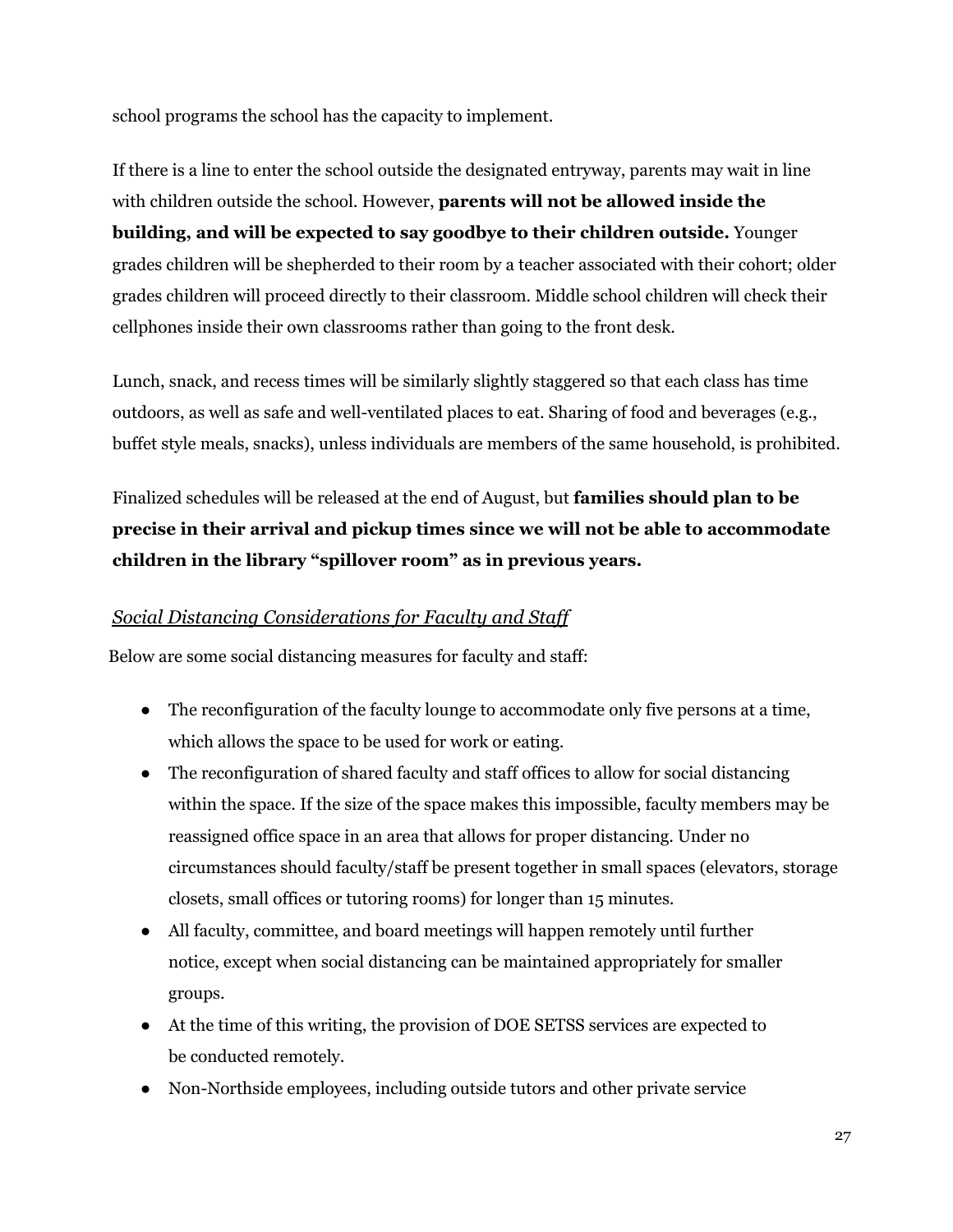providers are required to be fully vaccinated.

#### Metrics Used in Decision-Making

During the coming year, there may be times when we are ordered to close the school by the governor. The State has established metrics that they will use to order a regional or state-wide lockdown.

However, there may be situations within our own borough, neighborhood, or school community when community spread of COVID-19 needs to be addressed. Under guidance from the State and local authorities, Northside has identified the following policies to help us track and trace the level of transmission in the school setting, so that we can responsibly provide for the health and safety of our students, families, faculty, and staff.

### <span id="page-27-0"></span>*Metrics for Quarantining a Class*

Students will be grouped in cohorts to allow for fewer opportunities for cross-exposure, and easier containment of the virus if there is an outbreak. If a student from a given class is confirmed to be COVID-19 positive, then the class will self-quarantine at home for the following two weeks, and the school community will be alerted that we have entered "watchful" mode. The school may take extra precautions in the form of increased cleaning, changes in school schedules or space use, etc. during this time to mitigate the risk of spread.

If the student who tested positive has a sibling in a different class, the sibling will also self-quarantine for two weeks; however, the sibling's classmates will not need to quarantine unless the sibling themself tests positive.

Similarly, if more than five students from any given class are out sick, the class will self-quarantine at home either for two weeks or until all students are tested and come back negative, whichever is sooner. In the case of sickness but no positive test, the community will not be alerted until such time as a positive result comes back from a quarantined student.

Students who present with symptoms of COVID-19 during a period of self-quarantine need to follow the procedures for returning to school as previously outlined.

During the time of a full-class quarantine, if possible the class lessons will continue remotely.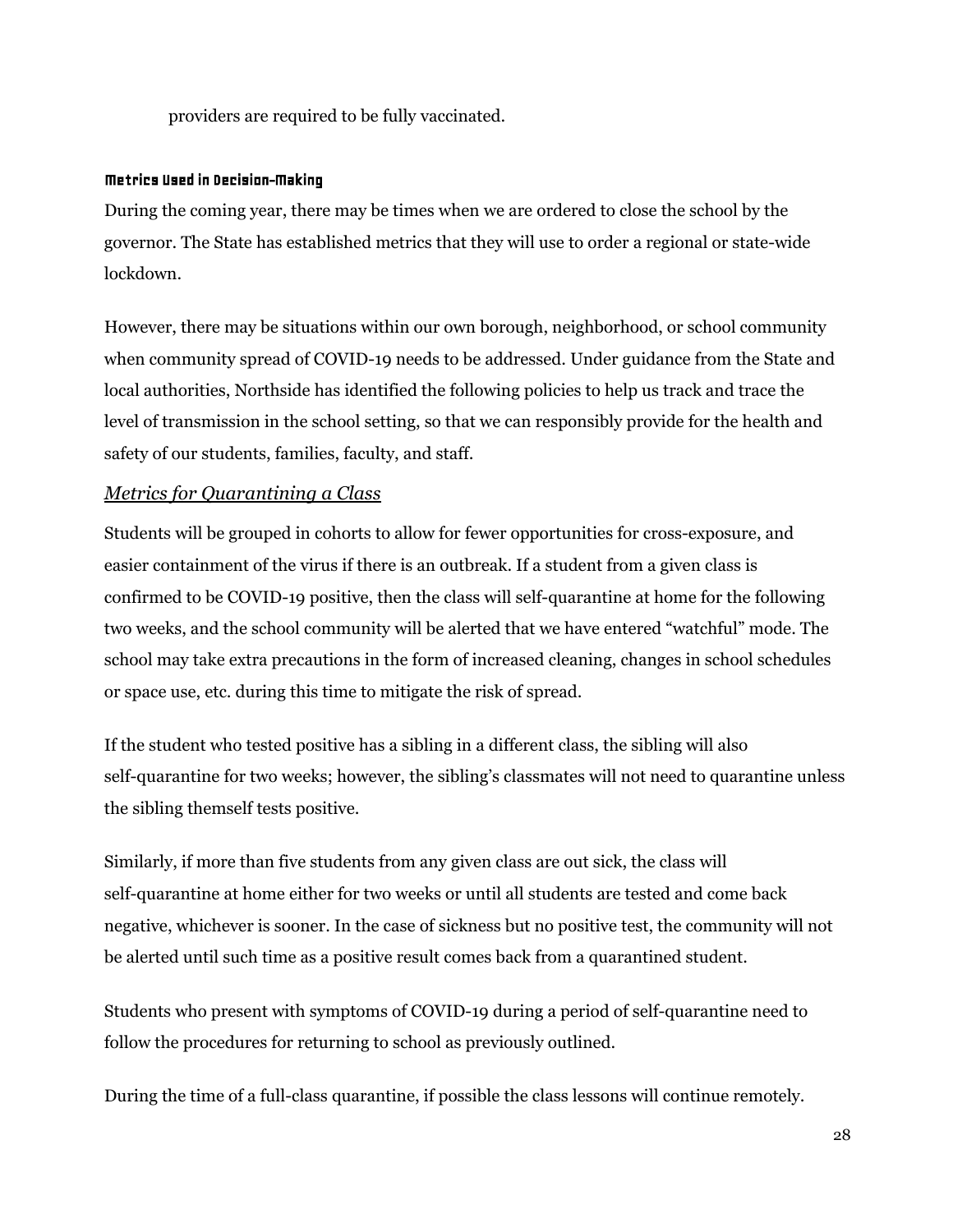However, there may be situations in which teachers themselves fall sick, in which case Northside will make every effort to find substitute coverage. Online classes will NOT take place if more than ⅓ of the class falls sick at the same time.

# <span id="page-28-0"></span>*Metrics Used for School-Wide Decisions*

In deciding whether to close the school building and enter a phase of remote learning, Northside will use the following metrics (either alone or in combination, as circumstances suggest):

- Three classes within our own school community (in either Preschool or the Lower/Middle campus) are under self-quarantine
- Attendance falls to below 5% of the total school population on a single day, 4% over a two-day period, or 3% over a 3-day period of the total Northside school population (students and faculty/staff)
- Self-reported "not clear" ratings as submitted on Northside daily health screening forms by both in-person and at-home students & faculty/staff reach 5% of the total school population on a single day, 4% over a two-day period, or 3% over a 3-day period
- We are not able to staff our school programs safely because we have over 10% of Northside's faculty/staff absent (currently 7-8 individuals)
- Our larger community (NYC) rate of new cases, as determined by the DOH-published rolling 7-day average, is equal to or greater than 3%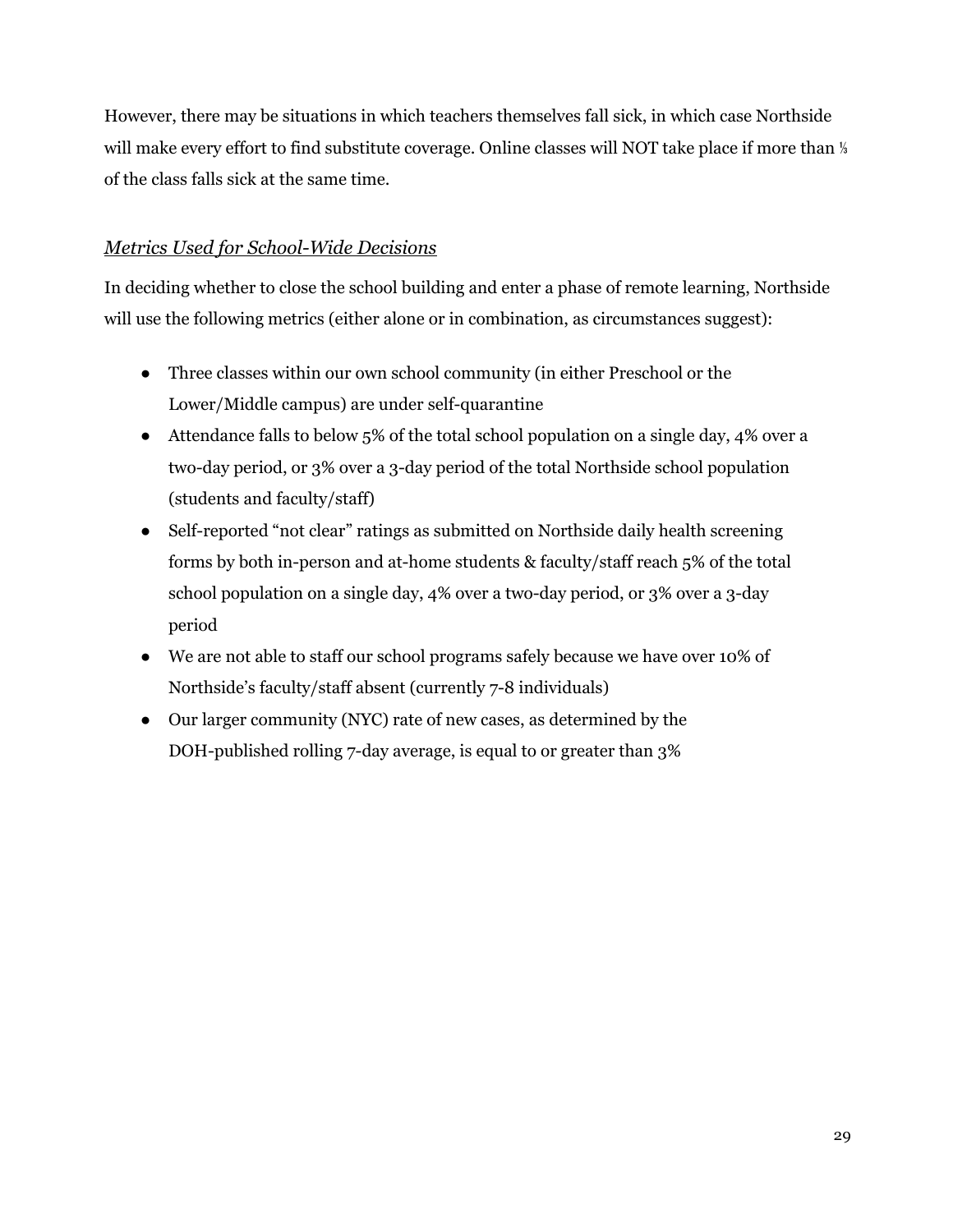#### <span id="page-29-0"></span>**Section 2: Social-Emotional Well-Being**

To quote the NY State Education Department, "Social emotional well-being must be schools' and districts' top priority in supporting school transitions, not at the expense of academics, but in order to create the mental, social, and emotional space for academic learning to occur." To that end, Northside has worked to support students during this COVID-19 period in a number of different ways.

#### <span id="page-29-1"></span>*Student Success Team*

Northside has a strong Social-Emotional Multi-Tiered Support System in place. Trust is actively cultivated through weekly emails, frequent parent meetings and opportunities for socialization among families, and a close relationship with each student–all possible because of our small class sizes and strong community life. Northside uses Responsive Classroom to foster community and meet the social emotional needs of our diverse learner population. Daily morning meetings plus community time at the preschool and lower school and daily advisory in the middle school ensure that students' needs are being promptly addressed. Students are seen and heard Additionally, Northside employs a psychologist who in addition to her regular workload is available to help various students and their families. When necessary, outside referrals for follow up are made. Certain students also benefit from counseling through their IEP/IESP provisions. In those cases, we work with an outside agency to provide families with DOE-approved counseling providers.

#### <span id="page-29-2"></span>*Curricular Programs*

During our period of online learning in the Spring of 2019, our SEL program actually *increased* the number of classes offered per week, as well as opportunities for individual check-ins with the SEL teacher. Likewise, our psychologist was available to hold meetings with families and students who needed extra support. Mindfulness practices such as yoga and meditation were added to the schedule to increase wellness. We plan on keeping these curricular programs in place no matter what the learning environment (in-person, hybrid, online) we have in the coming year.

Our SEL curriculum has an anti-bias thread that runs throughout. Working off the principles of actively teaching anti-racism and supporting equity in the classroom and school structure, our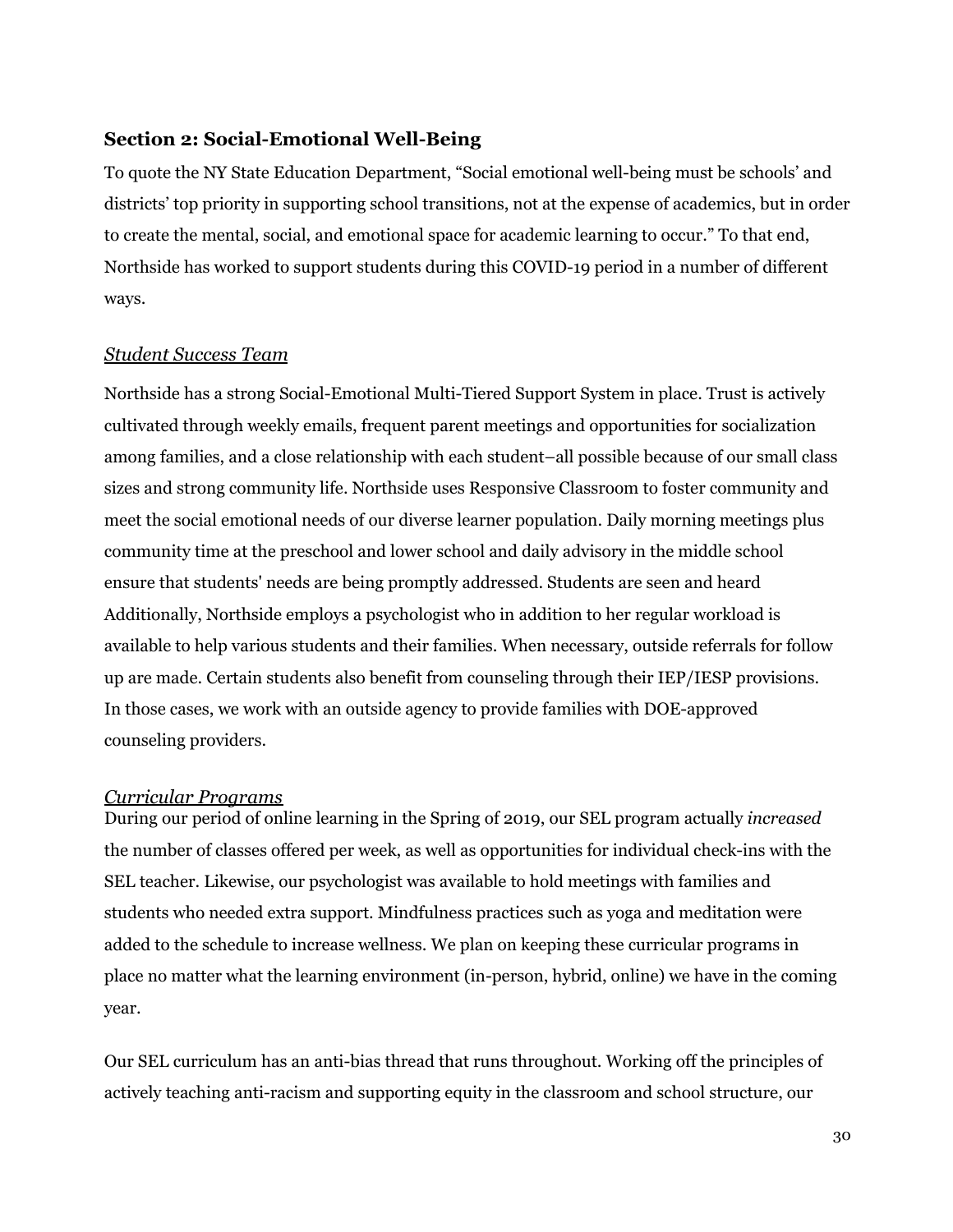K-8 teachers use the *Anti-Bias Building Blocks* curriculum from the Anti-Defamation League as our touchstone text, and we implemented a community curriculum that occurs biweekly in all K-8 classrooms. We see this DEI work that our school engages in as part and parcel of our COVID supports. In addition to these curricular measures, we are fortunate to be able to lean into our usual arts-based curriculum as a means to allow children ample ways to process their grief, anxiety, and anger. Hand crafts, movement, painting, chorus, and other enrichment offerings are integral to our school life, and are recommended by trauma-informed approaches to education. We have found ways to ensure that each of these subjects is maintained in the curriculum in a manner consistent with COVID-19 guidelines.

#### <span id="page-30-0"></span>*School Procedures & Teacher/Staff Professional Development*

In addition to our curriculum, we will provide support for students, faculty, and staff to process reactions to COVID-19 in the upcoming school year by:

- Beginning the school year slowly, with ample time to re-orient students to the "new" normal," give them time to unpack and process the previous sixth months, and focus on rebuilding the social fabric of the classroom.
- Offering support to faculty, and staff, as well as families, through making our school nurse and psychologist available for family consultation.
- Professional development for teachers in how to work with children in class during a prolonged crisis--lessons taken from other trauma-informed schools and settings. Expectations of what "normal" child development and behavior looks like under these circumstances will be discussed, as well as opportunities for professional and personal growth around meeting childrens' needs in NYC during and after both COVID and the extreme social unrest many neighborhoods have experienced as a result of COVID-19.
- Professional development for teachers around identifying signs of depression, anxiety, and trauma in children of different ages, and how to appropriately refer them to support staff for follow up.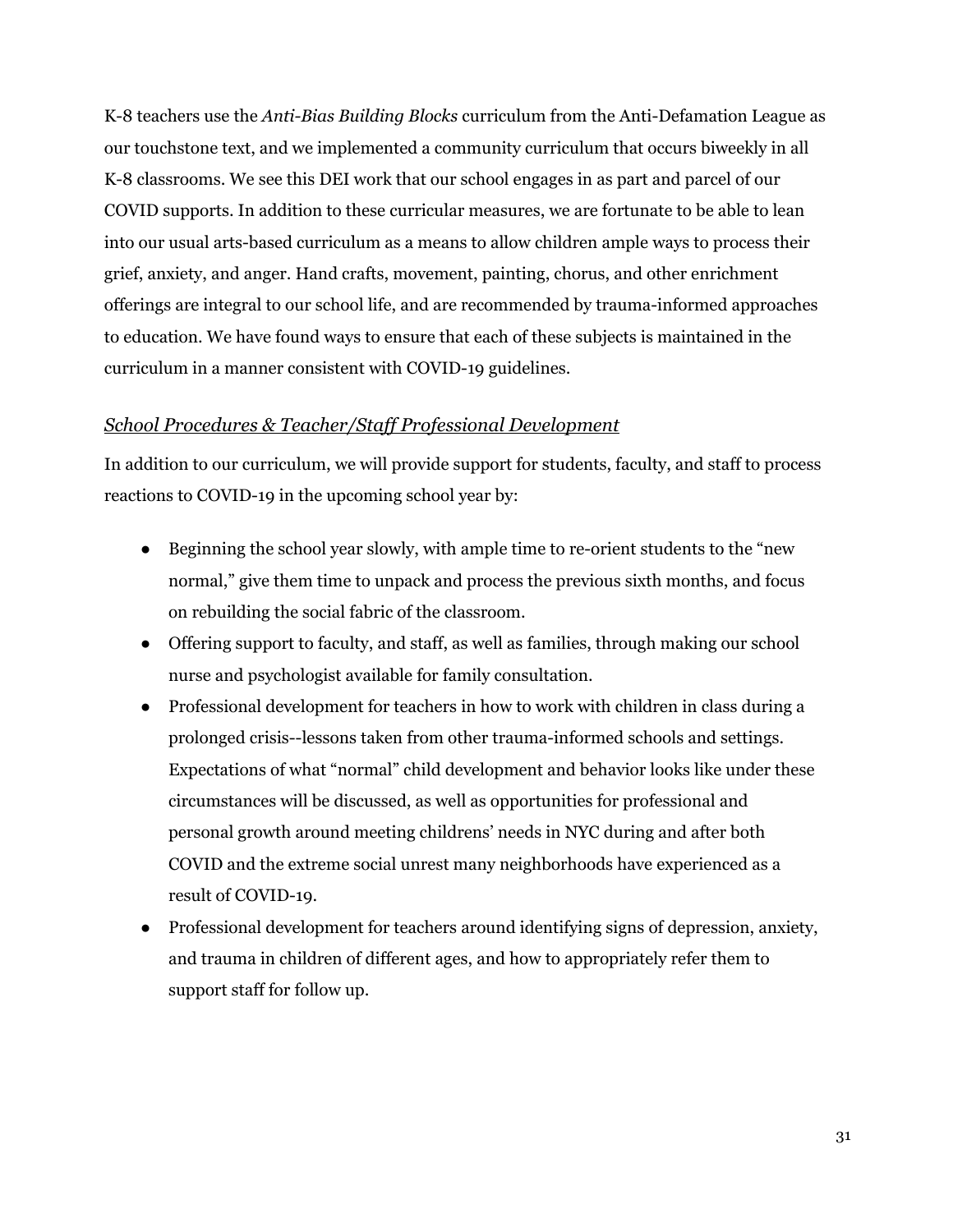#### <span id="page-31-0"></span>**Section 3: Facilities**

#### <span id="page-31-1"></span>Utilization of Space

Northside's lower and middle school campus is fortunate to be housed in a building with ample large windows, high ceilings that provide extraordinary air circulation, 3 outdoor terraces, and large areas that provide venues for activities that may pose slightly higher risks. In these existing spaces, we are making sure they conform to NYC DOH guidelines for capacity. Additionally, our proximity to McCarren Park will allow PE classes to occur off site in a larger open-air space.

At the preschool campus, classrooms are equipped with large functional windows that can remain open throughout the school day for increased fresh airflow. Our renovated rooftop, which includes an age-appropriate playground, outdoor classroom, community garden, and open area, will be utilized when possible for classes, free play, and other structured activities.

#### <span id="page-31-2"></span>Safety Drills

Northside maintains an internal guide for conducting emergency safety drills and procedures. This will be reviewed and updated before the start of the 2021-22 school year to take into account social distancing requirements by, for instance, indicating that students and faculty are to maintain a distance of six feet when they gather on the sidewalks outside for our headcount, and by reviewing where each class should gather in order to preserve maximum distance. Because our arrival/dismissal plans for the regular school day involve placing six-foot markers on the sidewalks where we also gather for fire drills, maintaining the proper spacing should be relatively easy to achieve.

#### <span id="page-31-3"></span>Ventilation & Plumbing

As mentioned above, our school has very good air circulation already in most areas, due to our high ceilings. In areas with more limited air circulation, we will open doors and windows as we are able, and are equipping all classrooms and high-risk/high traffic areas such as the nurse's office, lobbies, and gym with True-HEPA air purifiers.

Our plumbing has been upgraded to include several new handwashing stations as well as no-touch water fountains and water bottle refill stations. At the preschool campus, touchless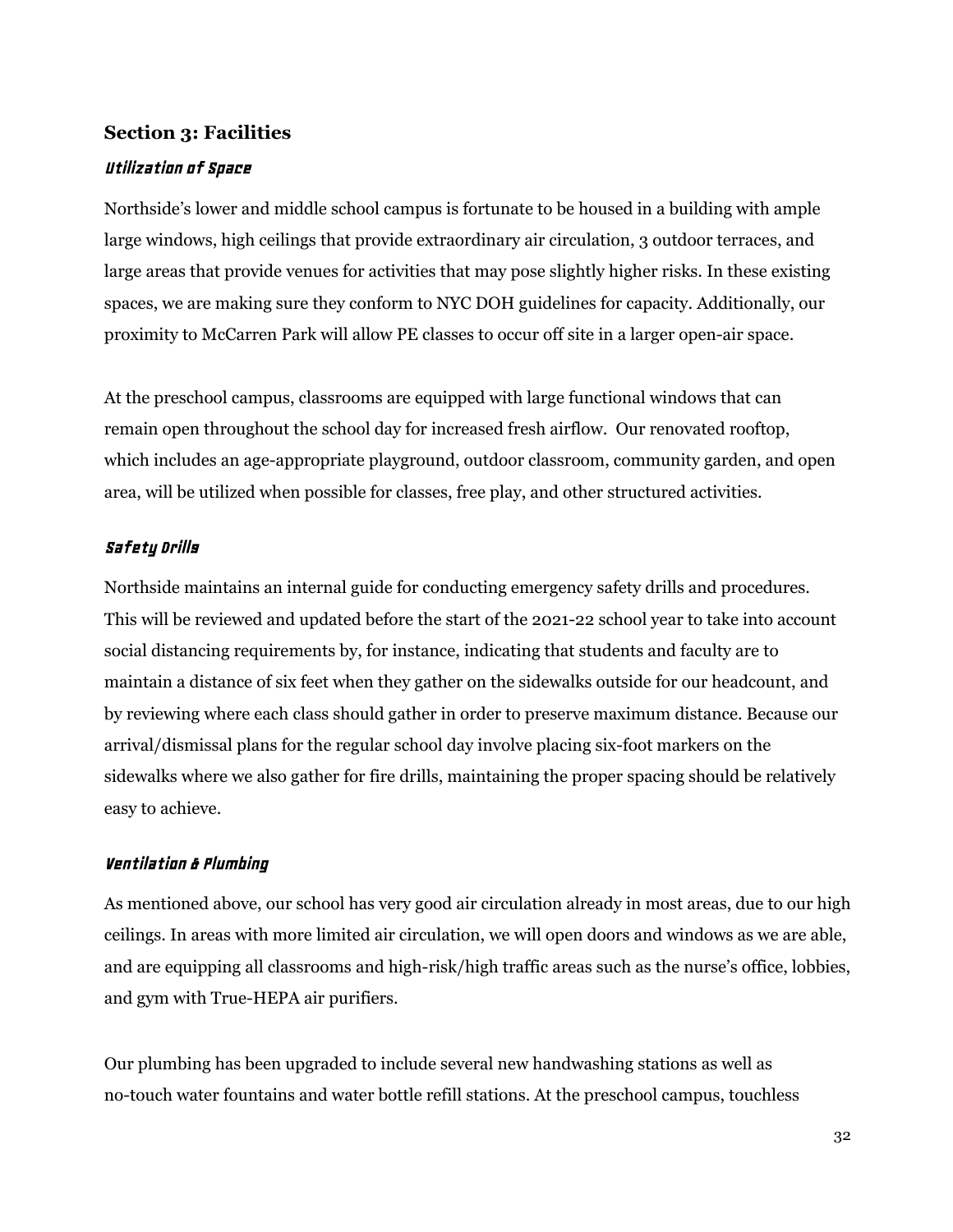faucets and soap dispensers will be installed in children's bathrooms, as proper hand washing protocols are expected, but more challenging to enforce with young students. In addition, the preschool gymnasium is equipped with an exhaust ventilation system that is used to draw out hot air for increased airflow.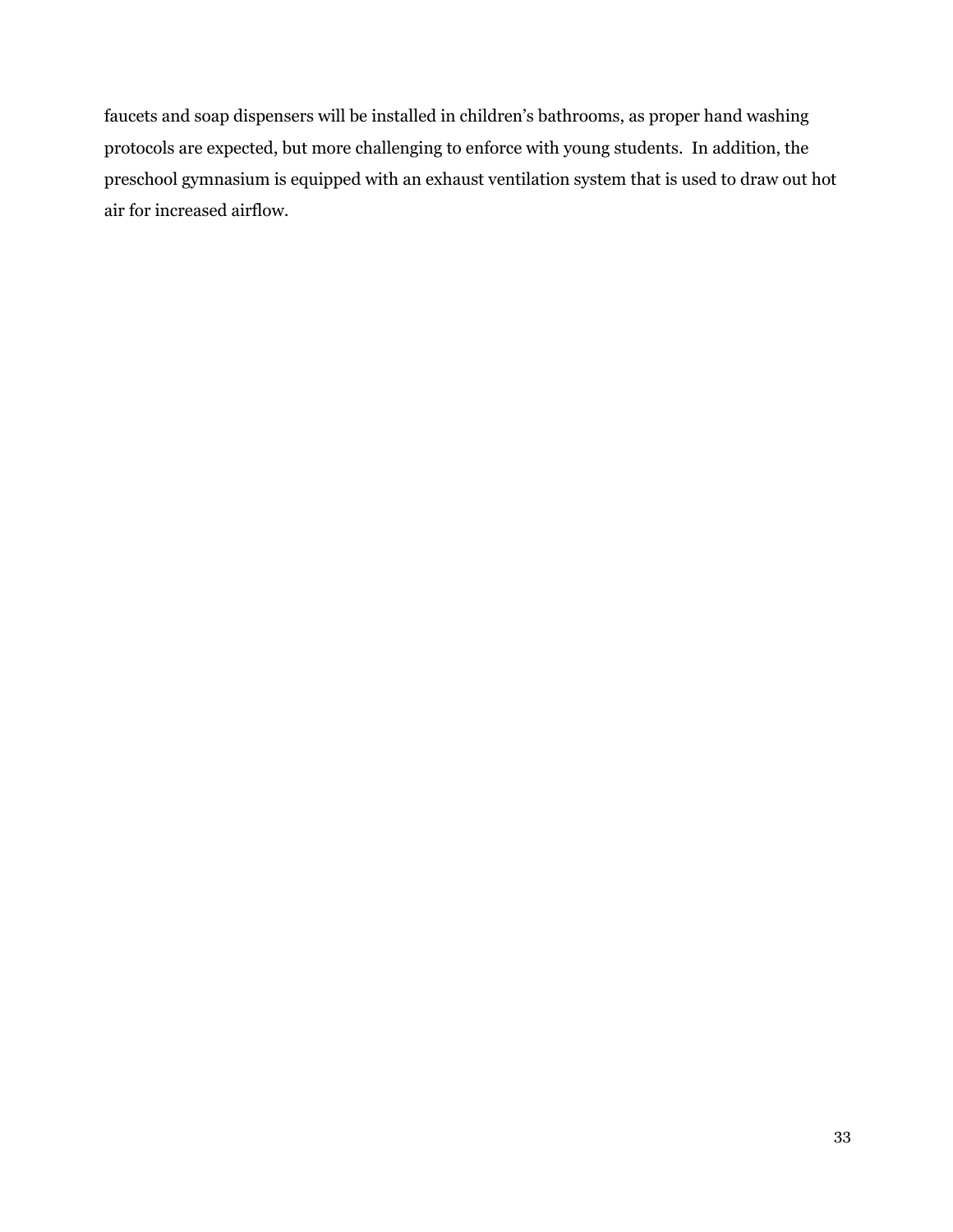# <span id="page-33-0"></span>**Section 4: Transportation**

Northside includes a small, but active group of students who use OPT bussing services. We have identified the following internal steps we can take to ensure the safest possible travel and transportation of our students:

- Require all students who ride OPT busses to wear masks when seated, standing, or getting on and off the bus.
- Require all students waiting for the bus to socially distance themselves.
- Encourage (through our weekly family emails, school handbook, and other forms of communication) any faculty and families who can walk, bike, or scoot to school. There are bicycle racks available outside the K-8 campus building.
- Encourage the formation of "carpool bus routes" among cohorts of students–in which families with cars take turns doing a route to pick up and/or drop off 3-4 children from their child's cohort. Our Parents Association will cooperate with the school to help organize this effort.
- Provide disposable masks and gloves to faculty who need to take public transportation to and from work.

In addition to these measures we will of course work with the OPT when their guidelines are released for non-public schools, including:

- Educating students and families who utilize OPT busses or public transportation about safe ridership, including mask wearing, social distancing, and complying with other MTA and OPT guidelines.
- Providing staggered spacing for busses to the best of our ability.
- Making sure our staff who interact with busses are properly trained in any new procedures and requirements.

# <span id="page-33-1"></span>**Section 5: Fiscal and Data Collection Compliance**

Northside will continue to collect data and provide fiscal and other information as required by the State.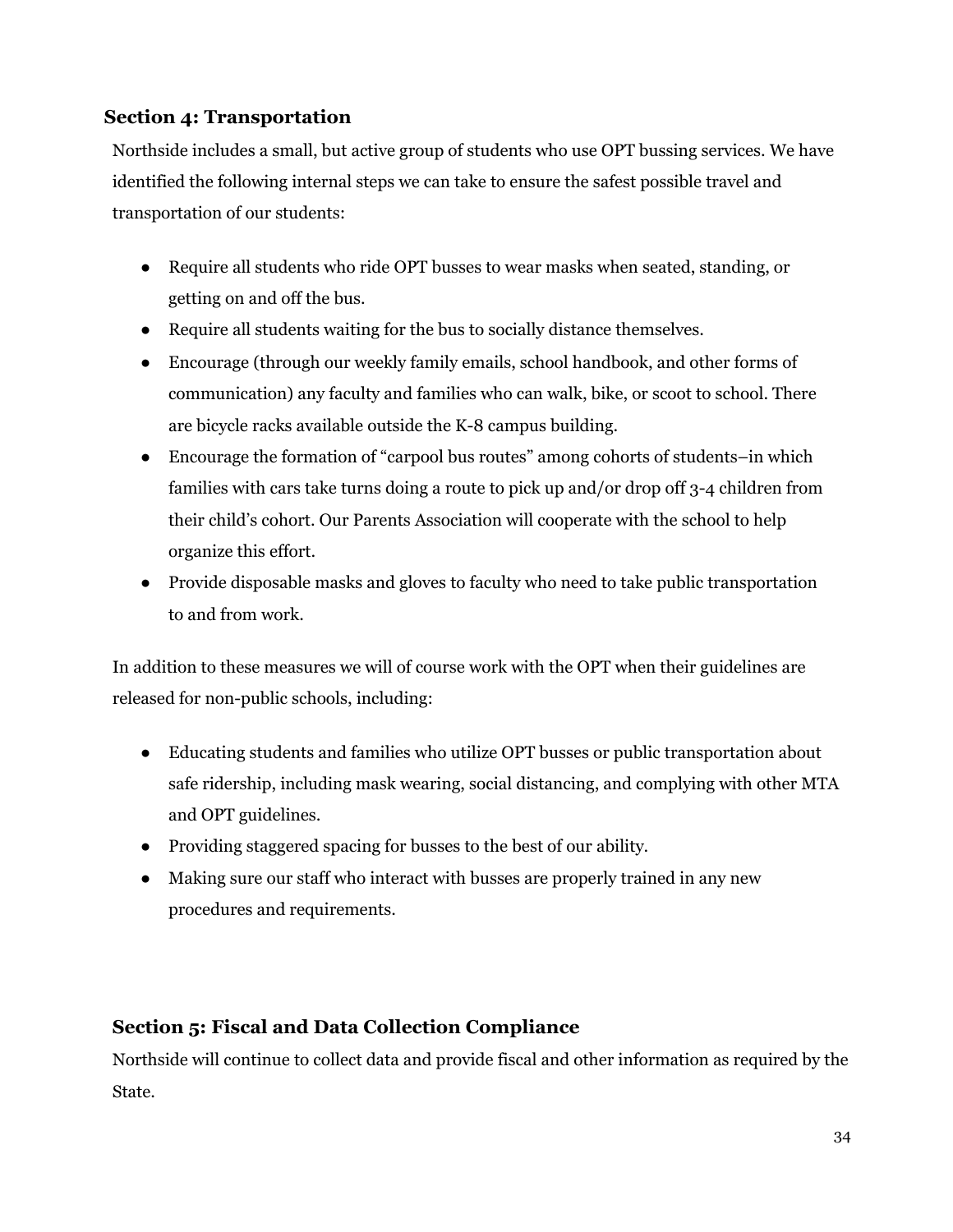# <span id="page-34-0"></span>Attendance

The school collects attendance data every day, both for in-person and online settings. Attendance records are collected and maintained as outlined in our school's *Parent Handbook*.

# <span id="page-34-1"></span>*Chronic Absenteeism*

Northside will work to identify any children at risk of becoming chronically absent due to sickness, family situation, or other circumstances, reaching out to families and providing educational support services that include:

- Check-ins with the class teacher to provide work at a rate and level that is appropriate to the student's situation
- Additional support from our Student Success Team, if needed
- Help arranging or altering any DOE-related services to which the child is entitled
- Help obtaining the necessary technology to ensure continuity of learning
- Appointments with our school social worker who can refer out to additional services, as needed

<span id="page-34-2"></span>To achieve these goals we will use phone, email, and even socially distant meet-ups to engage and converse with family members and students who are experiencing difficulty.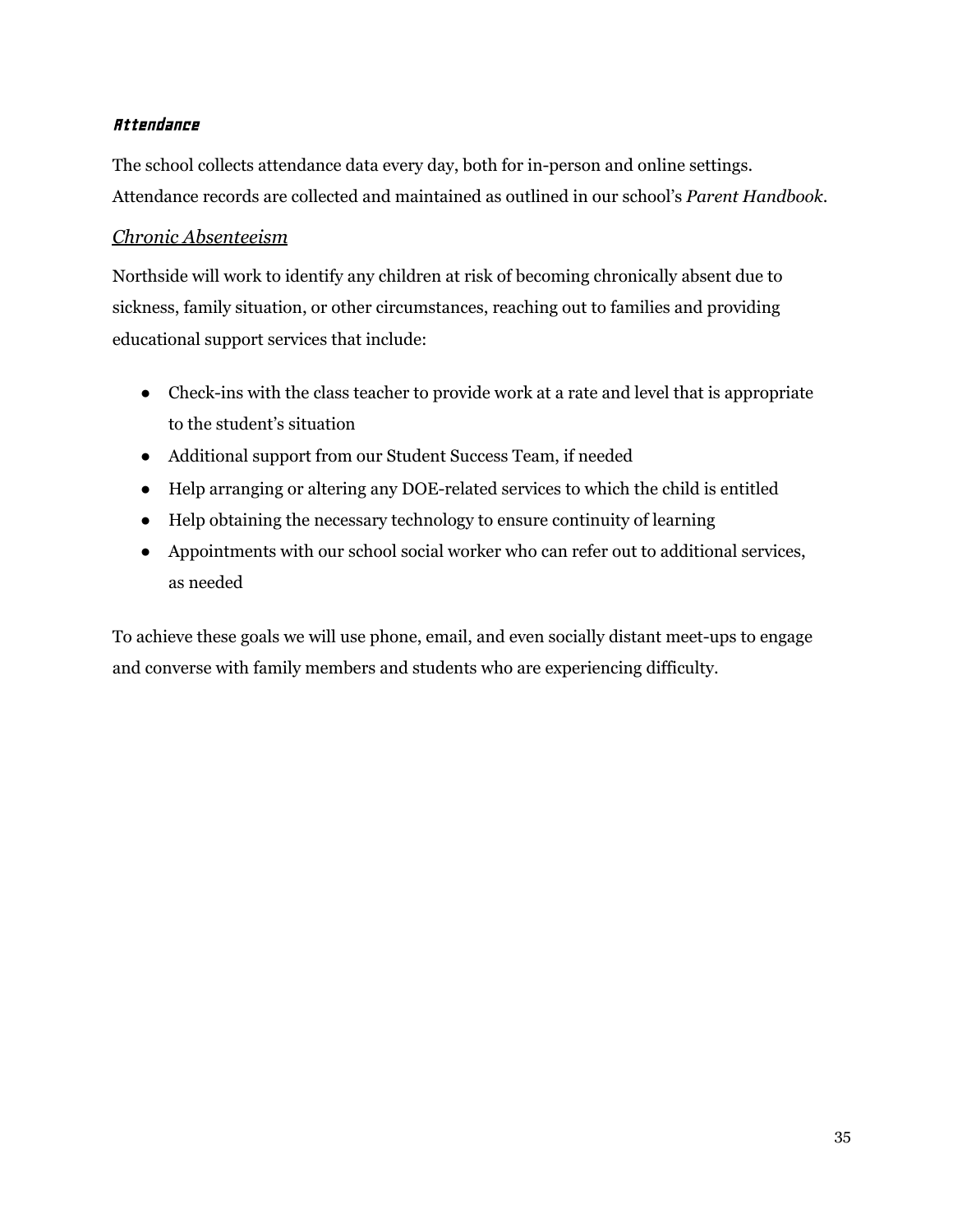# **Section 6: School Schedules**

The Northside school schedule for 2021-22 takes safety as its first priority, then social-emotional wellbeing to lay the foundations for learning, and then academic skill building and maintenance. Continuity of learning support services is also a high priority.

In general, all learning will take place in person. In the event of a COVID closure, WNS will partake in remote learning.

Our Preschool program (2s, 3s, and 4s) will not participate in remote or hybrid learning at any point during the 2021-2022 school year. Based on feedback from our families and wealth of research into the use of technology in developmentally appropriate practice for young children, if we are forced to close due to DOH, BOD, or government decisions, we will elect to shut down completely. Upon reopening, we will attempt to add those missed days back into our school calendar in order to provide families with approximately 180 days of in-person instruction. We have already identified 24 school days that can be added back into our school calendar by making small adjustments, such as shortening our winter and spring breaks.

#### In-Person Instruction

#### <span id="page-35-0"></span>*Preschool Program*

The Northside Preschool program (2s, 3s, and 4s) for 2020-21 has a wide variety of options for parents to choose from:

- **● 2s and 3s:**
	- $\circ$  Five days a week (half or full day)
	- 3 days a week (half or full day)
	- 2 days a week (half or full day)
- **4s:**
- Five days (full day only)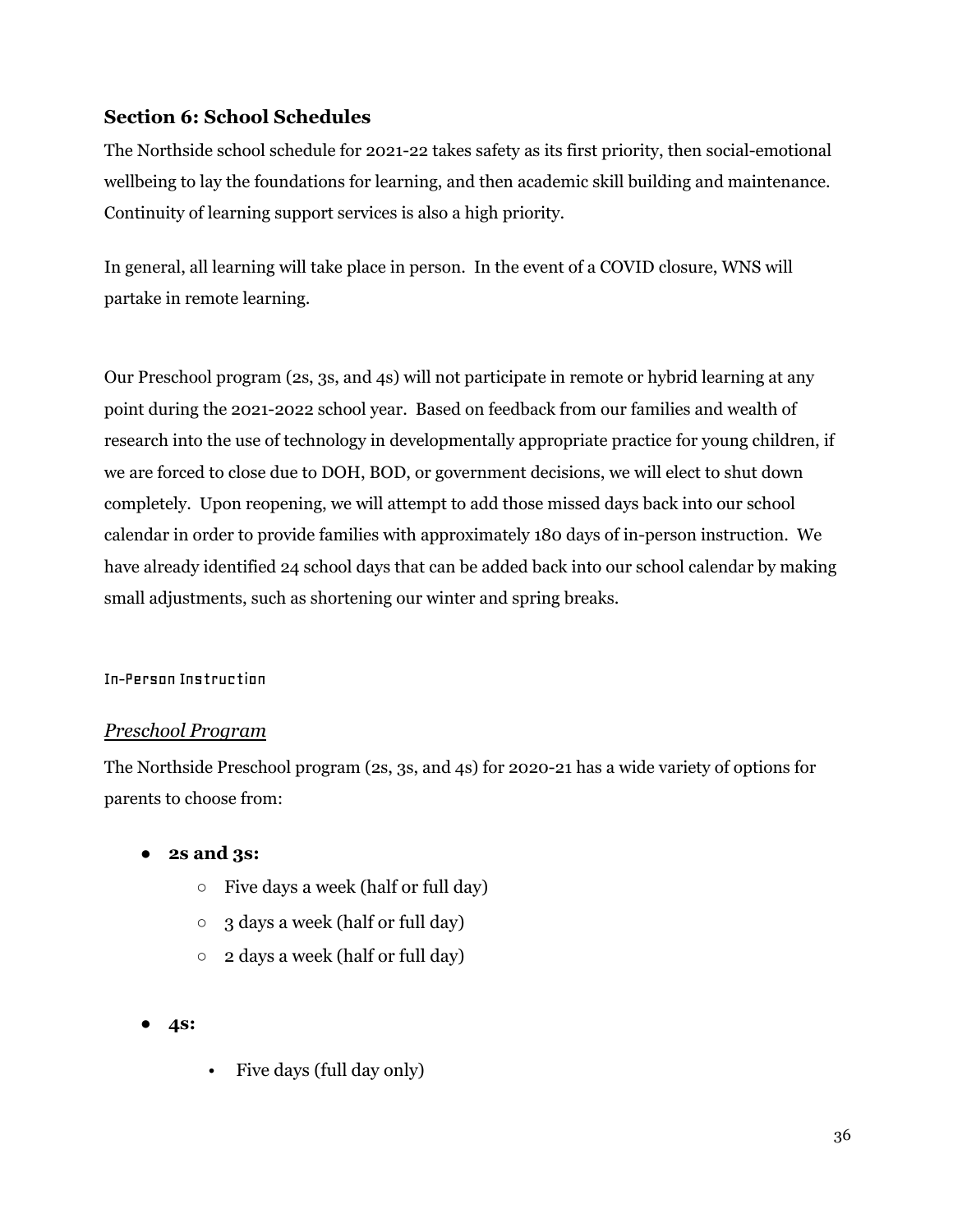# *Pods*

Each class will be a self-contained pod, creating **siloed teacher/student groups that do not overlap** either indoors or outdoors.

In the Preschool program, children are grouped into pods based on these criteria:

- Age/Developmental stage
- Days of week at school (2 day, 3 day, 5 day)

# *Preschool Program Description*

Our Preschool program employs a Reggio-inspired play-based curriculum which focuses on building independent and confident young learners. We offer ample opportunities for small and large motor development, as well as social skill building through both free play and project-based learning. For the 2021-2022 school year, we will take extra care to provide the following:

- **Increased outdoor time** in our recently renovated rooftop playground, community garden, and outdoor classroom
- **Indoor spaces that still reflect our beautiful aesthetics and values** but have toys and play surfaces that are easier to disinfect. For the extent of the COVID-19 period we will eliminate allergen producing materials, such as soft fabrics.
- **Revised pickup and dropoff procedures,** including separate stairwells for up and down traffic, and separate egresses for entrances and exits.
- Age-appropriate, creative, and gentle **education about mask-wearing, handwashing, social distancing,** and other health precautions
- Creative rethinking of our usual curriculum to provide **familiar rhythm, structure, and warmth** to reassure young children during a time of increased isolation and anxiety.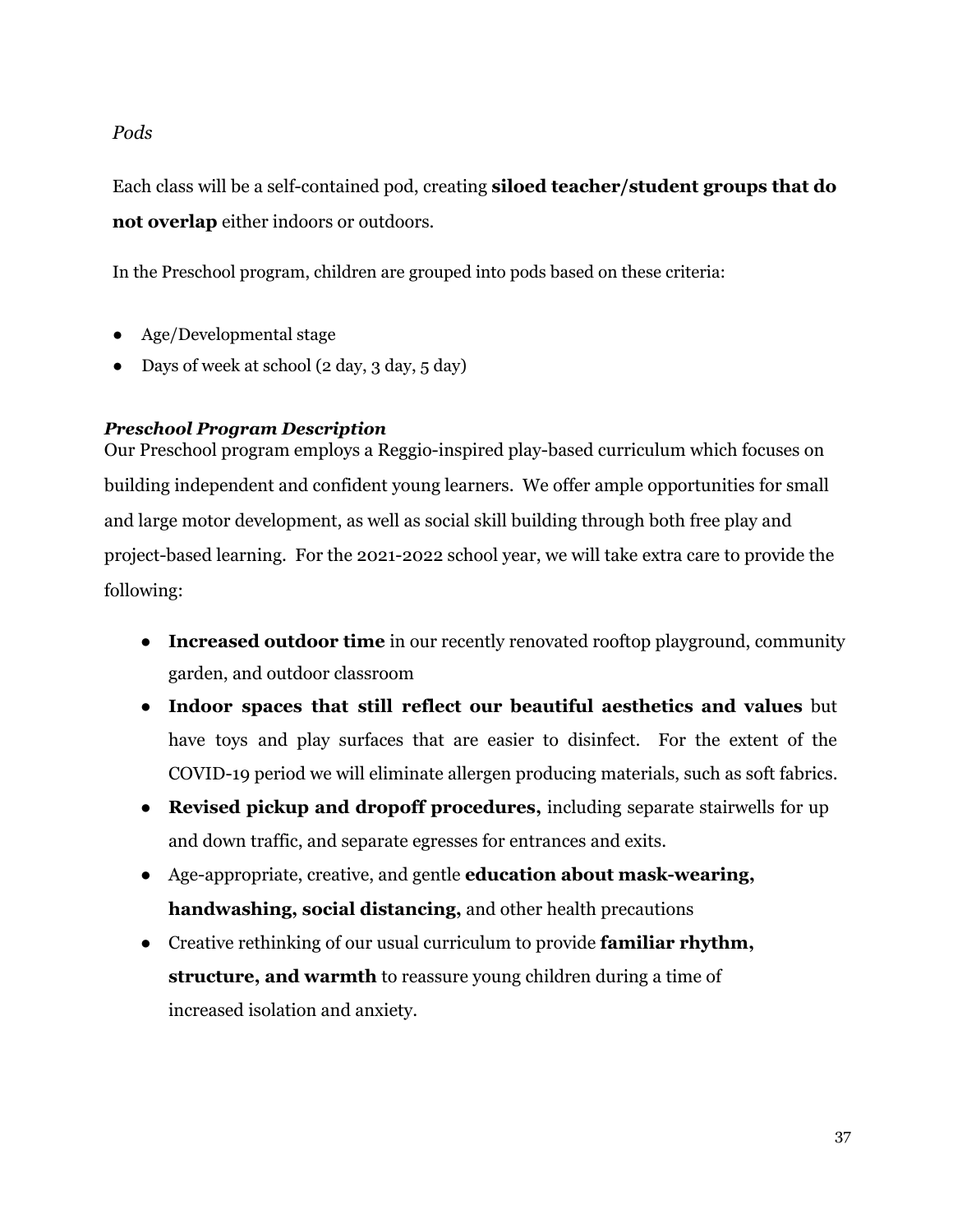# *K-8 Program*

# *Days of the Week*

Our in-person model has our Lower School (Grades K-8) operating five days a week on a slightly staggered schedule so that Kindergarten begins at 8:30 am and continues till 3:00pm, whereas Grade 8 begins at 8:15 am and continues till 3:30pm. A full schedule will be mailed to parents on or around August 15.

# *Cohorts*

Our school always features small class sizes, and this year we can leverage that to our advantage by creating small, class-sized cohorts of students in each grade. Current enrollment has every grade at under 20 students, and most under 15.

# *K-8 Program Description*

In our K-4 program (Lower School), students will operate in pods by floor as previously outlined. Enrichment teachers will travel to their respective classrooms to teach their lessons. Where possible, an enrichment teacher will teach in no more than two pods on any given day to limit traveling and exposure across pods.

Our 5-8th Grade (Middle School) program will have students operating as one pod. This will require further attention to sanitizing hallways, stairwell railings, bathrooms, classroom surfaces, etc. between the 7th and 8th floors throughout the school day.

# *K-8 Remote Learning Circumstances*

Circumstances may arise where we need to implement remote learning at our K-8 campus. Our goal is to provide a seamless transition between these scenarios and make instruction available to all students during these periods.

Unique among schools, Northside has the capability to live stream our classes using the innovative [Swivl](http://email.mail1.veracross.com/c/eJw9j82OwyAMhJ8m3IpsExZy4FD15zWiFNgNKg0RpOH1S3pYySN5PkvWjDO90sh2O64-l7SM_jWFOK5PgwokEJuNfgxkhSfnPP2gnXqnfgdpJ9njA5AGFs28bWvpxLmje5taKy817JHb9Gr-u59i2H0zLBgCApBNSBIFR65Qg7zc9EWJqxBn3fVwpEC--zzZnEo5PrFsbs6_27GGGJeUt5mn_HdktzH4ZTNfVoLzB_svQgrwA_VZSMQ) technology which allows students off-campus to safely experience the in-person classroom environment from afar.

Blended learning, where some K-8 students are receiving instruction via our remote learning platform and some are receiving instruction on campus, does not change our mission or our commitment to providing a rich, engaging educational experience. Northside's blended learning model combines synchronous (live) instruction with asynchronous (accessible anytime) instruction in a schedule intentionally designed to provide a healthy school/life balance.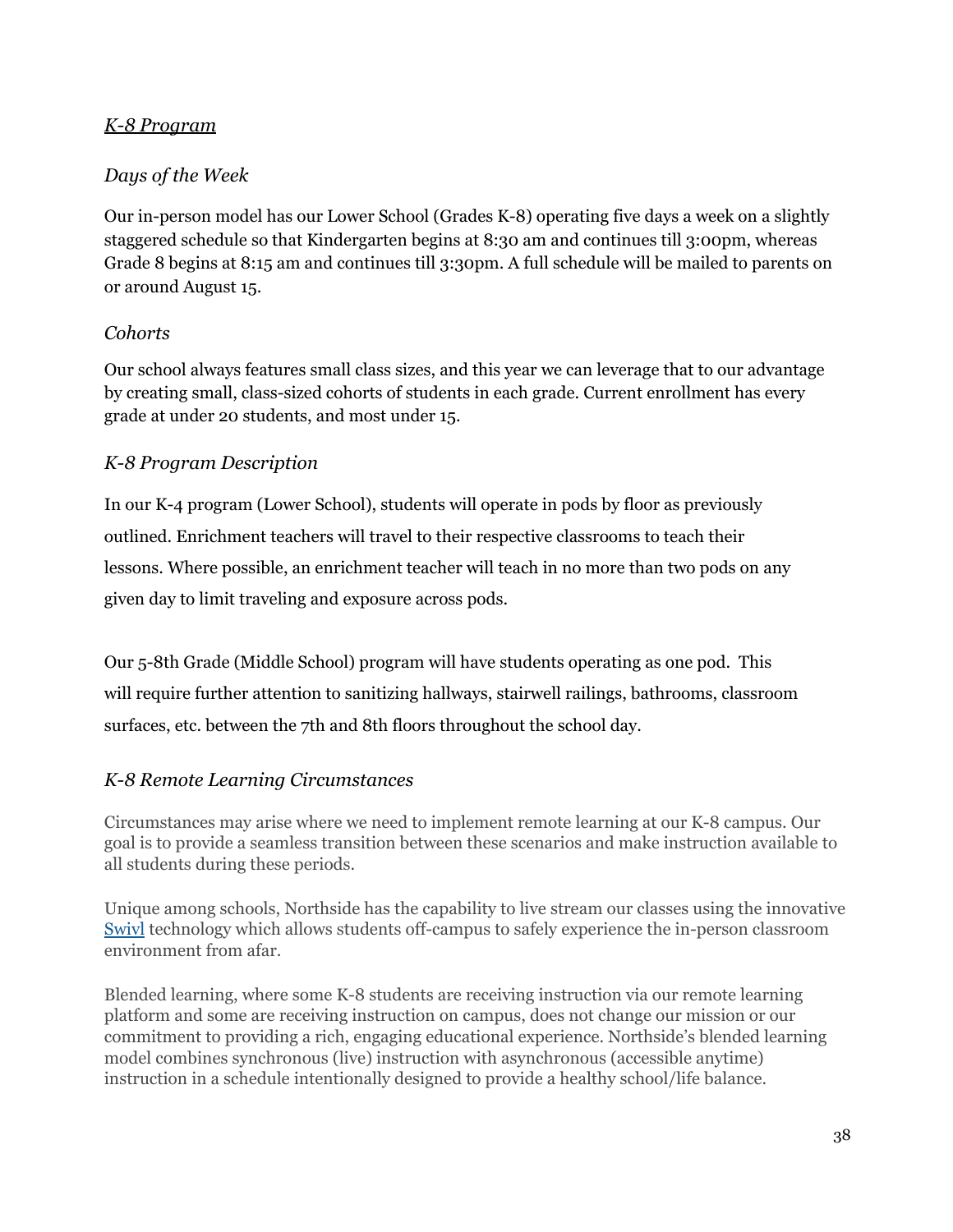Northside incorporates other digital and technological resources such as **Seesaw**, [Zoom](https://blog.zoom.us/zoom-for-education-top-10-frequently-asked-questions/), and Google [Classroom](https://edu.google.com/products/classroom/?modal_active=none#%2Fready-to-go) in order to improve both the quality and access to remote learning instruction.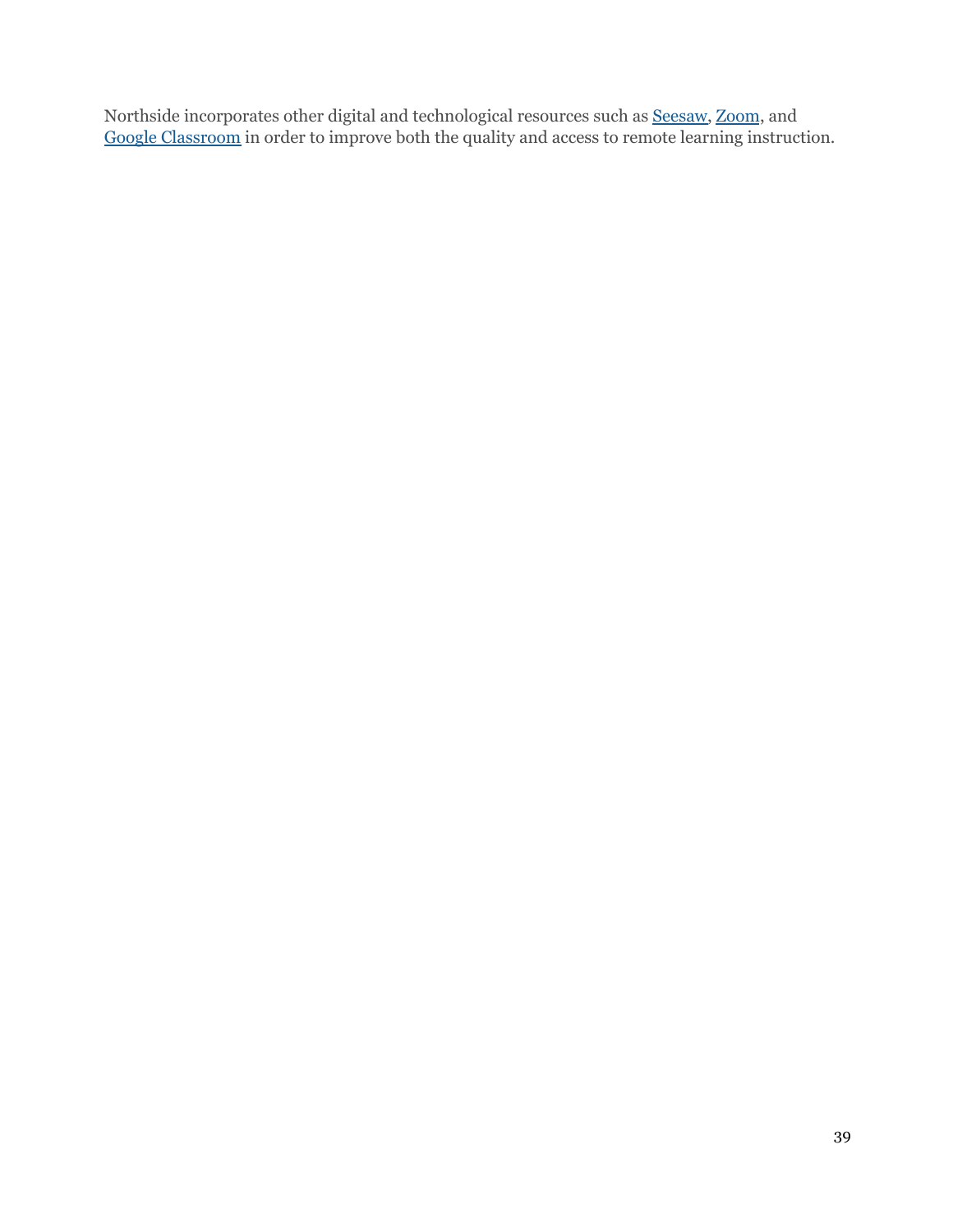# <span id="page-39-0"></span>**Section 7: Technology and Connectivity**

#### <span id="page-39-1"></span>Access to Technology

Students who lose access to technology during a period of remote learning, or whose families prefer less screen time will be accommodated with alternate methods of proving their mastery of material. These include written or artistic work, phone conversations with the teacher, and/or parent-proctored written tests. We are also preparing for all students in the K-8 program, Go-Bags equipped with workbooks, manipulatives, readers, and other resources which will allow for a greater balance between screen time and more traditional modes of learning.

#### <span id="page-39-2"></span>Platforms and Security

The pivot to online learning presented to Northside forced our school community to fully embrace the functionality of our learning management system, Veracross, and engage with other platforms. One of the positive outcomes has been in nudging us to use Google Classroom as an online platform for teachers to communicate with families and upload assignments that guardians and older students can access in a single place.

Last year we elected to use Zoom to conduct our classes. As the year progressed, Zoom's security issues had been dealt with and constituents felt it to be a safe, user friendly experience. We will continue to utilize Zoom this year in conjunction with SWIVL which is a robotic camera that seamlessly integrates the classroom into Zoom further engaging students and providing a more enriching virtual experience. We will also incorporate Seesaw with the aim to easen the parental burden.

#### <span id="page-39-3"></span>Education for Families and Teachers

Last spring our team was able to provide support for both families and teachers as we pivoted rapidly to remote learning. Having established a successful Google Classroom platform, we now are in the position of simply providing "maintenance" support to families who need troubleshooting here and there with the technology.

Similarly, teachers are well-equipped for remote learning. We have ensured that teachers will have access to tech support from our tech team should they be experiencing difficulties.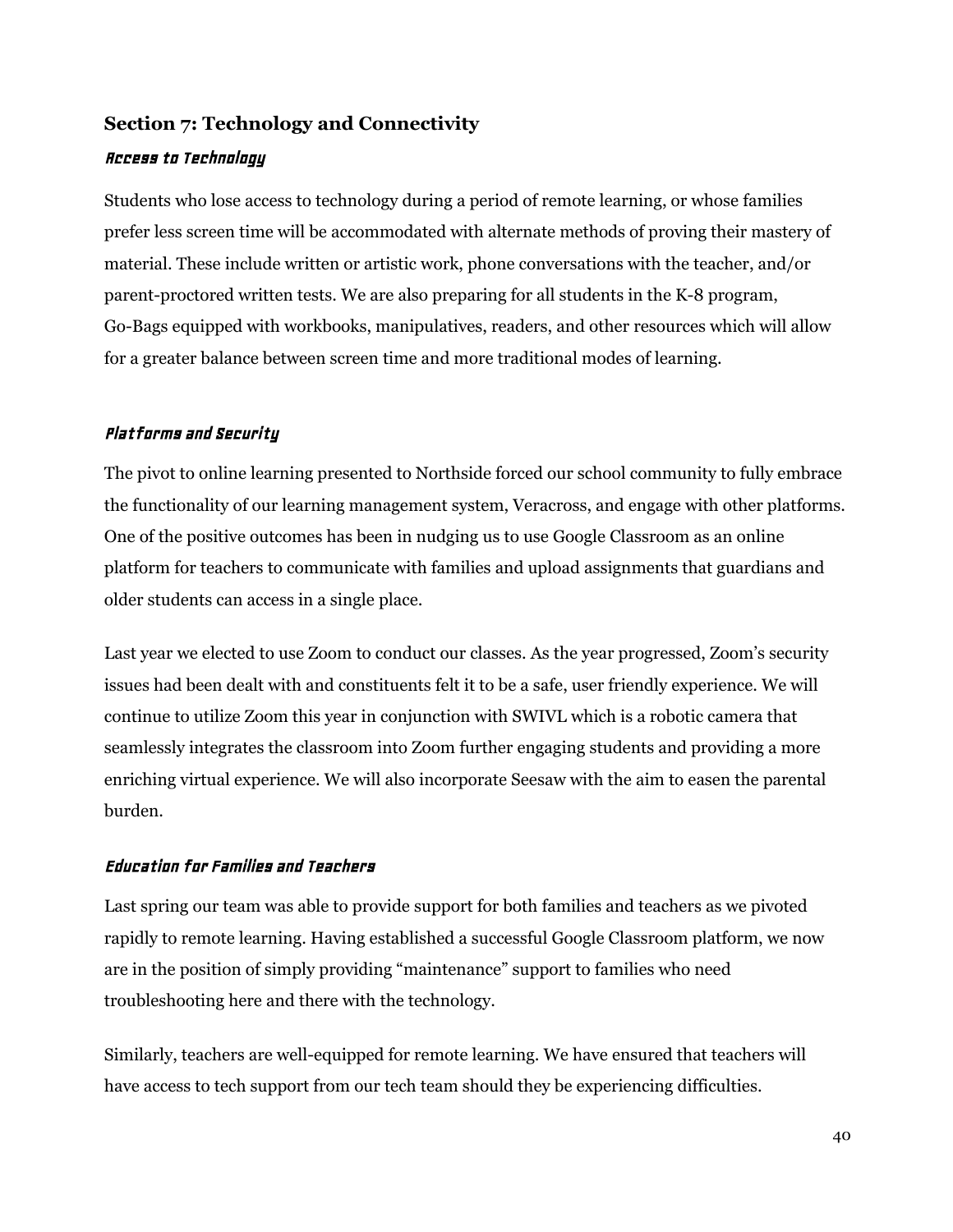Professional development on the pedagogical side of remote learning is on-going and this summer has been provided in the form of assigned articles, invitations to webinars, opportunities to attend NYSAIS-sponsored seminars and workshops on the topic. There is also time during our annual professional development week in August devoted to discussing and brainstorming together.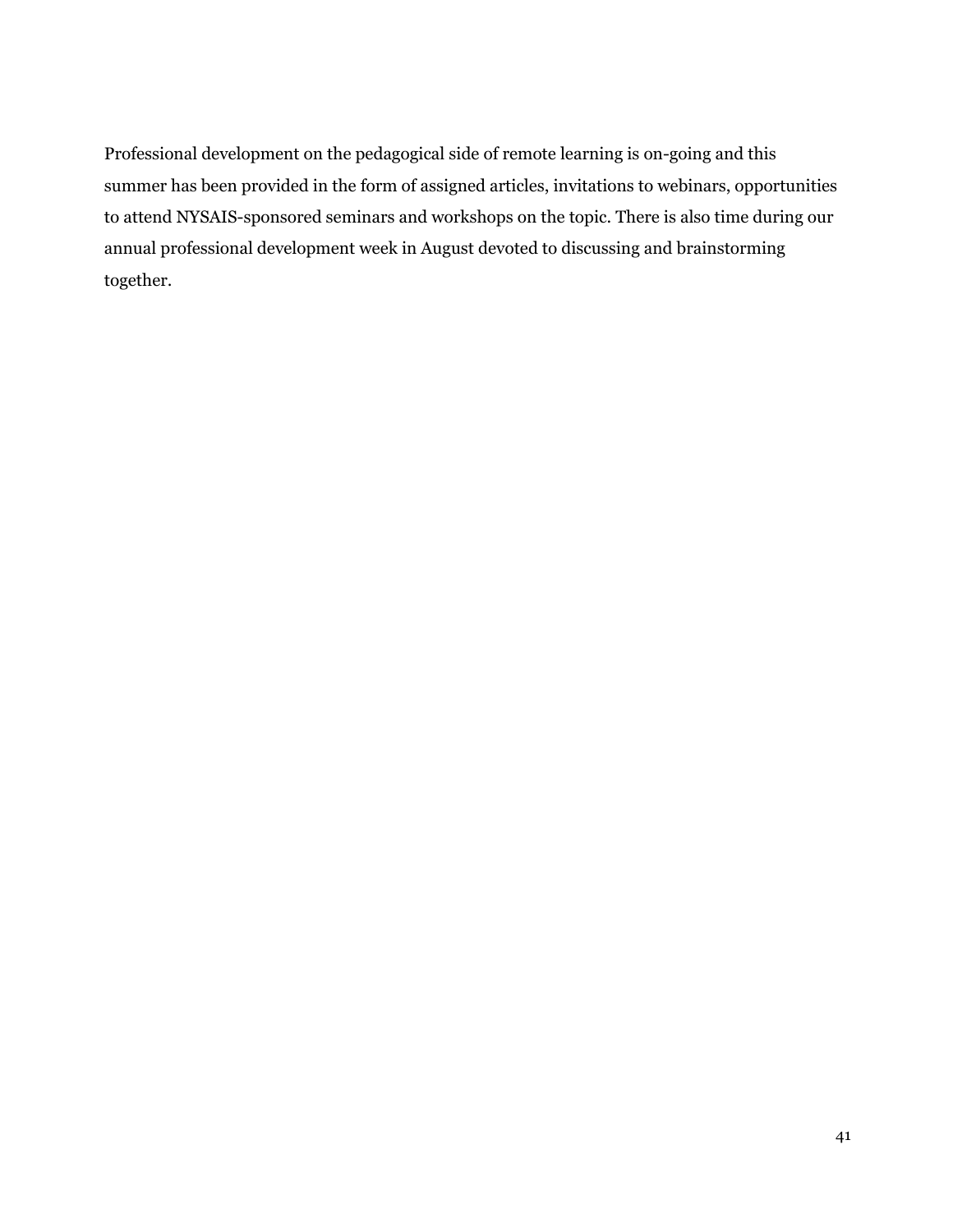# <span id="page-41-0"></span>**Section 8: Special Education**

As educators and policy makers across a wide range of fields have rightly noted, students with special needs and/or learning differences need extra attention and prioritization in the coming year. Northside is fortunate to have a strong Student Success program in place already, and we expect to make full use of it in any of the three scenarios we might encounter next year.

# Structure of our Student Success Program

Northside has a robust learning support program comprised of two overlapping pathways/resources:

- The work of our in-house Learning Specialist, a faculty member with dual degrees in elementary education and special education who provides
	- Individual and small group instruction
	- $\circ$  Regular assessments of students in certain grades to flag any who need follow up evaluations and/or services
	- Classroom observations and suggestions to teachers for differentiated instruction.
- The work of our School Psychologist, a faculty member in addition to providing socio-emotional support to students and families, dedicates their time to:
	- Overseeing and coordinating referrals for DOE evaluations, and following up on subsequent paperwork and meetings
	- Providing support for families during IEP meetings
	- Coordinating DOE service providers' schedules as they relate to Northside students. In any given year this team can include a SETSS provider, Speech Pathologist, and Occupational Therapist, depending on the needs of our student population. Although they are not technically employees of the school, these individuals use our space to work with children whose IEPs/IESPs entitle them to services.
	- Assisting the work of the Learning Specialist by providing small group and individual instruction where needed.

For the 2021-2022 school year our Learning Specialist and School Psychologist will will be in-person.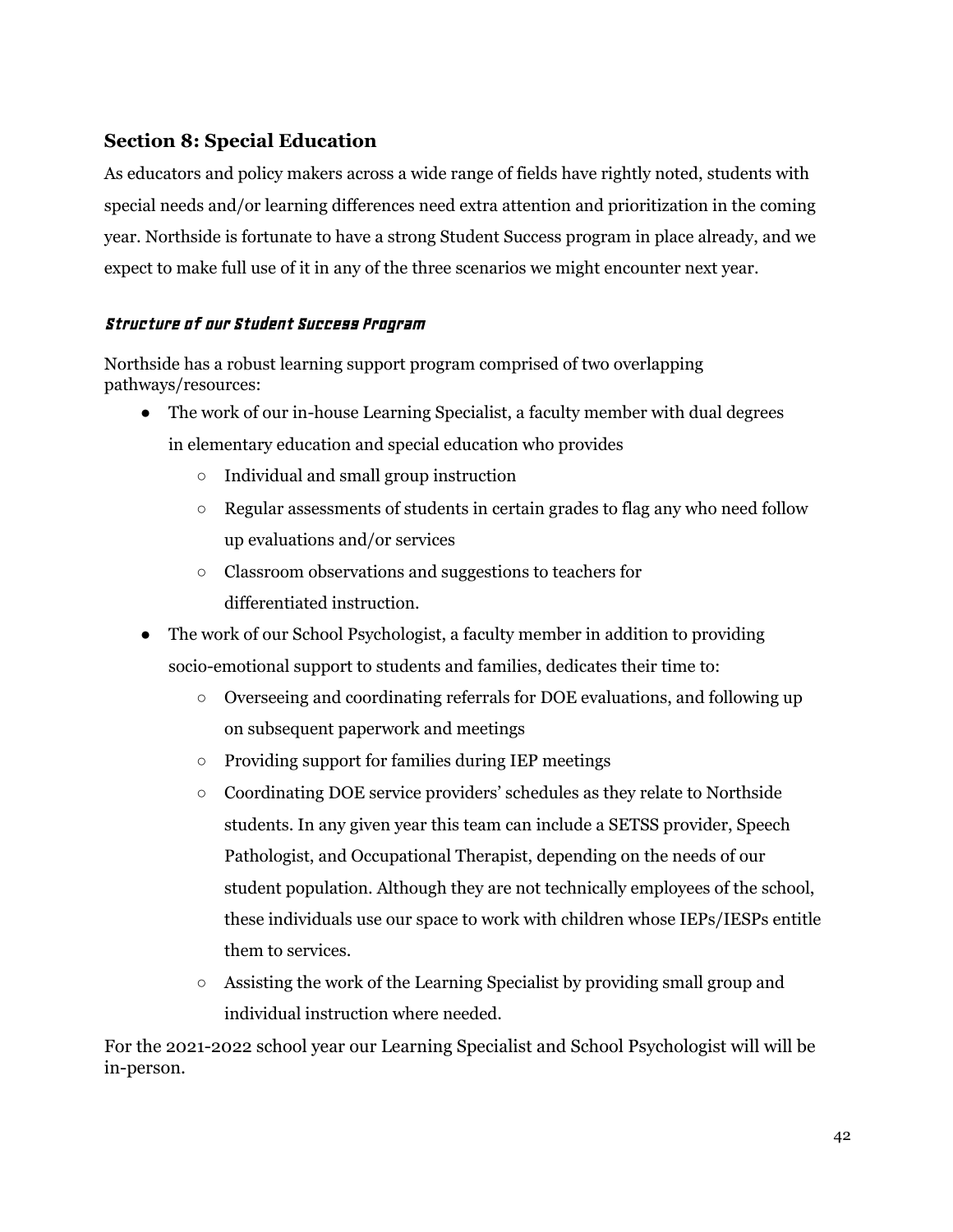#### <span id="page-42-0"></span>Special Education Across the Three Learning Scenarios for 2021-22

During the 2021-22 school year, Northside will work hard at maintaining support for our Student Success students by continuing to work via each of these pathways in whichever learning scenario we find ourselves: in-person or online due to COVID.

In periods of in-person learning, our regular Student Success plans will proceed as usual.

In periods of remote, our Learning Specialist will continue to provide support to teachers and students both in-person and remotely. The School Psychologist will work with the DOE to ensure the smooth continuation of services to the best degree possible, including the transition of services to an online setting, if the DOE makes that call.

In periods of online learning, both wings of our Learning Support program will function completely online to the degree that DOE services allow. We will work with families individually to arrange schedules that work for them, and to advocate for the resumption of interrupted services.

#### <span id="page-42-1"></span>Screenings and Assessments

Northside conducts regular screenings and assessments of its students in Kindergarten (for rising 1st graders), 2nd grade, 3rd grade, 5th grade, and 6th grade. We will prioritize any in-person learning time to conduct targeted assessments that were missed during the 2019-20 school year due to COVID. This will allow us to continue tracking and remediating gaps in student achievement, and flag students who need further follow up, including DOE evaluation.

However, we also recognize that our highest priority during the coming school year should be student well-being, and that standardized assessments might be stressful to some students. We will therefore investigate alternate methods of assessment, including student observation and targeted individual assessments conducted by our Student Success Team. To the extent possible, we will utilize these methods whenever we can rather than relying on wider standardized assessments administered to the full class.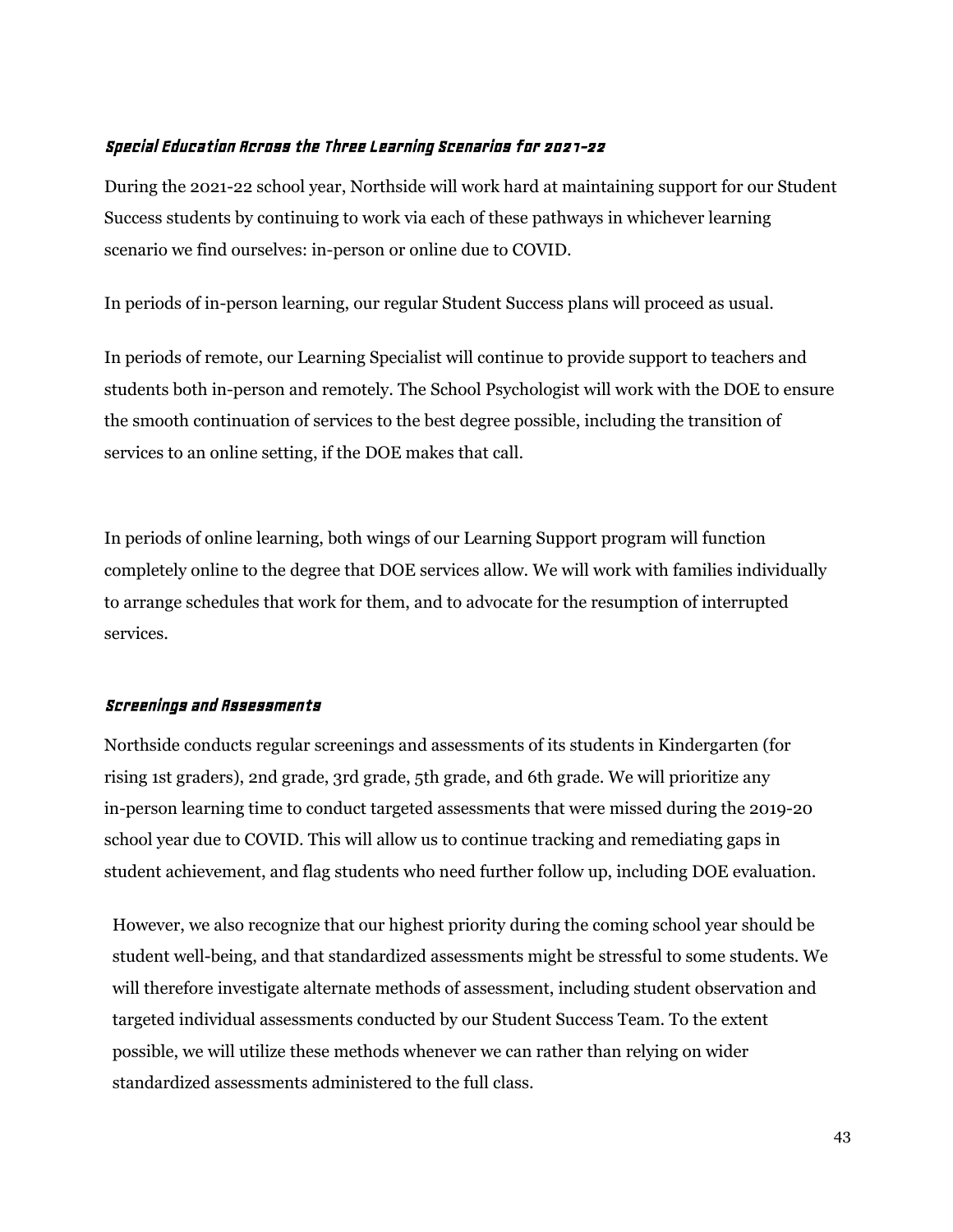# <span id="page-43-0"></span>**Section 9: ELL Services**

Northside has a small number of families for whom English is not their native language. In general, most of our families are bilingual in English even if it is not the first language spoken at home. However, we do have a handful of families for whom English is still unfamiliar or uncomfortable. In the past, we have relied on members of our faculty and staff who are heritage speakers or fluent to near fluent abilities to communicate with some of these families. We have made the effort to ensure that our communications and signage are also made available in Spanish (the dominant language) for those families.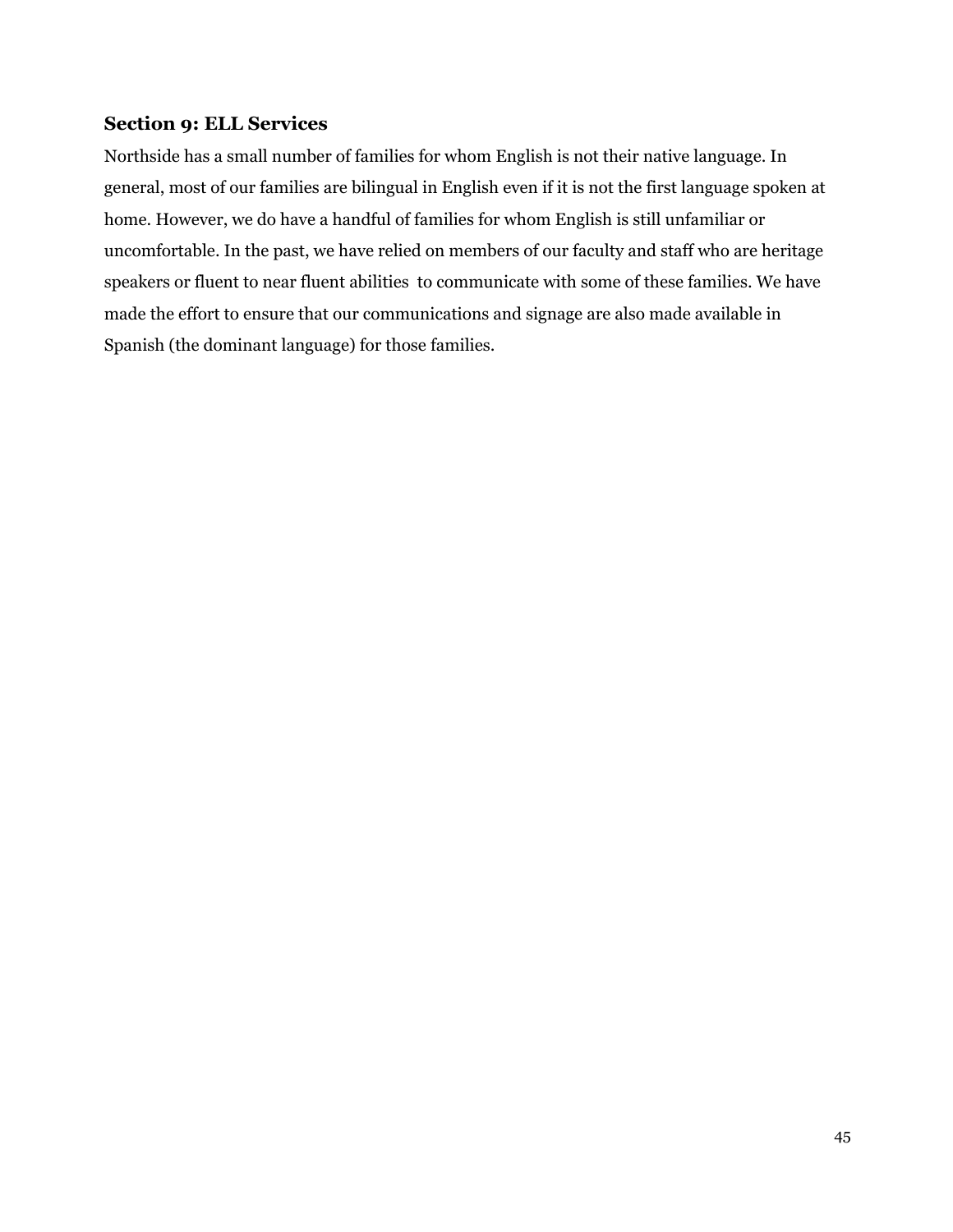#### <span id="page-44-0"></span>**Section 10: Staffing & Human Resources**

#### <span id="page-44-1"></span>COVID-specific HR Considerations

Northside is updating its 2021-22 *Faculty Handbook* with a COVID-19-specific addendum covering all points of HR policy as they relate specifically to the pandemic. Copies are available electronically for viewing and download through our HR portal, or on our dedicated school faculty portal page.

#### <span id="page-44-2"></span>Professional Evaluation and Development

Evaluation plans were disrupted by COVID-19 this past Spring. As an interim measure, the Pedagogical Administrator has written up abbreviated "teacher development letters" that document observations and suggestions for teachers whose first year was 202o-21.

In the upcoming school year, the Director of Teaching and Learning, who is responsible for overseeing the pedagogical performance reviews of teachers, has scheduled a review of current evaluation methods with a view towards instituting a process that is more inclusive of parent and colleague feedback. As the DTL works towards defining new policies, Northside will supplement their work with evaluations performed by the DTL on an as-needed basis, with a view towards implementing a new assessment and evaluation policy in either spring or fall of 2021, as the pandemic situation permits.